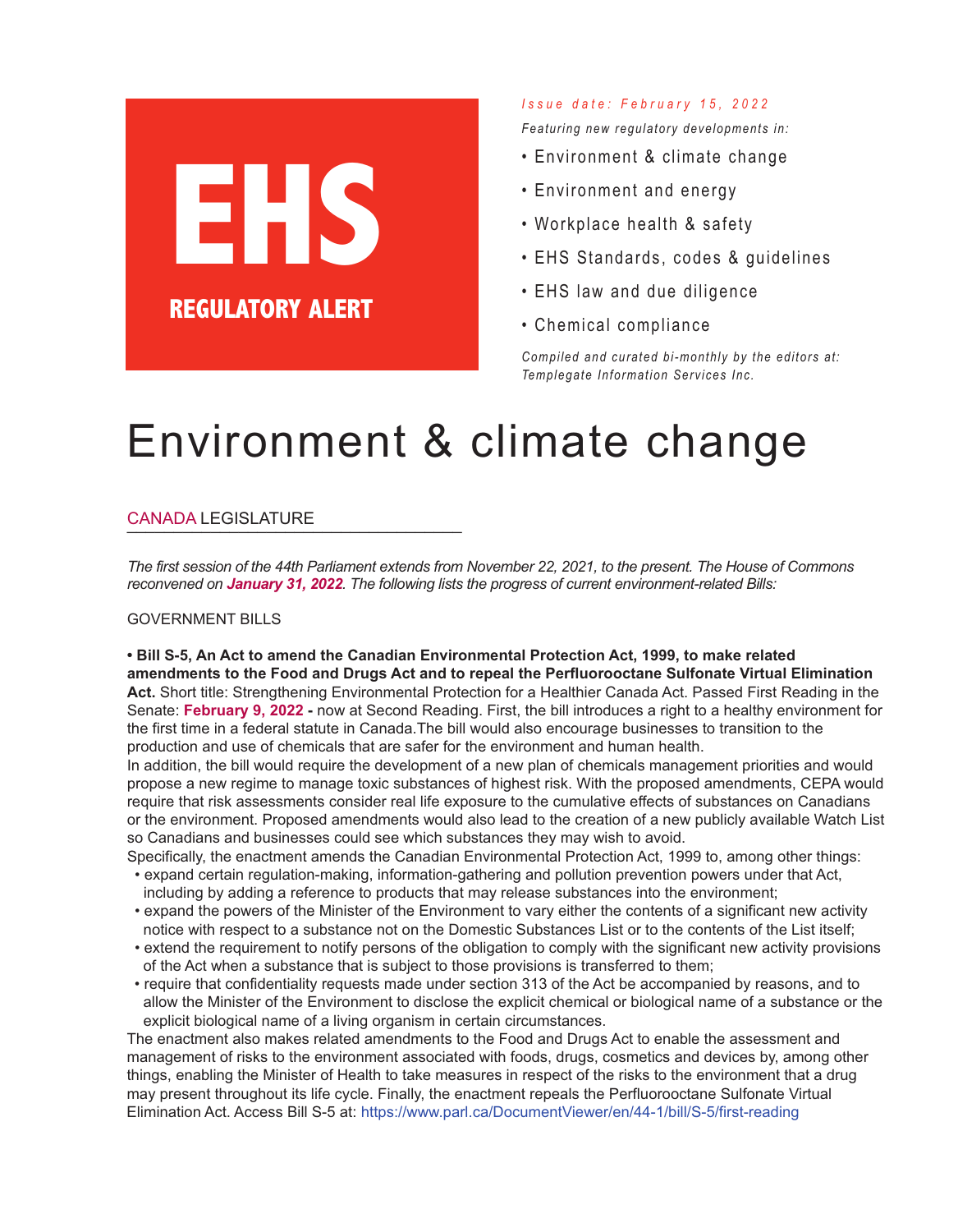#### PRIVATE MEMBERS BILLS

- **• Bill S-234, An Act to amend the Canadian Environmental Protection Act, 1999 (final disposal of plastic waste).** First Reading in the Senate: **December 16, 2021.** This Private Member's Bill would prohibit the export of certain types of plastic waste to foreign countries for final disposal. Access Bill S-234 at: https://www.parl.ca/DocumentViewer/en/44-1/bill/S-234/first-reading
- **• Bill C-234, An Act to amend the Greenhouse Gas Pollution Pricing Act.** First Reading on **February 7, 2022.** This Private Member's Bill would amend the Greenhouse Gas Pollution Pricing Act to expand the definition of eligible farming machinery and extend the exemption for qualifying farming fuel to marketable natural gas and propane. Access at: https://www.parl.ca/DocumentViewer/en/44-1/bill/C-234/first-reading
- **• Bill C-235, An Act respecting the building of a green economy in the Prairies.** First Reading on **February 7, 2022.** This Private Member's Bill would require the government to develop a framework for local cooperation and engagement in the implementation of federal programs across various sectors to build a green economy in the Prairie provinces. Access at: https://www.parl.ca/legisinfo/en/bill/44-1/c-235

#### CANADA GAZETTE NOTICES

#### February 12, 2022, Canada Gazette Part I

**Public consultation process forthe development ofrecycled content for certain plastic manufactured items regulations underthe Canadian Environmental Protection Act, 1999.**

The Government of Canada is seeking feedback from interested parties on the proposed development of regulations under the Canadian Environmental Protection Act, 1999 (CEPA) that would set minimum recycled content requirements for certain plastic manufactured items.

This notice of intent is to inform, and seek early feedback from, interested parties regarding the development of the regulations.

The Regulations would establish recycled content requirements on the basis of product application (for example, beverages) and format (for example, rigid containers). They could apply to any business that manufactures, imports, or sells the items in Canada.

Environment and Climate Change Canada (ECCC) proposes to target packaging in the initial version of the proposed Regulations. Packaging formats can include bottles, rigid, flexible, and foam containers, film (for example, shrink wrap), and others.

Short-term (for example, 2025) and longer-term (for example, 2030) requirements, with percentage targets differentiated for each of the following categories:

- Beverage containers;
- Bottles (other than those in direct contact with food);
- Non-bottle rigid containers and trays (other than those in direct contact with food);
- Foam packaging (other than those in direct contact with food);
- Film and flexible plastic packaging (other than those in direct contact with food);
- Garbage bags, excluding organic bin liners; and

• Waste bins.

**Timeline:** The Department of the Environment will be consulting stakeholders and interested parties on this proposal through early 2022, including through virtual engagement sessions. Parties interested in attending these sessions are asked to contact the Department at the following address:

ContenuRecycleRecycledContent@ec.gc.ca

A technical issues paper outlining more details of the proposed regulations is available at:

https://www.canada.ca/en/environment-climate-change/services/canadian-environmental-protection-act-registry/technical-issues-paper-recycled-content-plastic-manufactured-regulations.html **Background:** The vast majority of plastic products on the market today are made from primary (virgin) resins, which are derived from non-renewable fossil sources (oil, gas or coal). The success of recycling in "closing the material loop" relies on the use of recycled plastics in the manufacture of new products. The main goal of minimum recycled content requirements would be to strengthen the market demand for recycled plastics. This in turn would create market pressures for increased collection, sorting and recycling of plastic waste. It would also create incentives for investments in supportive infrastructure and in innovation, such as in improved product design for recycling.

Access the Gazette Notice at: https://gazette.gc.ca/rp-pr/p1/2022/2022-02-12/html/notice-avis-eng.html#ne2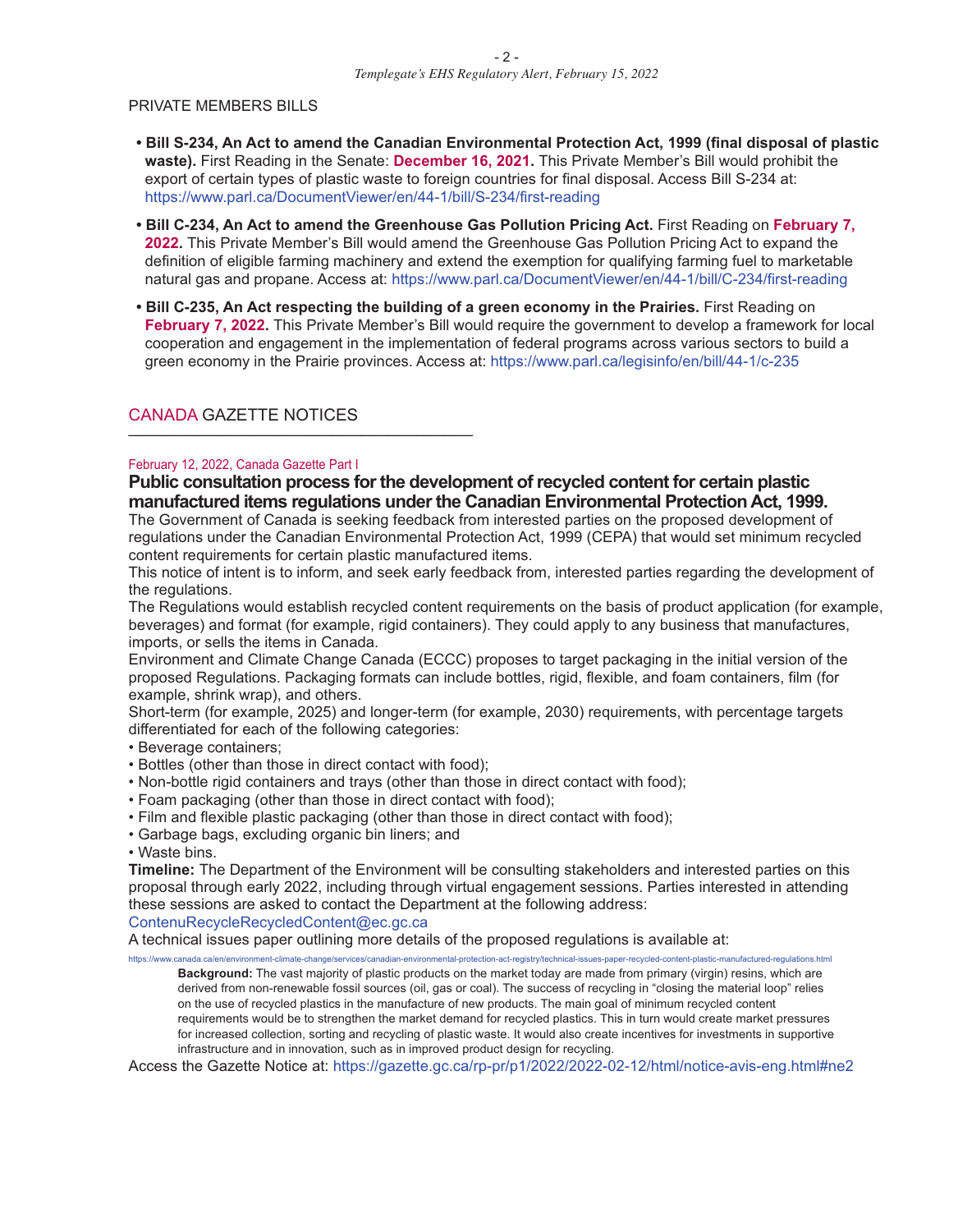#### CANADA GAZETTE NOTICES

#### February 12, 2022, Canada Gazette Part I

#### **Notice with respect to the substances in the National Pollutant Release Inventory (NPRI) for 2022, 2023 and 2024**

This notice sets out the requirements for reporting to the NPRI for three individual calendar years - 2022, 2023 and 2024. Information for the 2022 calendar year must be submitted by **June 1, 2023**. Information for the 2023 calendar year must be submitted by June 3, 2024. Information for the 2024 calendar year must be submitted by June 2, 2025.

Changes to reporting requirements which are in effect as of the 2022, 2023 and 2024 calendar years include the the deletion of two substances from the Part 1, Group A, list: Hexachlorocyclopentadiene (CAS RN 77-47-4) and Methyl iodide (CAS RN 74-88-4); and the addition of one substance to the Part 1, Group B, list: Chlorhexidine and its salts (CAS RN 55-56-1).

#### **Changes that apply to all substances**

- Facilities are now required to indicate the reason a substance is being reported for the first time.
- Facilities are now required to report any applicable identification number for their provincial or territorial operating permit, approval, authorization, licence, or certificate or any other applicable provincial or territorial environmental program identifier.
- Two new bases of estimate have been added to the list that facilities are permitted to use to estimate substance quantities: remote quantification and speciation profile.
- The names of three categories of air releases have been changed:
- "Storage or handling releases" has been changed to "storage tank and related handling releases." Releases that are not associated with storage tanks that were previously reported under this category will now be reported as stack or point releases or fugitive releases.
- "Spills" has been changed to "spills or other accidental releases." This is a change to the name only.
- "Road dust" has been changed to "unpaved road dust." This is <sup>a</sup> change to the name only. .

#### **Changes to the requirements for reporting Part 4 Criteria Air Contaminants** Among other things:

- Changes have been made to the requirements for Part 4 criteria air contaminants (CACs) in order to increase individual stack reporting.
- Facilities reporting stack or point releases of  $PM_{2.5}$ ,  $PM_{10}$  or total particulate matter must now indicate if their reported releases include condensable particulate matter.

#### **Changes to the requirements for reporting Part 5 substances**

Among other things:

• Changes have been made in order to simplify the requirements for reporting Part 5 speciated volatile organic compounds (VOCs).

#### **Reporting requirements**

For those who meet the requirements of this notice, reporting is mandatory. Obtaining the relevant guidance documents is the responsibility of the person required to report under this notice. Visit the NPRI website at: https://www.canada.ca/en/services/environment/pollution-waste-management/national-pollutant-release-inventory.html or contact Environment and Climate Change Canada for guidance documents.

Persons who submitted reports for a previous year are strongly encouraged to update their information, through the Single Window reporting system or by contacting Environment and Climate Change Canada directly, if there has been a change in the name, telephone number, or email address of the contacts identified for the facility since the submission of the report for the previous year; there is a change in the owner or operator of a facility for which a report has been submitted for the previous year; or

the person becomes aware that the information submitted for any previous year was mistaken or inaccurate. Reports should be made using Environment and Climate Change Canada's Single Window reporting system at: https://www.canada.ca/en/environment-climate-change/services/reporting-through-single-window.html For more information, access the Gazette Notice at: https://gazette.gc.ca/rp-pr/p1/2022/2022-02-12/html/sup1-eng.html

#### February 5, 2022, Canada Gazette Part I

#### **Guidelines for Canadian drinking water quality for 2,4-dichlorophenoxyacetic acid (2,4-D)**

2,4-D is an herbicide used mainly to control broadleaf weeds. In 2018 (the most recent year for which data are available), it was one of the top 10 active ingredients sold in Canada.

The maximum acceptable concentration (MAC) for 2,4-D in drinking water - now set at: 0.10 mg/L (100 ug/L) - is considered to be protective against health effects from exposure to 2,4-D in drinking water over a lifetime. Access the Gazette Notice at: https://gazette.gc.ca/rp-pr/p1/2022/2022-02-05/html/notice-avis-eng.html#nb4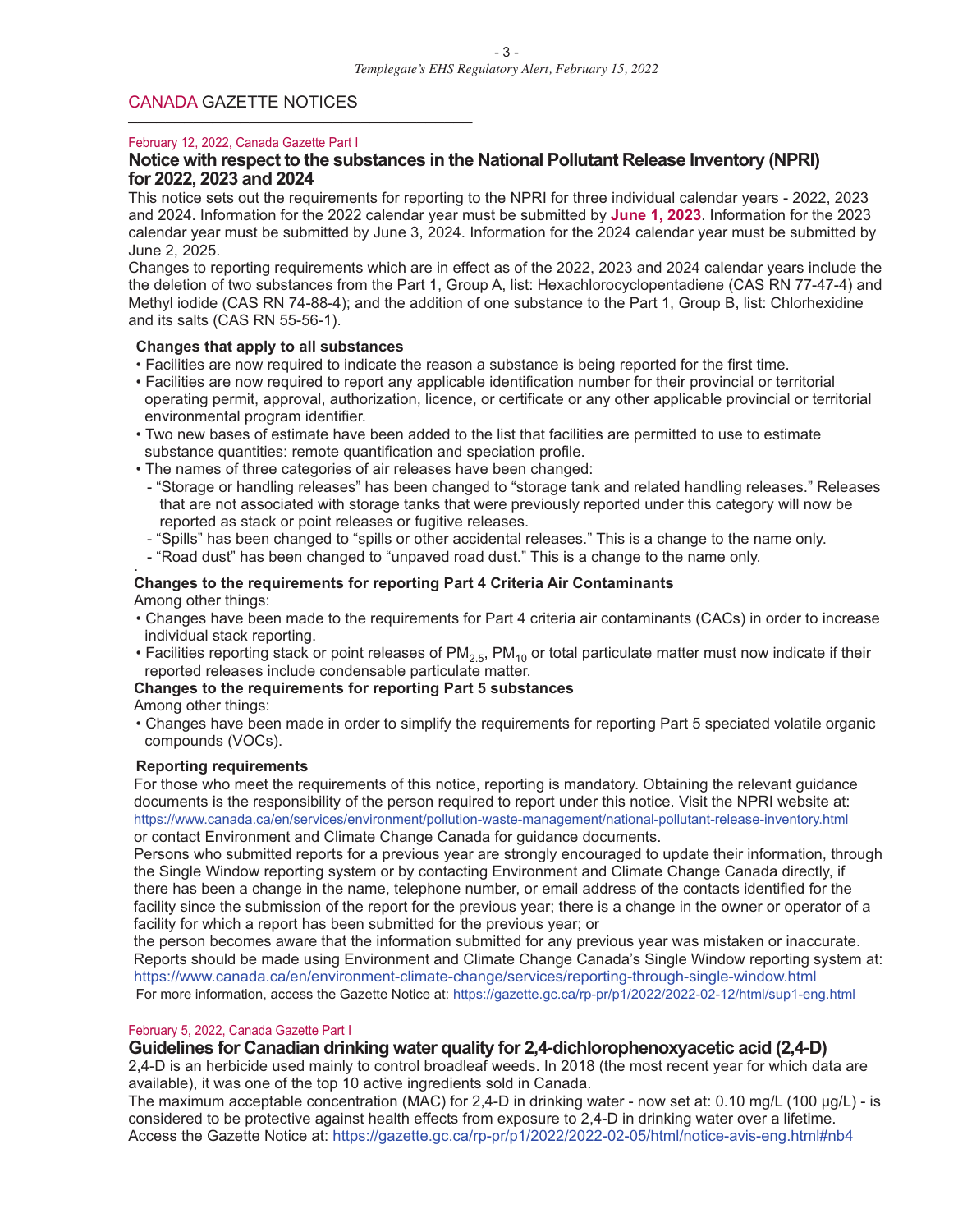#### CANADA GAZETTE NOTICES (continued)

#### February 5, 2022, Canada Gazette Part I

#### **Notice of intent to implement enhanced train control standard in Canada**

\_\_\_\_\_\_\_\_\_\_\_\_\_\_\_\_\_\_\_\_\_\_\_\_\_\_\_\_\_\_\_\_\_\_\_\_\_\_\_\_\_\_\_\_\_\_\_

In part in response to the negative human health and environmental impacts associated with train derailments, Transport Canada has posted notice that it intends to move forward with amendments to the regulatory framework to ensure the safety benefits of "enhanced train control" (ETC) are realized in Canada. As a starting point, Transport Canada has entered a Memorandum of Understanding with the Standards Council of Canada to develop a national technical specification on "interoperability". This technical specification will be an essential first step for ETC implementation, ensuring that critical information, such as train position and train speed, can be communicated reliably and securely between railways, notwithstanding the chosen train control technology. Comment deadline: **until April 30, 2022**. Access Gazette Notice at: https://gazette.gc.ca/rp-pr/p1/2022/2022-02-05/html/notice-avis-eng.html#nc2

#### CANADA CONSULTATIONS

**• Draft refrigeration protocol for reducing GHG emissions.** Environment and Climate Change Canada (ECCC) is seeking input on the development of a draft protocol on Reducing Greenhouse Gases from Refrigeration Systems. Access the Protocol at:

https://www.canada.ca/en/environment-climate-change/services/climate-change/pricing-pollution-how-it-will-work/output-based-pricing-system/federal-greenhouse-gas-offset-system/reducing-greehouse-gas-emissions-refrigeration To submit feedback, email the Offsets and Emissions Trading Section at: creditscompensatoiresoffsets@ec.gc.ca. The public comment period closes on **February 18, 2022**.

**• Draft protocol to reduce pollution from Canada's landfills.** New regulations are being proposed to encourage landfills to take action to reduce methane emissions and maximize methane recovery. To this end, the government has launched consultations on the draft Landfill Methane Recovery and Destruction protocol developed for use under the Greenhouse Gas Offset Credit System Regulations along with a discussion paper entitled *Reducing methane emissions from Canada's municipal solid waste landfills*. Comment deadline: **April 13, 2022.** Access consultation website at:

https://www.canada.ca/en/environment-climate-change/news/2022/01/government-of-canada-seeks-feedback-on-new-measures-to-reduce-pollution-from-canadas-landfills.html

**• Consultation on the development ofrecycled content for certain plastic manufactured items.** As reported on page 2 of this issue of *EHSRA*, the Government is seeking feedback on the proposed development of regulations that would set minimum recycled content requirements for certain plastic manufactured items. A technical issues paper outlining more details of the proposed regulations is available at:

https://www.canada.ca/en/environment-climate-change/services/canadian-environmental-protection-act-registry/technical-issues-paper-recycled-content-plastic-manufactured-regulations.html The government will be consulting stakeholders and interested parties on this proposal through early 2022, including through virtual engagement sessions. Parties interested in attending these sessions should contact the Department at: ContenuRecycleRecycledContent@ec.gc.ca

- **• Consultations on the availability of environmental occurrences notification agreements.** The government has negotiated an environmental occurrences notification agreement with the government of each of the following jurisdictions: Alberta, British Columbia, Manitoba, Ontario, Saskatchewan and Yukon. The agreements are available for consultation on the CEPA Environmental Registry website at: https://www.canada.ca/en/environment-climate-change/services/canadian-environmental-protection-act-registry/agreements/occurrences-notification.html Comment deadline: **March 28, 2022.** Access the January 29, 2022 Gazette Notice at: https://gazette.gc.ca/rp-pr/p1/2022/2022-01-29/html/notice-avis-eng.html#n11
- **• Deadline extended on consultations on Canada's 2030 emissions reduction plan.** The government recently extended the initial consultation period on Canada's 2030 emissions reduction plan to January 21, 2022. Since the engagement process launched on December 10, 2021, the federal government has received approximately 20,000 public submissions on the plan. The government intends to finalize the plan no later than **March 29, 2022**.

Those interested in making a submission specific to the 2030 emissions reduction plan can do so at: https://eccc.sondage-survey.ca/f/LanguageSelection.aspx?s=4132165a-69ff-455b-9208-24be193aa656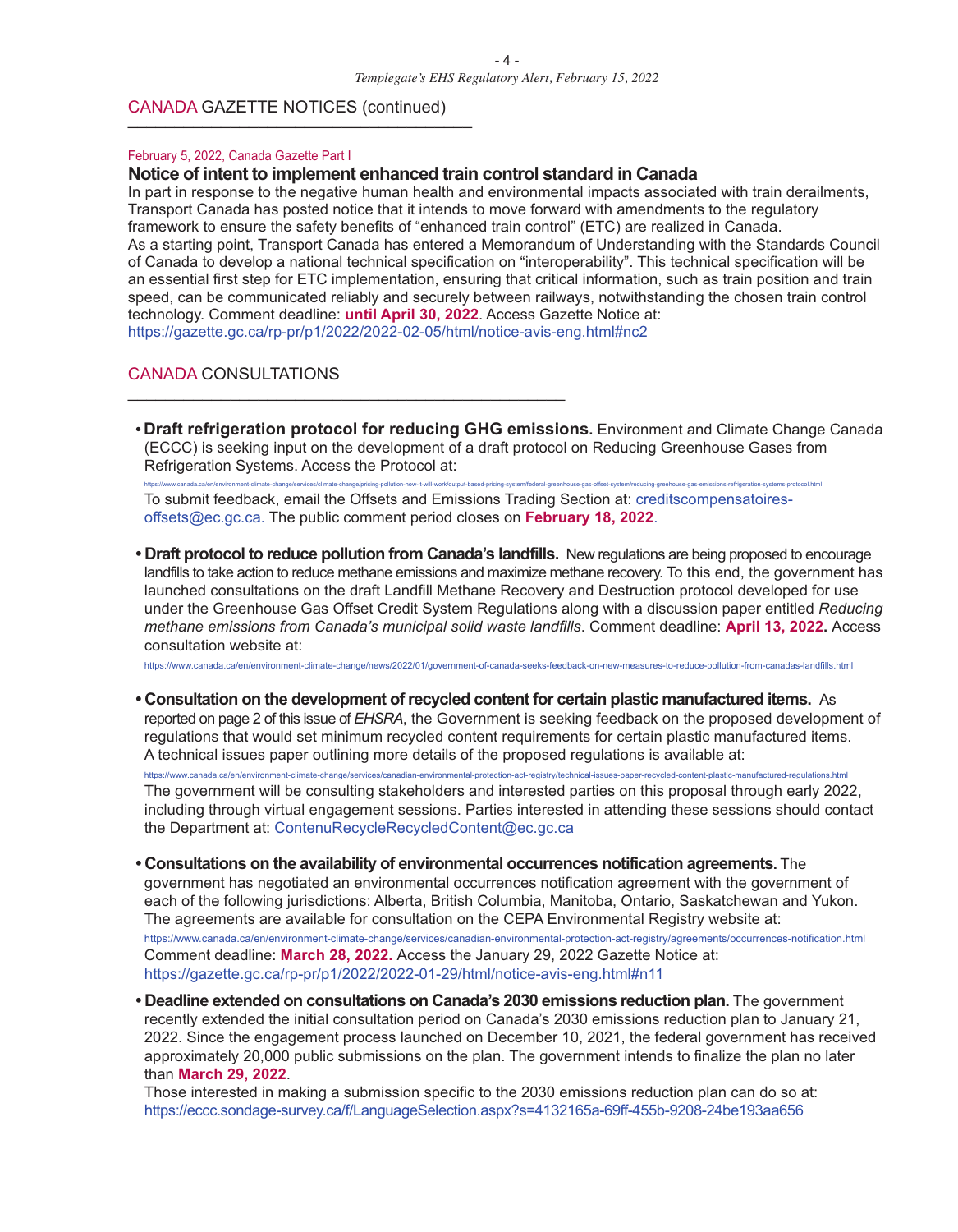#### CANADA CONSULTATIONS (continued)

 $\overline{\phantom{a}}$  , and the contract of the contract of the contract of the contract of the contract of the contract of the contract of the contract of the contract of the contract of the contract of the contract of the contrac

**• Proposed Single-Use Plastics Prohibition Regulations engagement ends March 5, 2022.** Access the consultation website at:

https://www.canada.ca/en/environment-climate-change/services/managing-reducing-waste/consultations/share-your-thoughts-proposed-single-use-plastics-prohibition-regulations.html

- **• Parks Canada National Planning Permit Process - Phase 2 engagement ends March 4, 2022.** Parks Canada are now seeking feedback on: the Land Use Planning Regulations and the accompanying Interpretive Guidelines. Access consultation website at: https://parkscanadaplanningpermits.ca/
- **• St Lawrence Estuary Area of Interest - engagement ends March 31, 2022.** Fisheries and Oceans Canada is consulting on the design of <sup>a</sup> proposed St Lawrence Estuary Marine Protected Area (MPA). Access more information at: https://www.dfo-mpo.gc.ca/oceans/canada-quebec-agreement-entente/index-eng.html#estuary
- **• Wave 2 engagement on policy and regulatory initiatives for fish and fish habitat protection.** The Fish and Fish Habitat Protection Program (FFHPP) is consulting while it deliberates the development of various initiatives, including <sup>a</sup> Prescribed Works and Waters Regulation and <sup>a</sup> Fisheries Act Registry. Comment deadline: **June 30, 2022.** Access consultation website at: https://www.talkfishhabitat.ca/

#### **Species at Risk consultations - February 2022**

2022-02-10 Management Plan for the Baikal Sedge (Carex sabulosa) in Canada [Proposed] 2022-02-10 Management Plan for the Evening Grosbeak (Coccothraustes vespertinus) in Canada [Proposed] 2022-02-10 Management Plan for the Spiked Saxifrage (Micranthes spicata) in Canada [Proposed] 2022-02-04 Species at Risk Act Annual Report 2020 2022-02-03 Management Plan for Yukon Podistera (Podistera yukonensis) in Canada [Proposed] 2022-02-02 Critical Habitat of the Gattinger's Agalinis (Agalinis gattingeri) Order 2022-02-02 Recovery Strategy and Action Plan for the Spotted Gar (Lepisosteus oculatus) in Canada [Proposed] 2022-02-02 Report on the Progress of Recovery Strategy Implementation for Western Silvery Minnow (Hybognathus argyritis) in Canada for the Period 2013 to 2019 *For details and links relative to the above consultations, access the Species At Risk website at:*

https://www.canada.ca/en/environment-climate-change/services/species-risk-public-registry/publications-news.html

#### **Impact Assessment Agency of Canada - Current consultations**

- **• Government of Canada Releases the Final Decision on the Énergie Saguenay Project.** On **February 7, <sup>2022</sup>**, the Impact Assessment Agency of Canada (the Agency) concluded that the Énergie Saguenay Project is likely to cause significant adverse environmental effects related to an increase in the pollutant greenhouse gas emissions, marine mammals, including the St. Lawrence beluga whale, and the cultural heritage of the Innu First Nations. Subsequently, the Governor in Council determined the potential significant adverse effects of the project are not justified in the circumstances. Access the decision statement at: https://iaac-aeic.gc.ca/050/evaluations/document/142756?culture=en-CA
- **• Eskay Creek Revitalization Project - participant funding available.** Funding is available for eligible individuals and groups to participate in the impact assessment planning for an open-pit gold and silver mine located northwest of Stewart, British Columbia. Applications received by **March 3, 2022**, will be considered: https://iaac-aeic.gc.ca/050/evaluations/document/142694?culture=en-CA
- Upper Beaver Gold Project Comment period on the draft Tailored Impact Statement Guidelines and draft Public **Participation Plan.** The draft Guidelines outline the specific factors to be considered in the assessment of the Upper Beaver Gold Project, located 20 kilometres northeast of Kirkland Lake, Ontario. Comment deadline: **March 12, 2022**: https://iaac-aeic.gc.ca/050/evaluations/document/142682?culture=en-CA
- **• Notice of Public Hearing for the Marathon Palladium Project.** The public hearing has been postponed to **March 14, 2022**: https://iaac-aeic.gc.ca/050/evaluations/document/142333?culture=en-CA
- **• Roberts Bank Terminal 2 Project - public comments invited on additional information and potential conditions.**
- **• Cedar LNG Project - participant funding available.** Applications received by **February 25, 2022**, will be considered. More details at: https://iaac-aeic.gc.ca/050/evaluations/document/142646?culture=en-CA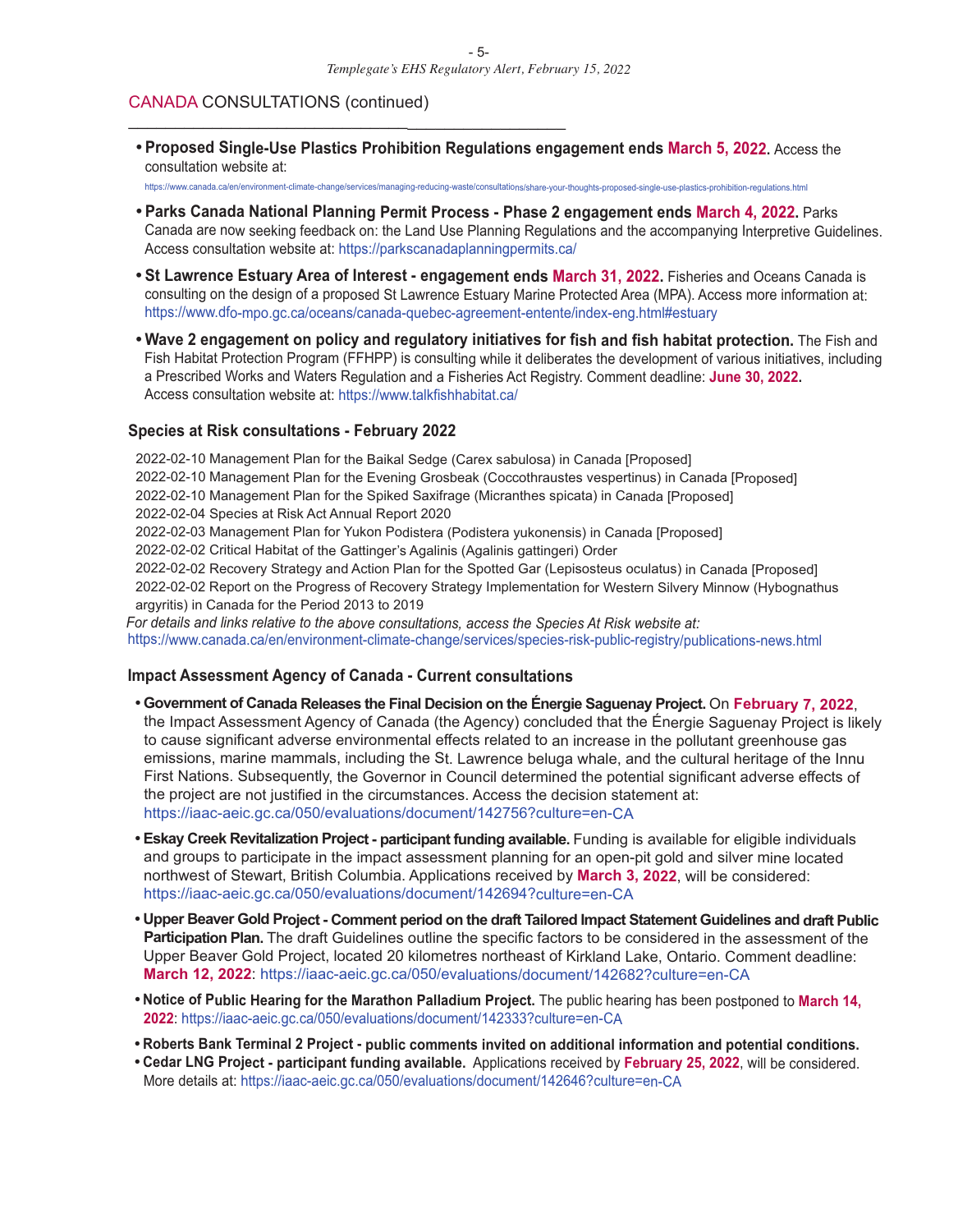#### CANADA ANNOUNCEMENTS

\_\_\_\_\_\_\_\_\_\_\_\_\_\_\_\_\_\_\_\_\_\_\_\_\_\_\_\_\_\_\_\_\_\_\_\_\_\_\_\_\_\_\_\_

#### **• Canada Launches Call for Proposals for Indigenous-led Clean Fuels Projects**

On **February 11, 2022**, the government launched a call for proposals for Indigenous-led projects to build new or expand existing clean fuel production capacity in Canada.

As a component of the Clean Fuels Fund, this Call for sProposals targets new production and feasibility projects at the commercial scale in advanced states of readiness. Projects for the production of clean liquid or gaseous fuels - such as hydrogen, advanced ethanol and renewable diesel - are eligible for consideration. Feasibility and front-end engineering design studies can receive up to 75 percent of eligible costs to a maximum of \$5 million, while production projects may receive support of up to 50 percent of total eligible costs to a maximum of \$150 million each. Access release at:

https://www.canada.ca/en/natural-resources-canada/news/2022/02/canada-launches-call-for-proposals-for-indigenous-led-clean-fuels-projects.html

#### **• Raising Awareness on Zero-Emission Vehicles in Canada**

On **February 11, 2022**, the government announced a combined investment totalling \$4,646,577 to 22 organizations in Canada to undertake zero-emission vehicle (ZEV) awareness projects. Federal funding for such projects is provided through Natural Resources Canada's Zero-Emission Vehicle Awareness Initiative. Access February 11 release at:

https://www.canada.ca/en/natural-resources-canada/news/2022/02/government-of-canada-raises-awareness-on-zero-emission-vehicles.html **Related announcement:** On **February 8, 2022**, the government announced a combined investment of over \$450,000 to support two zero-emission vehicle (ZEV) awareness projects. Electric Autonomy Canada will receive a \$176,375 investment to develop and launch an awareness initiative for light- and medium-duty fleets on the benefits of electric vehicles (EVs). In addition, the Canadian Automobile Association (CAA) will receive a \$285,000 to develop an interactive EV Buyer's Guide that provides information on critical elements of EV ownership. Access February 8 release at:

https://www.canada.ca/en/natural-resources-canada/news/2022/02/canada-raising-awareness-on-zero-emission-vehicles-in-canada.html

#### **• New EV Chargers Coming to Alberta, New Brunswick and Ontario**

On **February 4, 2022**, the government announced an investment of \$3.9 million in Green Economy Canada to help support the installation of up to 350 electric vehicle (EV) chargers across Alberta, New Brunswick and Ontario. Access details at:

https://www.canada.ca/en/natural-resources-canada/news/2022/02/new-ev-chargers-coming-to-alberta-new-brunswick-and-ontario.html

#### **• Canada supporting sustainable and innovative construction with wood**

On **February 3, 2022**, the Honourable Jonathan Wilkinson, Minister of Natural Resources, announced an \$887,000 investment to support the replacement of the Duchesnay Creek Bridge that connects the City of North Bay and the Nipissing First Nation. Funding for this project is provided through Natural Resources Canada's Green Construction through Wood (GCWood) program, which encourages the use of wood in nontraditional construction projects, such as tall and low-rise non-residential buildings and bridges. Access details at: https://www.canada.ca/en/natural-resources-canada/news/2022/02/canada-supporting-sustainable-and-innovative-construction-with-wood.html

#### **• Pan-Canadian Geoscience Strategy endorsed**

On **February 3, 2022**, the Honourable Jonathan Wilkinson, Minister of Natural Resources, endorsed the Pan-Canadian Geoscience Strategy, outlining Canada's intention to produce world-leading geoscience to meet growing global demand for responsibly sourced minerals and metals. Access details at:

https://www.canada.ca/en/natural-resources-canada/news/2022/02/pan-canadian-geoscience-strategy-enhancing-data-knowledge-and-access-for-a-stronger-future.html

#### **• Canada supports the expansion of Kitaskino Nuwenëné Wildland Park**

On **February 2, 2022**, the Minister of Environment and Climate Change, the Honourable Steven Guilbeault, and Chief Peter Powder of the Mikisew Cree First Nation announced a large expansion of the Kitaskino Nuwenëné Wildland Park in Northern Alberta. Through \$5.3 million in funding under the Canada Nature Fund, the Mikisew Cree First Nation and the Government of Alberta have expanded the park's existing western border. Access details at:

https://www.canada.ca/en/environment-climate-change/news/2022/02/government-of-canada-supports-the-expansion-of-kitaskino-nuwenene-wildland-park-and-boosts-conservation-efforts.html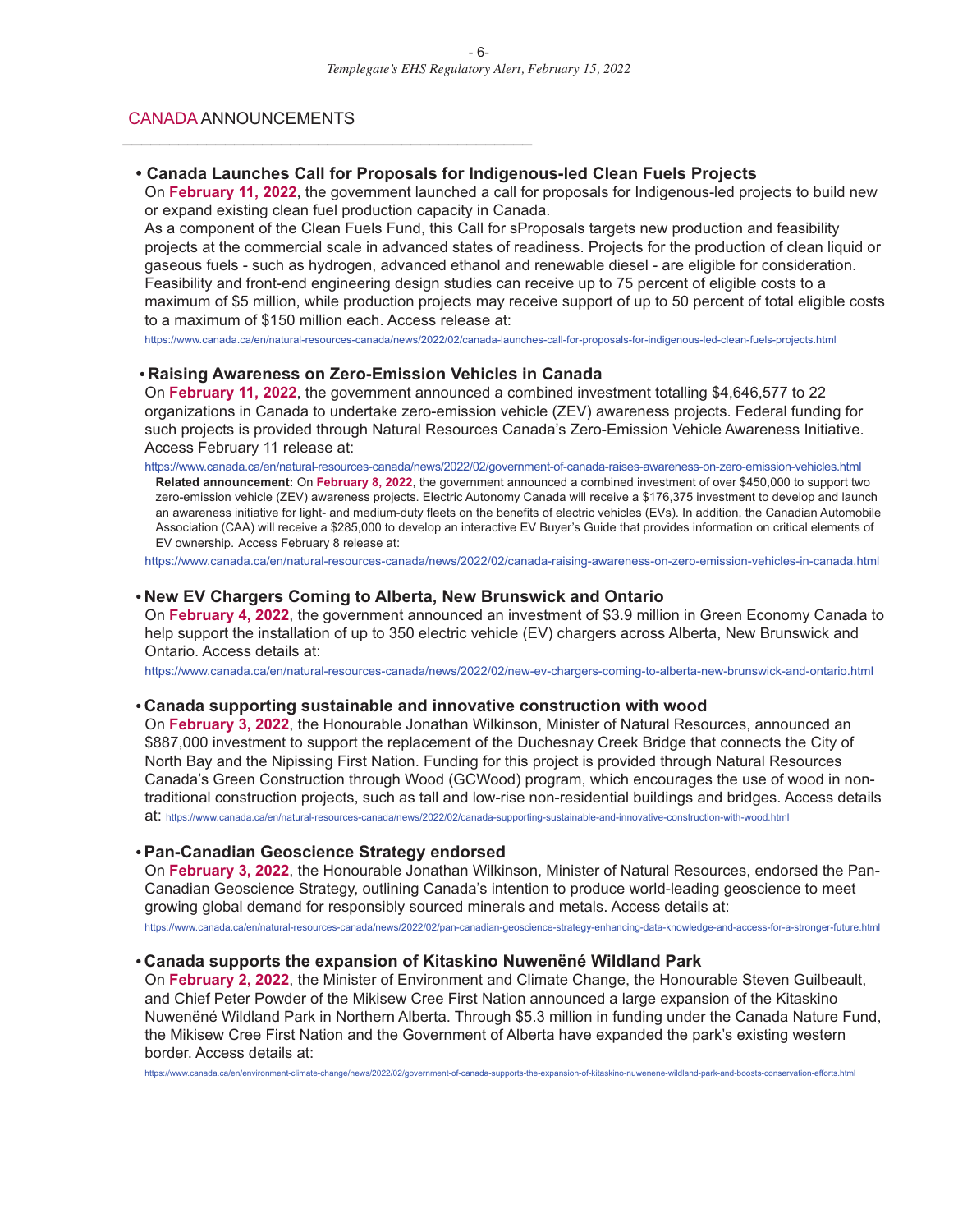#### CANADA MANAGEMENT RESOURCES

#### **Webinar series on Environmental Emergencies Regulations, 2019**

\_\_\_\_\_\_\_\_\_\_\_\_\_\_\_\_\_\_\_\_\_\_\_\_\_\_\_\_\_\_\_\_\_\_\_\_\_\_\_\_\_\_\_\_\_\_\_

Environment and Climate Change Canada will be hosting a webinar series in order to provide a better understanding of the requirements under the Environmental Emergency Regulations, 2019 (E2 Regulations, 2019). The E2 program has prepared five different webinars on specific E2 Topics to be presented over the next months.

6<br>6bfA.NnQFf2oabEeXkFczY99BKQ.aiK1rSZ3\_UgnSUiDvoRoTA.3\_kdiOUe00-FVUXThFK9kg.wlgLX035rUuQtmZZNn8AhA?mode=read&tenantId=740c5fd3-6e8b-4176-9cc9-454dbe4e62c4&sl

- 1. An Introduction to the E2 regulations: February 22, 2022 1:00 pm 2:00 pm ET
- 2. Container systems: March 23, 2022 1:00 pm 2:00 pm ET
- 3. Development of scenarios in an E2 plan: April 20, 2022 1:00 pm 2:00 pm ET
- 4. Simulation Exercises: May 25, 2022 1:00 pm 2:00 pm ET
- 5. Public Notification: June 22, 2022 1:00 pm 2:00 pm ET

Access more information at:

#### ALBERTA LEGISLATURE

*The second session of the 30th Legislature adjourned on December 8, 2021. Recent environment and climate change Bills are as follows:* \_\_\_\_\_\_\_\_\_\_\_\_\_\_\_\_\_\_\_\_\_\_\_\_\_\_\_\_\_\_\_\_\_\_\_\_\_\_\_\_\_\_\_\_\_

**• Bill 82, Mineral Resource Development Act.** Royal Assent: **December 2, 2021**. Among other things, the Bill aims to "provide for the responsible management of wells, facilities, well sites, facility sites, mines, mine sites, external mine discard dumps and processing plants throughout their life cycles":

**\***

- https://docs.assembly.ab.ca/LADDAR\_files/docs/hansards/han/legislature\_30/session\_2/20211125\_1330\_01\_han.pdf#page=19 **• Bill 83, Environmental Protection and Enhancement Amendment Act, 2021.** Royal Assent: **December 2, 2021**. The Bill sets the foundation for Alberta to implement an extended producer responsibility (EPR) system in 2022: https://docs.assembly.ab.ca/LADDAR\_files/docs/hansards/han/legislature\_30/session\_2/20211125\_0900\_01\_han.pdf#page=17
- **• Bill 86, Electricity Statutes Amendment Act, 2021.** Passed Second Reading: **November 24, 2021**. The amendments allow the integration of energy storage into the interconnected electricity system. Access at: https://www.assembly.ab.ca/assembly-business/bills/bill?billinfoid=11946&from=billshttps://www.assembly.ab.ca/assembly-business/bills/bill?billinfoid=11946&from=bills
- **• The Geothermal Resource Development Act, formerly Bill 36,** was proclaimed in force on **December 8, 2021**. The Act estalishes the Alberta Energy Regulator (AER) as the primary regulator for deep geothermal energy developments in Alberta. For more information, email: geothermal@aer.ca.

#### ALBERTA GAZETTE NOTICES

\_\_\_\_\_\_\_\_\_\_\_\_\_\_\_\_\_\_\_\_\_\_\_\_\_\_\_\_\_\_\_\_\_\_\_\_\_\_\_\_\_\_

#### January 15, 2022, Alberta Gazette

**Activities Designation Amendment Regulation amended to accommodate hydrovac facilities Reminder:** The Activities Designation Regulation (AR 276/2003) is amended by Alberta Regulation 262/2021 to include new provisions related to the construction, operation or reclamation of a hydrovac facility that (i) accepts and treats not more than 50,000 tonnes of hydrovac waste per year, or (ii) accepts not more than 50,000 tonnes of hydrovac waste per year for reuse.

A new Hydrovac Code of Practice defines "hydrovac" as "an excavation process to create an opening in the ground surface and through the subsurface wherein pressurized water (liquid) is used to loosen surface or subsurface material, which is then vacuumed and removed from the excavation opening that is created". Access the Code at:

https://open.alberta.ca/dataset/c1787ed5-bc33-4130-a528-e6ac3c3de636/resource/129eb14a-ed37-4e5b-a71a-a158fec6e6d4/download/aep-code-of-practice-for-hydrovac-facilities.pdf

The Activities Designation regulation identifies activities affecting the environment for which approval, registration, or notifications are required. Access the Regulation (updated as of **January 2, 2022**) at:

https://www.qp.alberta.ca/1266.cfm?page=2003\_276.cfm&leg\_type=Regs&isbncln=9780779828265 Access the Gazette Notice (page 1274) at:

https://www.qp.alberta.ca/documents/gazette/2022/pdf/01\_Jan15\_Part2.pdf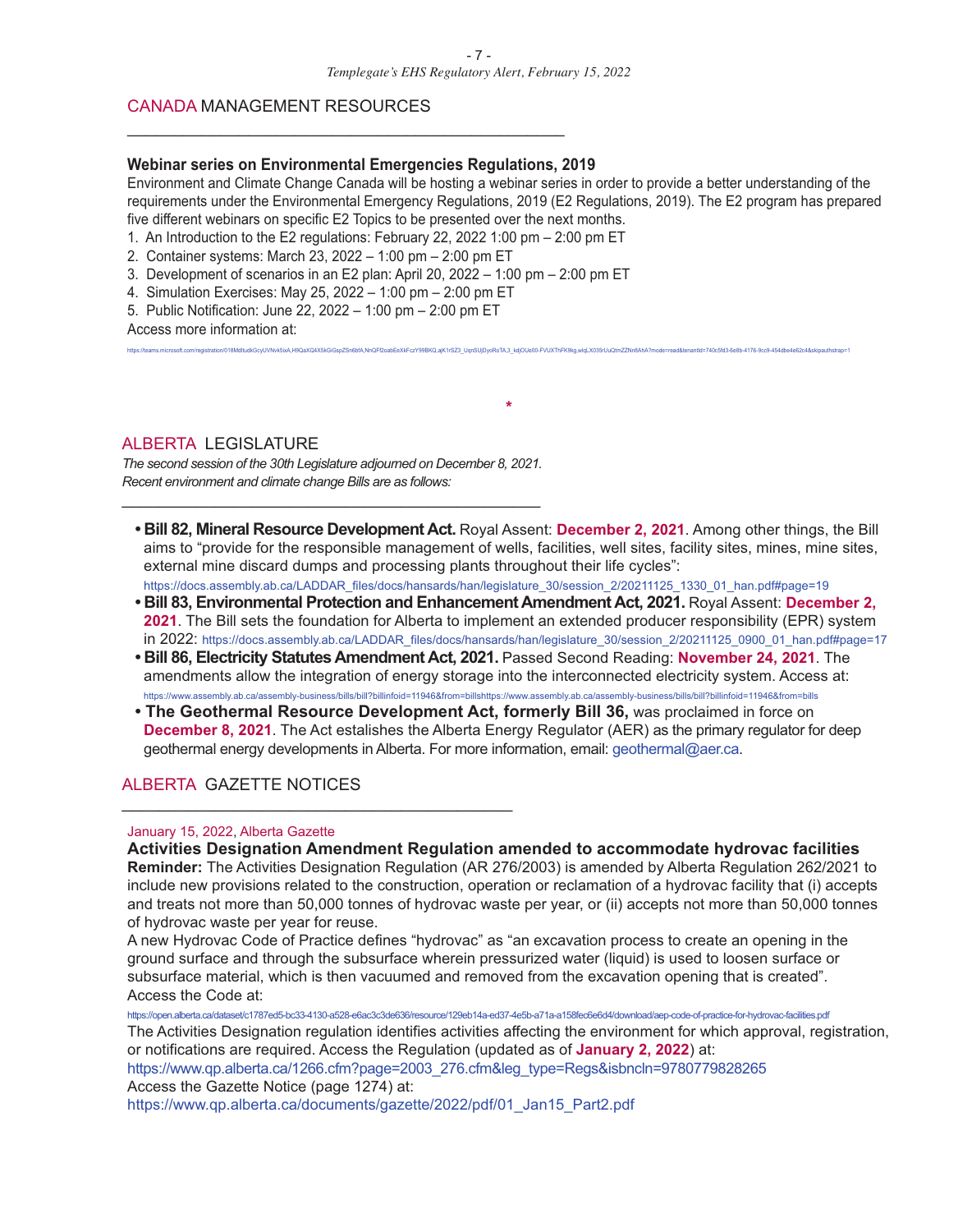#### ALBERTA MANAGEMENT RESOURCES

\_\_\_\_\_\_\_\_\_\_\_\_\_\_\_\_\_\_\_\_\_\_\_\_\_\_\_\_\_\_\_\_\_\_\_\_\_\_\_\_\_\_\_\_\_

**• Forest management units [map].** Updated on **February 7, 2022**. A provincial map showing current forest management units. Access at:

https://open.alberta.ca/dataset/c8820682-b6ef-45f6-839a-238a22d4ac1b/resource/83c5773d-ee30-4a50-96c3-a9af0361fb22/download/afred-provincial-fmu-map-2022-02-07.pdf

- **• Forest management agreement boundaries [map]** Updated on **February 7, 2022**. A provincial map showing forest management agreement boundaries. Access at: https://open.alberta.ca/dataset/365e56fd-1280-4e4a-afc0-59fbc7ce4932/resource/806f7f34-6652-4f1c-a993-e2ce337eca7d/download/afred-fma-boundaries-map-2022-02-07.pdf
- **• Oil Sands Environmental Monitoring Program Regulation [reminder].** Posted on **January 31, 2022**, the updated regulation establishes the Oil Sands Environmental Monitoring Program and provides rules, provisions and stipulations enabling the collection of monitoring fees from oil sands operators, access to the land for monitoring, and for providing records necessary for the determination of an assessment. Access at:
- **• AMD reporting chapter: AMD notification template (AMD0) [reminder].**Updated on **January 28, 2022**, this AMD notification template provides minimum requirements and submission guidelines for notifying the Director of specific air monitoring and industrial operation activities, as specified by the Air Monitoring Directive, Chapter 9 Reporting. Access at:

https://www.qp.alberta.ca/1266.cfm?page=2013\_226.cfm&leg\_type=Regs&isbncln=9780779828562

https://open.alberta.ca/dataset/fe9655b6-82bf-420d-b57e-2054f674dc6a/resource/b0f9606d-3e91-4ca5-989e-8c8c76bd1423/download/aep-amd0-notification-template-2022-01.pdf

- **• Guidance on common air monitoring directive questions [reminder].** Updated on **January 28, 2022**. This document provides guidance on common Air Monitoring Directive questions. Access at: https://open.alberta.ca/dataset/0d063d9c-5291-4af6-8e0f-8ddd8f87a1fd/resource/42b701e4-90ae-4cb4-9fd9-646fbd09cad7/download/amd-guidance-common-questions.pdf
- **• Human-induced intentional acts: Response and recovery plan. [reminder].** Updated on **January 27, 2022**. In Alberta, a human-induced intentional act (HIIA) occurs when one or more persons use force or violence against persons or property and the responses to that act require the coordination of action between civil government and law enforcement to protect the safety, health, or welfare of people or to limit damage to property or the environment. This resource provides a hazard-specific consequence management plan that clarifies the roles, responsibilities, and communications pathways in respect to a HIIA. A HIIA is differentiated from other emergency and disaster response and recovery in that law enforcement has a defined police crisis management role separate from emergency management structures. This plan will apply when the coordination of crisis management and consequence management is necessary to resolve a HIIA. Municipalities are encouraged to update their emergency management plans to reflect the unique characteristics of a HIIA. Access at:

### https://open.alberta.ca/dataset/25a22f59-315c-489a-bb4a-b7d847f6e37c/resource/7d324c9f-4373-4cf7-8745-a9162fa5e3aa/download/jsg-human-induced-intentional-acts-response-and-recovery-plan-2022.pdf

#### ALBERTA ENFORCEMENT \_\_\_\_\_\_\_\_\_\_\_\_\_\_\_\_\_\_\_\_\_\_\_\_\_\_\_\_\_\_\_\_\_\_\_\_\_\_\_\_\_\_\_\_\_

**• Enforcement actions [quarterly reports]**. Updated on **February 11, 2022**. This 18-page document lists enforcement actions under Alberta Environment and Parks current legislation over the past quarter. Access at:

https://open.alberta.ca/dataset/63b4f75b-83b9-45a7-9532-bcfef225e69c/resource/839ff2f3-75c9-4c7b-a95d-4416f55ab648/download/aep-enforcement-actions-report-october-december-2021.pdf

#### ALBERTA ANNOUNCEMENTS

#### **Expanding the world's largest protected boreal forest**

\_\_\_\_\_\_\_\_\_\_\_\_\_\_\_\_\_\_\_\_\_\_\_\_\_\_\_\_\_\_\_\_\_\_\_\_\_\_\_\_\_

On **February 2, 2022**, the Alberta government announced that it was expanding Kitaskino Nuwenëné Wildland Provincial Park, nearly doubling the land area dedicated to conservation, recreation and supporting Indigenous People's traditional activities. The expansion adds more than 375,000 acres to the existing park in northeast Alberta, and to the largest contiguous area of protected boreal forest in the world. Access release at: https://www.alberta.ca/release.cfm?xID=81831505BD314-E6A4-4BC7-BAFF0D309BB93947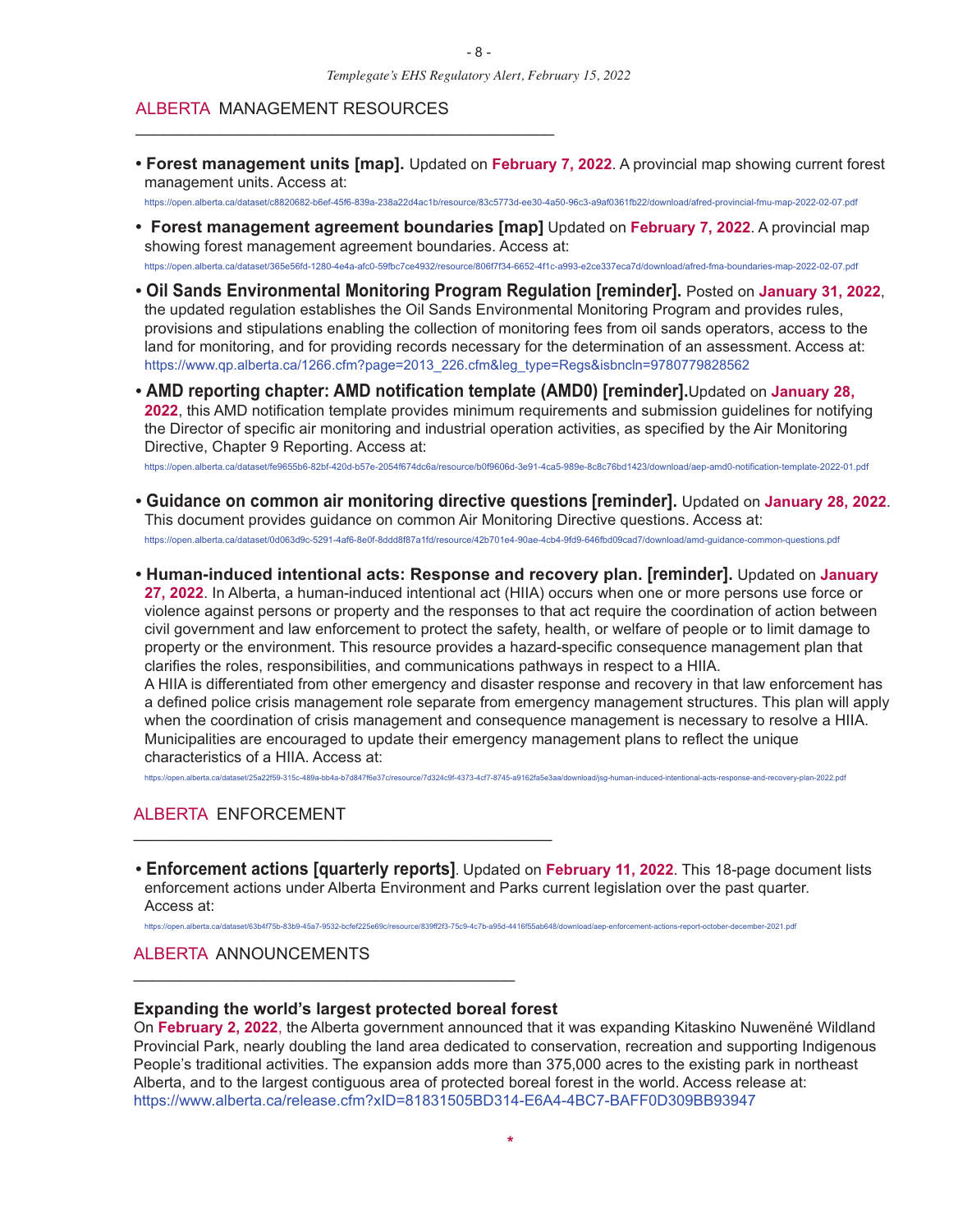\_\_\_\_\_\_\_\_\_\_\_\_\_\_\_\_\_\_\_\_\_\_\_\_\_\_\_\_\_\_\_\_\_\_\_\_\_\_\_\_\_\_\_\_\_\_\_\_\_\_\_\_\_\_\_\_\_\_\_\_\_\_\_\_\_\_\_\_\_

#### BRITISH COLUMBIA LEGISLATURE

On February 8, 2022, Janet Austin, Lieutenant Governor of British Columbia, delivered the speech from the throne. Specific actions the government will take in the coming months include improving management of BC's land and resources by creating *<sup>a</sup> new ministry to better support goals of reconciliation, economic development and environmental protection.*

**• The Protected Areas of British Columbia Amendment Act, 2022.** Introduced in the Legislature on **February 10, 2022,** this legislation: adds lands to 10 existing parks; modifies the boundaries of two parks and two ecological reserves; and makes minor administrative changes to boundary descriptions. Access BC Parks legislation page at:

https://bcparks.ca/about/legislation.html#:~:text=Protected%20Areas%20of%20British%20Columbia,and%20two%20ecological%20reserves%3B%20and

**• Bill 24, Environmental Management Amendment Act, 2021.** Royal Assent: **November 25, 2021**. Among other things, Section 22 (2) is amended to prohibit or restrict the use, distribution, or sale of packaging, product containers or single-use products or any material used in packaging, containers or single-use products. Access at:

https://www.leg.bc.ca/parliamentary-business/legislation-debates-proceedings/42nd-parliament/2nd-session/bills/progress-of-bills **Related items:** The Province announced it is expanding its CleanBC Plastics Action Plan to include <sup>a</sup> refund for milk and milksubstitute beverage containers. The deposit-refund system for milk containers comes into effect **February 1, 2022.** Access the Extended Producer Responsibility (EPR) Five-Year Action Plan at: https://www2.gov.bc.ca/assets/gov/environment/waste-management/recycling/recycle/extended\_producer\_five\_year\_action\_plan.pdf

#### BRITISH COLUMBIA ANNOUNCEMENTS

 $\_$  . The contribution of the contribution of  $\mathcal{L}_1$  ,  $\mathcal{L}_2$  ,  $\mathcal{L}_3$  ,  $\mathcal{L}_4$  ,  $\mathcal{L}_5$  ,  $\mathcal{L}_6$  ,  $\mathcal{L}_7$  ,  $\mathcal{L}_8$  ,  $\mathcal{L}_9$  ,  $\mathcal{L}_1$  ,  $\mathcal{L}_2$  ,  $\mathcal{L}_3$  ,  $\mathcal{L}_5$  ,  $\mathcal{L}_7$  ,  $\mathcal{L}_$ 

#### **Morrison Copper/Gold Mine refused environmental assessment certificate**

On **February 7, 2022**, the Province announced that an environmental assessment certificate will not be issued to Pacific Booker Minerals Incorporated (PBM) for the Morrison Copper/Gold Project, following <sup>a</sup> decision by George Heyman, Minister of Environment and Climate Change Strategy, and Bruce Ralston, Energy, Mines and Low Carbon Innovation.

The company proposed an open-pit copper, gold and molybdenum mine and ancillary facilities with <sup>a</sup> project footprint of 2,028 hectares and production of 30,000 tonnes per day, located approximately 65 kilometres northeast of Smithers.

To view the ministers' reasons for decision and other information on the project, please visit the project page on the EAO website: https://www.projects.eao.gov.bc.ca/p/588510b4aaecd9001b81467b/ Access release at: https://news.gov.bc.ca/releases/2022ENV0011-000166

#### **Province releases results of oil and gas royalty review public engagement**

On **January 31, 2022**, the province announced that the majority of British Columbians who participated in the oil and gas royalty review public engagement are in favour of <sup>a</sup> revamped royalty system that puts the interests of British Columbians first and eliminates outdated, inefficient fossil-fuel subsidies, according to results published in <sup>a</sup> follow-up What We Heard report.

The majority of participants, at 77%, agreed with the conclusions of the government-commissioned independent assessment that the natural gas royalty framework is outdated and needs comprehensive reform with environmental protection being the most important goal. More than half of respondents also felt transitioning to <sup>a</sup> new royalty structure should be <sup>a</sup> priority.

The outcome of the royalty review is expected this spring.

Access the Royalty Review Engagement What We Heard report at:

https://engage.gov.bc.ca/app/uploads/sites/121/2022/01/Royalty-Review-WWH-Report-Jan2022.pdf For more information about the Province's Royalty Review, visit: https://engage.gov.bc.ca/royaltyreview

#### **Clean tech investments for industry to reduce emissions**

On **January 31, 2022**, the province announced 25 projects that will support the adoption of cleaner technologies and reduce emissions in sectors such as pulp and paper, mining, oil and gas, and others. The funding brings the total emissions reduction from this program to six million tonnes of carbon dioxide equivalent (CO2e).

The CleanBC projects are supported by more than \$70 million in carbon tax revenues paid by industry and are part of the program's Emissions Performance stream. Industry proponents are contributing \$74.5 million, with an additional \$22 million coming from sources such as BC Hydro, FortisBC and other government programs, for <sup>a</sup> total combined investment of more than \$166 million.

Access release at: https://news.gov.bc.ca/releases/2022ENV0004-000139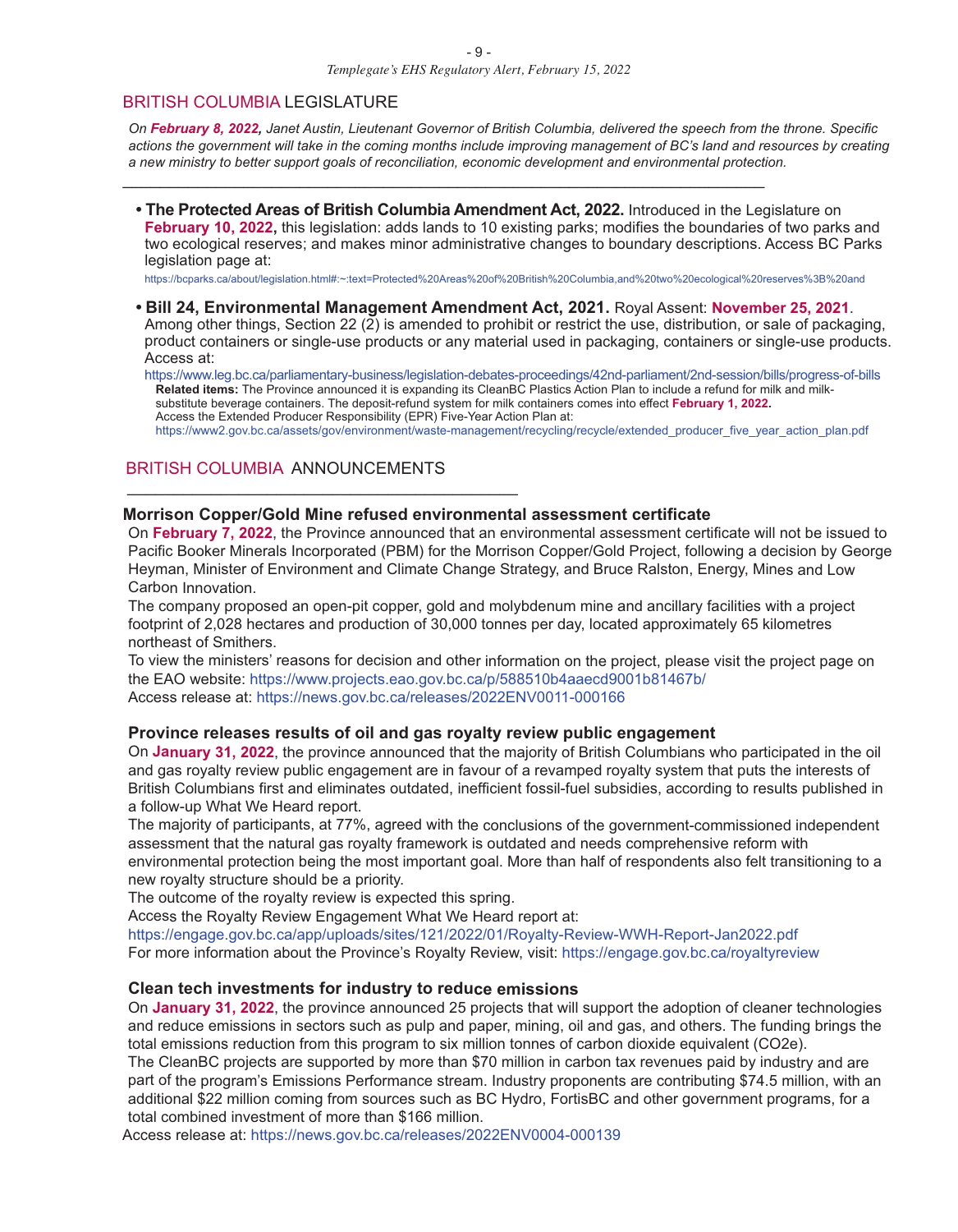#### BRITISH COLUMBIA CONSULTATIONS

#### **BC consulting on measures to secure watersheds**

\_\_\_\_\_\_\_\_\_\_\_\_\_\_\_\_\_\_\_\_\_\_\_\_\_\_\_\_\_\_\_\_\_\_\_\_\_\_\_\_\_\_

**Reminder:** On **January 25, 2022**, the Province announced that it is developing BC's first Watershed Security Strategy and Fund. The first step is to explore key themes, including governance, climate change, ecosystems and sources of drinking water, as well as community and economic stability, through the release of a discussion paper for feedback. The deadline for public comment on the discussion paper is **March 18, 2022**. To share your thoughts about development of the strategy, visit: https://engage.gov.bc.ca/watershedsecurity

#### BRITISH COLUMBIA COMPLIANCE REMINDERS \_\_\_\_\_\_\_\_\_\_\_\_\_\_\_\_\_\_\_\_\_\_\_\_\_\_\_\_\_\_\_\_\_\_\_\_\_\_\_\_\_\_

#### **March 1 deadline for groundwater users to apply for licence renewal**

On February 2, 2022, the Province announced that the deadline to apply for a water licence for "existing groundwater users" is **March 1, 2022**. "Existing groundwater users" are those who were using groundwater from a well or dugout on or before February 29, 2016, for non-domestic purposes, such as irrigation, commercial or industrial use. There may be serious consequences for water use if the March 1, 2022, deadline is missed. Existing groundwater users who have not applied by the deadline will be unauthorized and must stop using water immediately. Those who miss the deadline will be treated as a "new user." Water licence applications made after the deadline will not benefit from the waived application fee and may require costly studies to support an application. To simplify compliance, the online application has been improved and one-on-one assistance for submitting an application is available through FrontCounter BC at email: FrontCounterBC@gov.bc.ca or through portal at:https://portal.nrs.gov.bc.ca/web/client/contact. More information about water licences can be found at: www2.gov.bc.ca/assets/gov/environment/air-land-water/water/gwlicensingqas-2020.pdf

#### **Methane leak detection and repair (LDAR) reports requested by March 31, 2022** (INDB 2022-01)

The BC Oil and Gas Commission has moved up the date for the annual submission of methane leak detection and repair (LDAR) data pertaining to the 2021 reporting year to **March 31, 2022**. For information on the electronic submission of methane LDAR reports, refer to the eSubmission User Guide at: https://www.bcogc.ca/files/operations-documentation/eSubmission/eSubmission-User-Guide.pdf

#### MANITOBA COURT DECISION

#### **\$8B settlement in First Nations' drinking water class action 'historic' Manitoba chief says**

Thousands of people who have been affected by years-long drinking water advisories could see compensation, after courts approved an \$8-billion class-action settlement in what one chief called a "historic moment" for First Nations in Canada.

**\***

On **December 24, 2021** Canada's Federal Court and Manitoba's Court of Queen's Bench issued a joint decision approving the settlement in two national class-action lawsuits launched against the federal government by First Nations living under drinking water advisories.

In *Tataskweyak Cree Nation v. Canada (Attorney General)*, the Courts determined that, in addition to an infrastructure commitment of at least \$6 billion to support reliable access to safe drinking water on reserves, \$1.5 billion should be awarded in compensation to individuals deprived of clean drinking water; and a \$400 million First Nation Economic and Cultural Restoration Fund should be created, along with the creation of a First Nations Advisory Committee on Safe Drinking Water.

The court determined the First Nations Drinking Water Settlement Agreement to be "fair and reasonable and in the best interests of the Class as a whole." Access the decision at:

https://www.manitobacourts.mb.ca/site/assets/files/1042/tataskweyak\_cree\_nation\_et\_al\_v\_canada\_a\_g\_curve\_lake\_first\_nation\_et\_al\_\_v\_canada\_a\_g\_\_2021\_mbqb\_276.pdf Access related article on this case and class actions generally by McCarthy Tetrault at:

https://www.mccarthy.ca/en/class-action-litigation-drinking-water-advisories-first-nations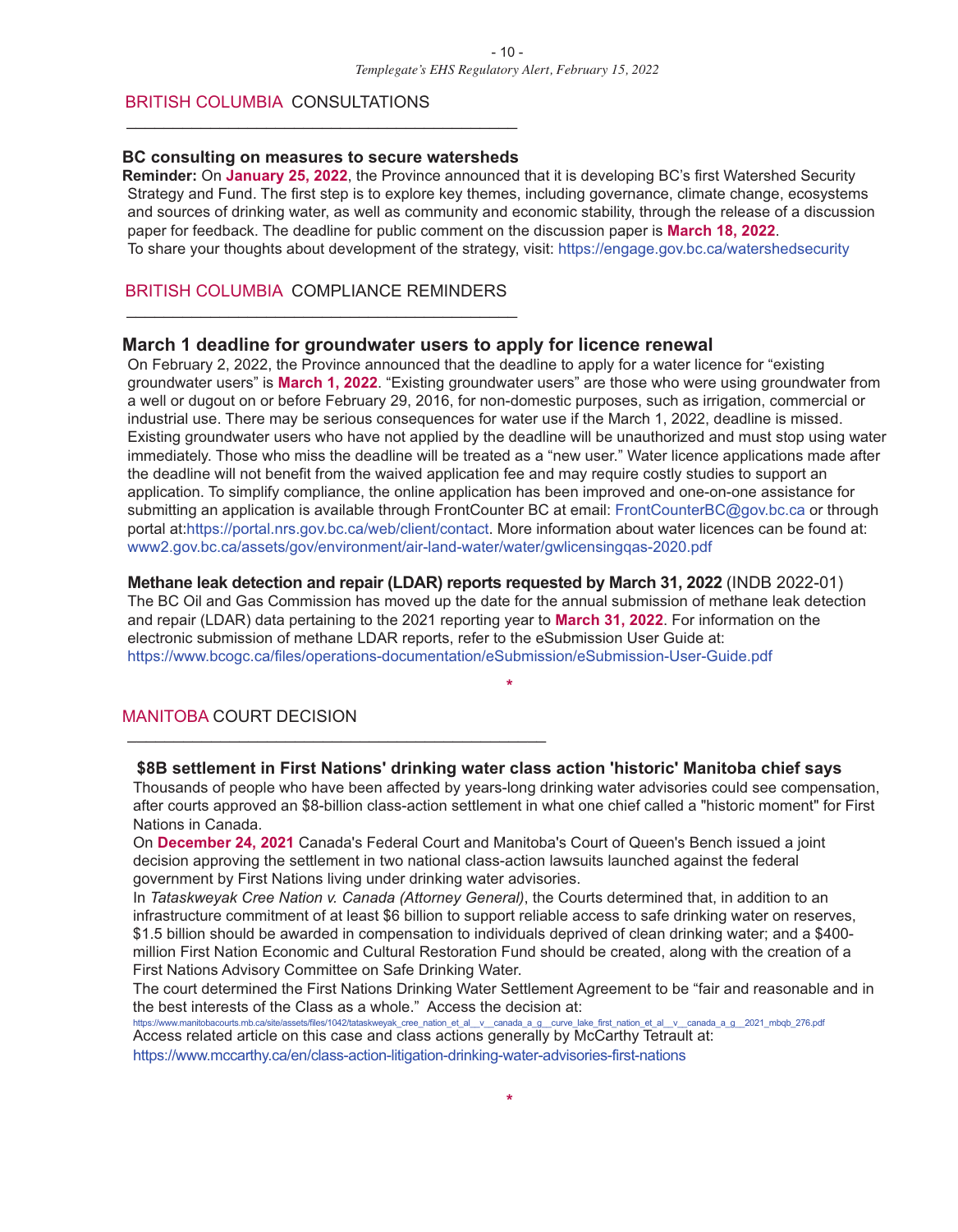#### NEW BRUNSWICK LEGISLATURE

The Second Session of the Sixtieth Legislature formally opened on November 2, 2021.

**• Bill 70, An Act to Amend the Beverage Containers Act.** Royal Assent: **December 17, 2021**. Among other things, "no later than February 21, 2022, a distributor shall submit to the Minister a plan for the recycling or refilling of a beverage container for each type of beverage container used for beverages for which it will act as a distributor as of **April 1, 2022"**. Access Bill 70 at: https://www.gnb.ca/legis/bill/FILE/60/1/Bill-70-e.htm

#### NEW BRUNSWICK CONSULTATIONS

#### **Public participation process begins for renewal of air quality approval for McCain Foods**

On **February 7, 2022,** the provincial government announced that it is starting the 180-day public participation process for the renewal of the Class 1 Air Quality Approval to Operate for the McCain Foods frozen food processing plant in Grand Falls. The company's current approval expires on August 15, 2022. Access the public participation website at: https://www2.gnb.ca/content/gnb/en/departments/elg/environment/content/air\_quality/clean\_air/current\_public\_reviewprocesses.html Class 1 major industries are required to comply with the Air Quality Regulation under the Clean Air Act, and to operate under the terms and conditions established in the approval to operate. Current and planned public review processes underway for Class 1 air quality approvals and air quality objectives include: Irving Pulp & Paper, Limited; Arauco Canada Limited; and Skretting.

#### **Engagement to begin on renewed climate change action plan**

**Reminder:** The standing committee on climate change and environmental stewardship recently announced that it will be hearing presentations re: updating its climate change action plan. The online public consultation period closes on **February 24, 2022**. The new plan is expected this summer. Access details at: https://www2.gnb.ca/content/gnb/en/news/news\_release.2022.01.0006.html

**\***

#### NEWFOUNDLAND & LABRADOR ANNOUNCEMENTS

\_\_\_\_\_\_\_\_\_\_\_\_\_\_\_\_\_\_\_\_\_\_\_\_\_\_\_\_\_\_\_\_\_\_\_\_\_\_\_\_\_\_\_\_\_\_

#### **Minister Davis Announces Call for Applications for Climate Change Challenge Fund**

**Reminder:** On **January 27, 2022,** the Honourable Bernard Davis, Minister of Environment and Climate Change, announced a call for applications for the province's Climate Change Challenge Fund. The Fund is a competitive grant-based program designed to encourage the implementation of cost-effective greenhouse gas emission reduction projects. The program is open to organizations of all sizes across commercial, municipal, not-for-profit sectors, and Indigenous governments and organizations. Applications must be submitted no later than **March 18, 2022**. Projects must be completed no later than **December 31, 2023** to be eligible. Complete eligibility and application guidelines are available at:

https://www.gov.nl.ca/ecc/occ/low-carbon-economy-programs/climatechangechallenge/. For questions about the program, call 709-729-1394 or email: climatechange@gov.nl.ca.

**\***

#### NOVA SCOTIA LEGISLATURE

 $\overline{\phantom{a}}$  , and the set of the set of the set of the set of the set of the set of the set of the set of the set of the set of the set of the set of the set of the set of the set of the set of the set of the set of the s

#### **• Bill 57, the Environmental Goals and Climate Change Reduction Act.** Royal Assent: **November 5,**

**2021**. This government Bill sets 28 new goals, including: phasing out coal-fired electricity generation by 2030; supplying 80 per cent of Nova Scotia's energy via renewable energy by 2030; conserving at least 20 per cent of total land and water mass; modernizing the environmental assessment process to include consideration of cumulative impacts; limiting annual solid waste disposal rates to 300 kilograms per person by 2030; and stipulating that 30 per cent of vehicle sales by 2030 must comprise zero-emission vehicles. Access Act at: https://nslegislature.ca/legislative-business/bills-statutes/bills/assembly-64-session-1/bill-57

**Reminder:** Stakeholder consultations on expanding the province's extended producer responsibility (EPR) program to include packaging, single-use plastics and paper, began on **January 10, 2021**. Input will be used to help design the new waste management model required by the Environmental Goals and Climate Change Reduction Act. Release: https://novascotia.ca/news/release/?id=20211210007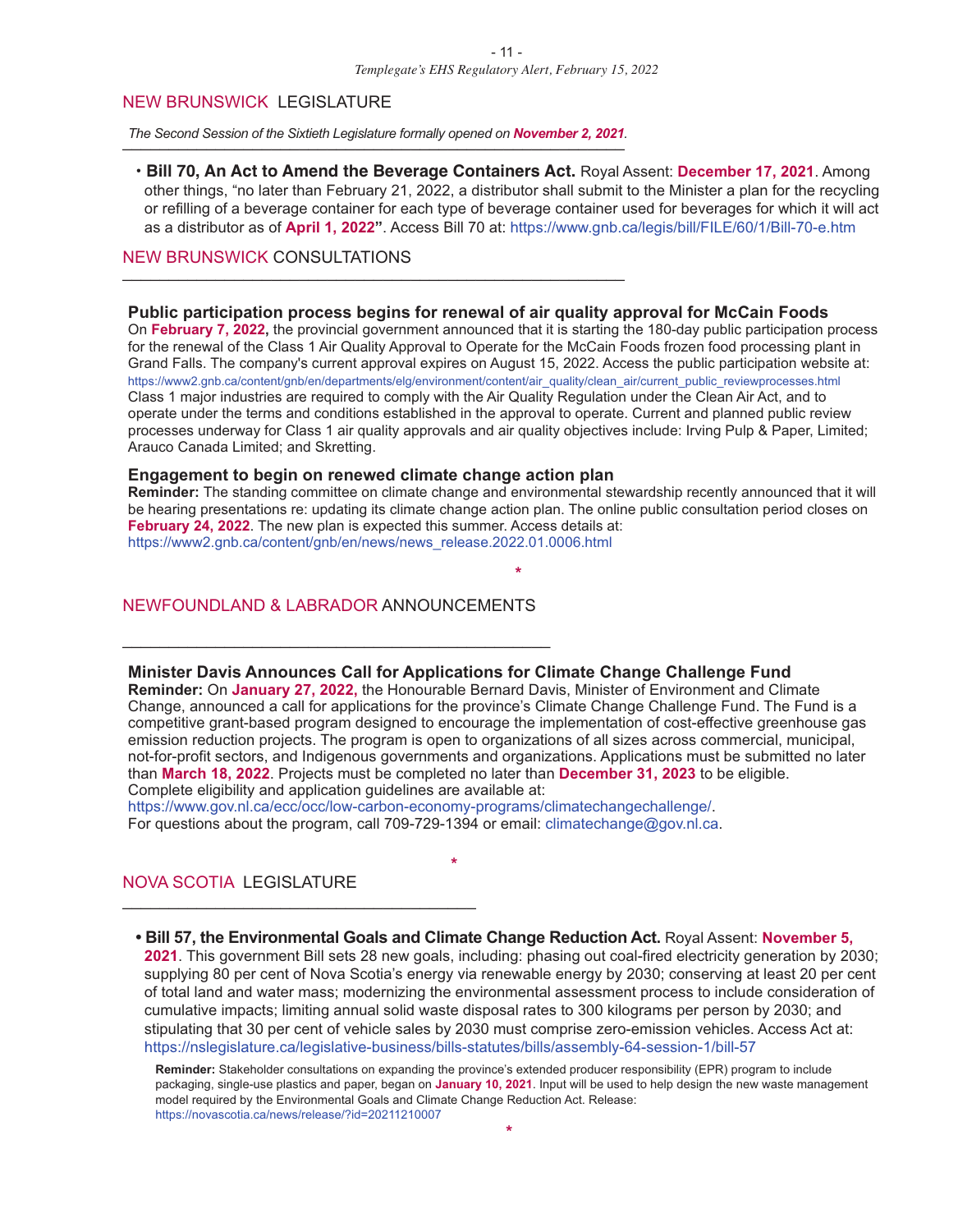#### ONTARIO LEGISLATURE

**\_\_\_\_\_\_\_\_\_\_\_\_\_\_\_\_\_\_\_\_\_\_\_\_\_\_\_\_\_\_\_\_\_\_\_\_\_\_\_\_\_\_\_\_\_\_\_\_\_\_\_**

**\_\_\_\_\_\_\_\_\_\_\_\_\_\_\_\_\_\_\_\_\_\_\_\_\_\_\_\_\_\_\_\_\_\_\_\_\_\_\_\_\_\_\_\_\_\_\_**

The second session of the 42nd Parliament opened on October 4, 2021. Recent environment-related Bills are as follows:

- **• Bill 43, Build Ontario Act (Budget Measures), 2021.** Royal Assent: **December 9, 2021**. Among other things, Subsection 25 (3) of the Assessment Act is amended to provide that all disputes as to whether land is a pipe line for the transportation or transmission of gas are to be decided by the Ontario Energy Board (OEB). A new subsection 25 (3.1) of the Act sets out the conditions upon which an application to the OEB may be made. In addition, significant amendments are made with respect to the establishment of a joint body under section 7 of the Far North Act that would play an advisory role with respect to land use planning. The amendments require that the discussions be initiated by at least seven First Nations that meet the criteria set out in section 7. Access Bill 43 at: https://www.ola.org/en/legislative-business/bills/parliament-42/session-2/bill-43
- **• Bill 13, Red Tape Reduction Bill, the Supporting People and Business Act.** Royal Assent: **December 2, 2021**. Among other things, Bill 13 amendments would give the government greater control over the type of environmental assessment a project requires. Access Bill 13 at: https://www.ola.org/sites/default/files/node-files/bill/document/pdf/2021/2021-10/b013\_e.pdf

#### ONTARIO ANNOUNCEMENTS

#### **Ontario launches storm, wastewater consultation with new \$25M boost for infrastructure**

On **February 5, 2022,** Ontario announced that it is investing \$15 million to help 18 municipalities optimize stormwater and wastewater infrastructure, plus another \$10 million to upgrade sewage monitoring and public reporting capacity, all while launching a new public consultation.

Eligible municipalities, including places like Toronto, Peterborough, Hamilton, Napanee, Niagara, and Kingston, can use the new funding to build stormwater and wastewater infrastructure, upgrade sewers and pumping stations, or clean out debris from stormwater management ponds.

In addition, new funding to improve monitoring and public reporting capacity of sewage overflows and by-passes will go to those municipalities that had the largest average yearly volume of combined sewage overflows across the province from 2015 to 2019 as reported through the federal Wastewater System Effluent Regulation. Included are municipalities such as London, Ottawa, Thunder Bay, Windsor, Parry Sound and Hamilton. An accompanying discussion paper seeks feedback about ideas and solutions for improving the management of municipal wastewater and stormwater issues in the province, including topics such as the management of hauled sewage from private septic systems; improving public access to data on wastewater and stormwater discharge; and changing the way stormwater is managed in urban areas.

The province is also seeking input on a proposed sub-watershed planning guide to help municipalities and other planning authorities with land use and infrastructure planning.

The proposals are featured in a series of postings on the Environmental Registry of Ontario, which are discussed in more detail in the ERO section below. Access the discussion paper at:

https://prod-environmental-registry.s3.amazonaws.com/2022-01/Municipal%20Wastewater%20and%20Stormwater%20Discussion%20Paper%202022.pdf

#### ONTARIO ENVIRONMENTAL REGISTRY (ERO) NOTICES

*\_***\_\_\_\_\_\_\_\_\_\_\_\_\_\_\_\_\_\_\_\_\_\_\_\_\_\_\_\_\_\_\_\_\_\_\_\_\_\_\_\_\_\_\_\_\_\_**

*Note: Posts remain until the expiry of the comment deadline dates.*

#### **• Low Impact Development Stormwater Management Guidance Manual**

ERO # 019-4971; posted by the Ministry of the Environment, Conservation and Parks on **January 27, 2022**; Comment deadline: **March 28, 2022** This new guidance manual provides information on innovative stormwater management practices, including green infrastructure (also known as low impact development) that uses techniques that mimic the natural environment and allow rainwater to be absorbed where it falls. Examples include rain gardens, green roofs, urban trees, permeable pavement and rainwater harvesting that can minimize the harmful impacts of stormwater runoff. Access the draft guidance manual at:

https://prod-environmental-registry.s3.amazonaws.com/2022-01/Draft%20LID%20Stormwater%20Management%20Guidance%20Manual%202022.pdf Access the ERO posting at: https://ero.ontario.ca/notice/019-4971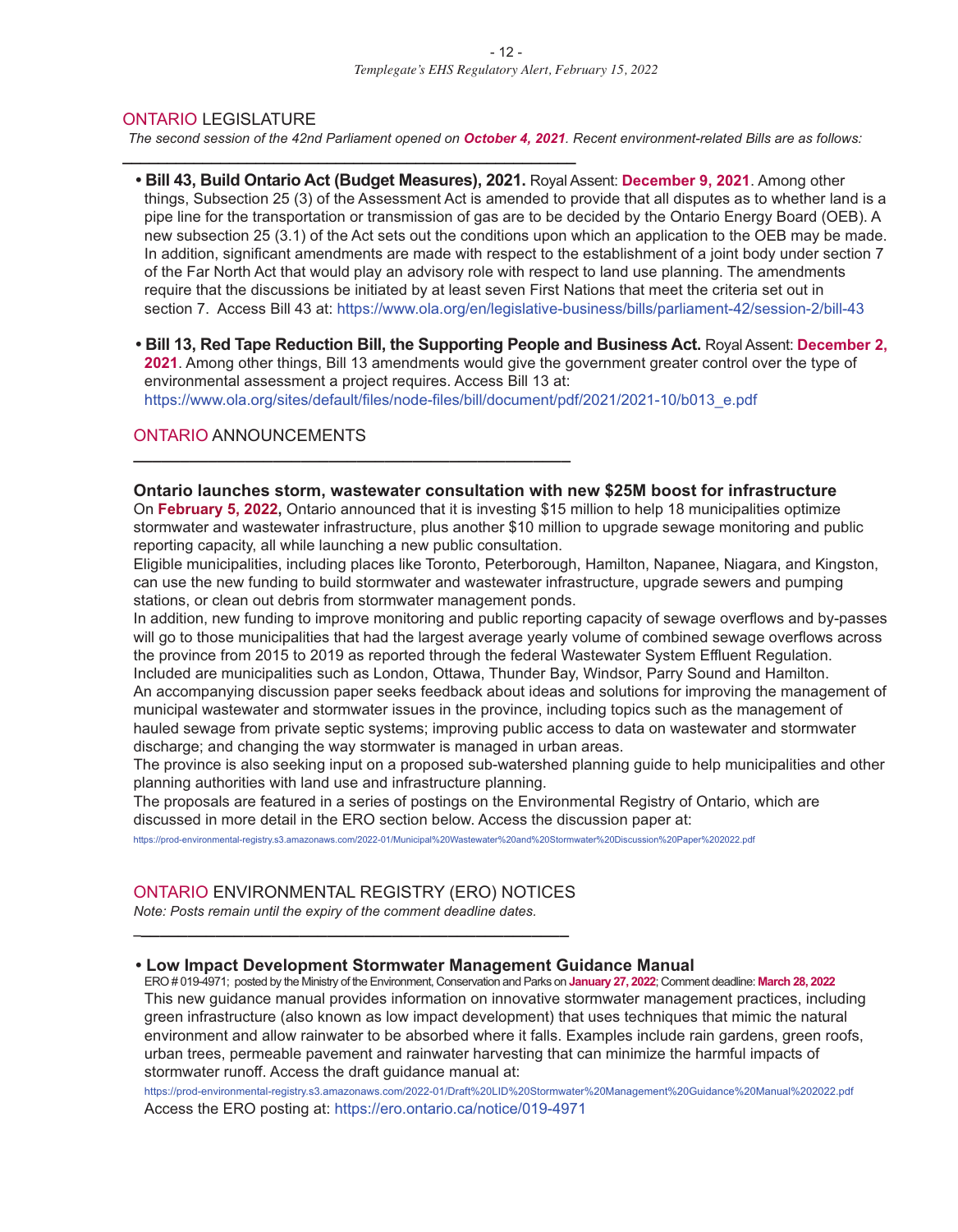ONTARIO ERO NOTICES (continued)

*Note: Posts remain until the expiry of the comment deadline dates.*

*\_***\_\_\_\_\_\_\_\_\_\_\_\_\_\_\_\_\_\_\_\_\_\_\_\_\_\_\_\_\_\_\_\_\_\_\_\_\_\_\_\_\_\_\_\_\_\_**

#### **• Municipal Wastewater and Stormwater Management in Ontario Discussion Paper**

ERO # 019-4967; posted by the Ministry of the Environment, Conservation and Parks on **January 27, 2022**; Comment deadline: **March 28, 2022** The discussion paper sets out the challenges and opportunities for improving municipal wastewater and stormwater management in Ontario. Access the discussion paper at:

https://prod-environmental-registry.s3.amazonaws.com/2022-01/Municipal%20Wastewater%20and%20Stormwater%20Discussion%20Paper%202022.pdf Access the ERO posting at: https://ero.ontario.ca/notice/019-4108

#### **• Conservation Agreement for Boreal Caribou in Ontario**

ERO # 019-4995; posted by the Ministry of the Environment, Conservation and Parks on **February 4, 2022**; Comment deadline: **March 21, 2022** The governments of Canada and Ontario are seeking input on proposals for a Conservation Agreement for Boreal Caribou in Ontario in order to improve the environmental conditions necessary for recovery of the boreal caribou at the range scale. Access details of the proposed agreement and how to submit feedback at: https://ero.ontario.ca/notice/019-4995

#### **• Geologic Carbon Storage in Ontario**

ERO# 019-4770; posted by the Ministry of Northern Development, Mines, Natural Resources andForestry on **January 11, 2021**; Comment by: **March14, 2022** The NDMNRF is proposing that changes be made to the Oil, Gas and Salt Resources Act that would:

- narrow the prohibitions on the injection of carbon dioxide so that the prohibition would only apply to the injection of carbon dioxide for the purpose of carbon sequestration, when used in association with a project to enhance the recovery of oil or gas; and
- add the government's ability to enter into agreements with companies that want to use wells to explore, test, pilot or demonstrate new technologies (such as carbon storage).

The Ministry is also proposing that changes be made to the Mining Act to permit it to grant authorizations to use Crown land for carbon storage activities. Access the ERO Notice at: https://ero.ontario.ca/notice/019-4770

#### **• Expanding administrative penalties for environmental contraventions**

ERO # 019-4108; posted by the Ministry of the Environment, Conservation and Parks on **January 27, 2022**; Comment deadline: **March 13, 2022 Reminder:** The Ministry is proposing to expand the use of administrative penalties to a broader range of environmental violations. The proposals would be introduced under 'plain language' regulatory amendments to the following (MECP) Acts: Environmental Protection Act; Nutrient Management Act, 2002; Ontario Water Resources Act; Pesticides Act; and Safe Drinking Water Act, 2002.

#### *The following consequential amendments are to be made under the Environmental Protection Act:*

- O. Reg. 675/98 CLASSIFICATION AND EXEMPTION OF SPILLS AND REPORTING OF DISCHARGES will be updated to provide for electronic reporting regarding certain spills. Currently, the regulation requires that all reports regarding spills be made by phoning the Spills Action Centre. The reporting will also be amended to require all persons reporting spills to indicate if the pollutant spilled contains a toxic substance.
- O. Reg. 224/07 SPILL PREVENTION AND CONTINGENCY PLANS will be amended to ensure the regulation continues to apply to those persons who own or operate plants that meet or met the criteria for environmental penalties as the environmental penalty regulations are being revoked. These are plants in nine industrial sectors – which are currently subject to the environmental penalty regulations.

*The following consequential amendments are also proposed under the Safe Drinking Water Act, 2002:*

• O. Reg. 242/05 - COMPLIANCE AND ENFORCEMENT will be amended by adding an administrative penalty as a type of mandatory action provincial officers can take in response to finding a deficiency during an inspection of a municipal residential drinking water system or finding an infraction at a licensed or eligible laboratory.

The Ministry is also proposing to update the ministry's compliance policy - specifically the compliance approach and compliance tools section, to incorporate the proposed administrative penalties. Updates to the compliance policy were recently posted on the Environmental Registry (Modernizing environmental compliance practices of the Ministry of the Environment, Conservation and Parks) at: https://ero.ontario.ca/notice/019-2972 Access details on the administrative penalties regulation in the "Consultation Guide on proposed regulations for the expansion of Administrative penalties" at:

https://prod-environmental-registry.s3.amazonaws.com/2022-01/bi.%20Consultation%20Guide%20for%20Regulations%20to%20Expand%20AP%20-%20Jan%2024%202022%20-%20No%20LEG%20%20Clean.pd

Access the ERO posting at: https://ero.ontario.ca/notice/019-4108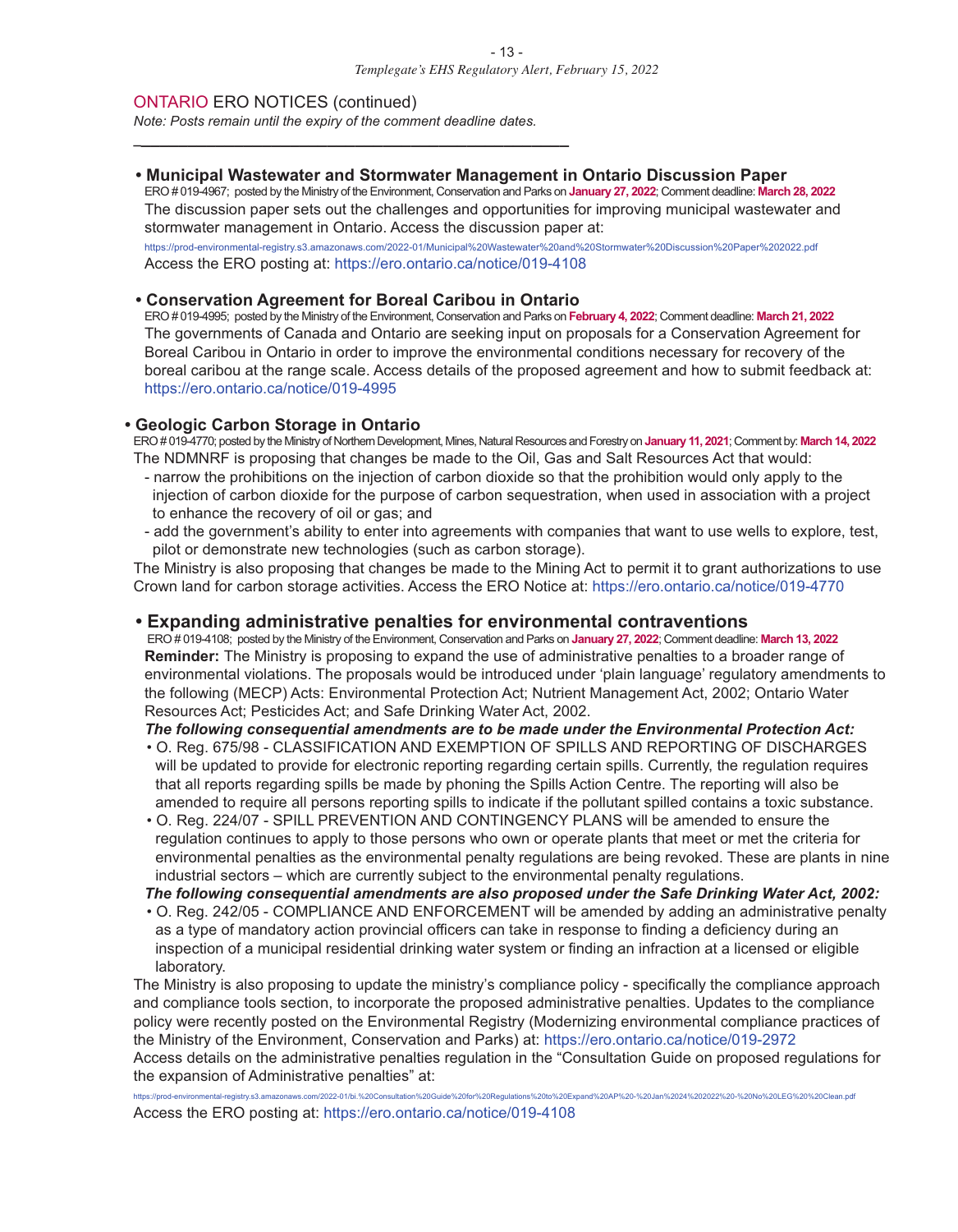#### ONTARIO ERO NOTICES (continued)

*Note: Posts remain until the expiry of the comment deadline dates.*

*\_***\_\_\_\_\_\_\_\_\_\_\_\_\_\_\_\_\_\_\_\_\_\_\_\_\_\_\_\_\_\_\_\_\_\_\_\_\_\_\_\_\_\_\_\_\_\_**

#### **• Subwatershed Planning Guide**

ERO # 019-4978; posted by the Ministry of the Environment, Conservation and Parks on **January 27, 2022**; Comment deadline: **March 13, 2022** The best practices and practical approaches contained in this proposed Guide are intended to outline a general framework for subwatershed planning featuring information on, among other things: recommended steps, approach, and best practices for undertaking subwatershed planning; best practices for stakeholder and community engagement in the subwatershed planning process; and key technical tools and considerations to support subwatershed planning. Access the draft guide at:

https://prod-environmental-registry.s3.amazonaws.com/2022-01/DRAFT%20Subwatershed%20Planning%20Guide%202022\_1.pdf Access the ERO posting at: https://ero.ontario.ca/notice/019-4978

#### **• Environmental assessment requirements for advanced recycling facilities under the EAA**

ERO # 019-4867; posted by the Ministry of the Environment, Conservation and Parks on **January 14, 2022**; Comment deadline: **February 28, 2022** The Ministry is developing new environmental assessment (EA) requirements for thermal treatment-based advanced recycling facilities under the Environmental Assessment Act.

Advanced recycling technologies recover materials that can be put to good use as feedstocks to create new products like lubricants, waxes and potentially the production of alternative fuels. The proposed changes will make it easier for advanced recycling facilities to obtain their environmental approval by clarifying how advanced recycling recovers resources from waste in ways similar to traditional recycling facilities. Access: *Advanced Recycling Backgrounder* at:

https://prod-environmental-registry.s3.amazonaws.com/2022-01/Advanced%20Recycling%20Backgrounder\_Final.pdf See also, *Plain Language Advanced Recycling Proposals* at:

https://prod-environmental-registry.s3.amazonaws.com/2022-01/Plain%20Language%20Advanced%20Recycling%20Proposals\_Final.pdf Access the ERO posting at: https://ero.ontario.ca/index.php/notice/019-4867

#### **• Regulatory and policy proposals (Phase 2) under the Conservation Authorities Act**

ERO # 019-4610; posted by the Ministry of the Environment, Conservation and Parks on **January 26, 2022**; Comment deadline: **February 25, 2022** This proposal is predominantly financial and administrative in nature. Among other things, it lists municipal levy provisions, conservation authority (CA) budget processes, classes of programs and services that the Minister would approve for CAs to charge fees, and transparency of CA operations. To ensure a smooth transition by CAs to the new funding framework by **January 1, 2024**, the Ministry is proposing the next phase of regulatory and policy proposals as detailed in the CAA Phase 2 Regulatory and Policy Proposals Consultation Guide at: https://prod-environmental-registry.s3.amazonaws.com/2022-01/CAA%20Phase%202%20Regulatory%20and%20Policy%20Proposals%20Consultation%20Guide\_0.pdf

Access the ERO posting at: https://ero.ontario.ca/notice/019-4610

\_\_\_\_\_\_\_\_\_\_\_\_\_\_\_\_\_\_\_\_\_\_\_\_\_\_\_\_\_\_\_\_\_\_\_\_\_\_\_\_\_\_\_

#### ONTARIO GAZETTE NOTICES

#### February 12, 2022, Ontario Gazette

#### **Miscellaneous amendments made under the Endangered Species Act**

The following amendments to the ESA posted to the Ontario Gazette all deal with the temporary suspension of *statutory protections for Black Ash:*

- O. Reg. 19/22: TEMPORARY SUSPENSION OF STATUTORY PROTECTIONS FOR BLACK ASH;
- O. Reg. 22/22: TEMPORARY SUSPENSION OF STATUTORY PROTECTIONS FOR BLACK ASH;
- O. Reg. 23/22: TEMPORARY SUSPENSION OF STATUTORY PROTECTIONS FOR BLACK ASH.
- The following amendments to the ESA make additions and deletions to the Species at Risk in Ontario list:
- O. Reg. 24/22: SPECIES AT RISK IN ONTARIO LIST.

#### **Miscellaneous amendments made under the Planning Act**

- *The following amendments to the Planning Act posted to the Ontario Gazette deal with zoning orders:*
- O. Reg. 37/22: ZONING ORDER–TOWN OF INNISFIL, COUNTY OF SIMCOE;
- O. Reg. 38/22: ZONING ORDER–CITY OF BRAMPTON, REGIONAL MUNICIPALITY OF PEEL;
- O. Reg. 39/22: ZONING ORDER–CITY OF RICHMOND HILL, REGIONAL MUNICIPALITY OF YORK;
- O. Reg. 40/22: ZONING ORDER–CITY OF KAWARTHA LAKES;
- O. Reg. 41/22: ZONING ORDER–TOWNSHIP OF ORO MEDONTE, COUNTY OF SIMCOE;
- O. Reg. 42/22: ZONING ORDER–CITY OF TORONTO.
- Access the Gazette Notices at:

https://www.ontario.ca/document/ontario-gazette-volume-155-issue-07-february-12-2022/publications-under-part-iii-regulations-legislation-act-2006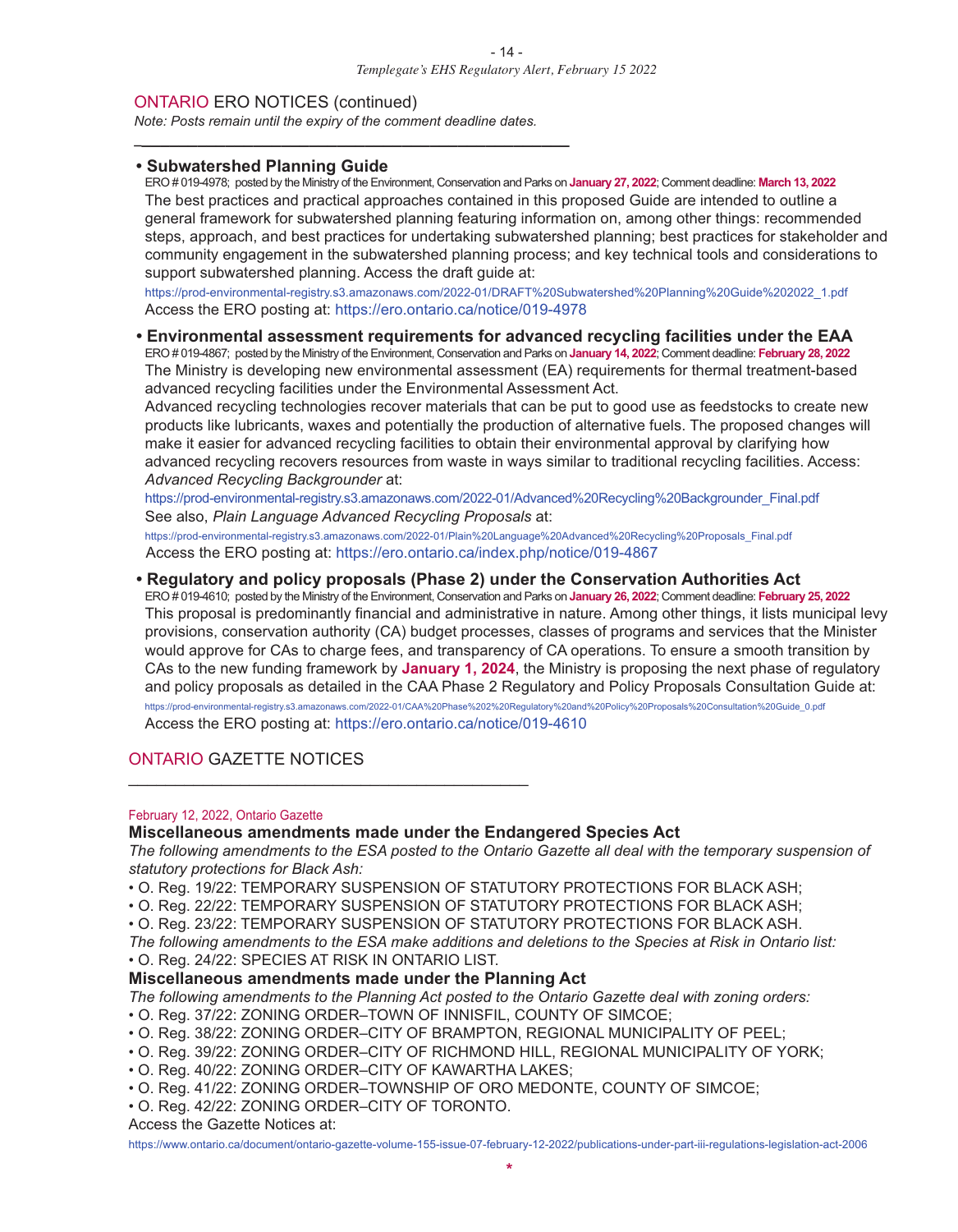#### QUEBEC LEGISLATURE

*The NationalAssembly reconvened on February 1, 2022.*

\_\_\_\_\_\_\_\_\_\_\_\_\_\_\_\_\_\_\_\_\_\_\_\_\_\_\_\_\_\_\_\_\_\_\_\_\_\_\_\_\_\_\_\_\_\_\_\_\_

**• Bill 102, An Act mainly to reinforce the enforcement of environmental and dam safety legislation, to ensure the responsible management of pesticides and to implement certain measures of the 2030 Plan for a Green Economy concerning zero emission vehicles.** Adopted on December 1, 2021**.** Currently under clause-by-clause consideration of the Committee on Transportation. Last sitting held on **February 10, 2022**.

- **• The bill amends the Dam Safety Act** to introduce a general requirement for owners to maintain their dams in working order such that they are unlikely to compromise the safety of persons or property.
- **• The bill amends the Pesticides Act** to regulate the use of seeds coated with pesticides, to provide powers in order to employ economic instruments and to establish rules for the possession of pesticides.
- **• The bill amends the Environment Quality Act** to require, in the case of an accidental release of contaminants, organizations to recover, clean or treat the matter contaminated by the release. In addition, the bill requires companies to record certain information relating to hazardous materials; and clarifies the Minister's powers and obligations to issue orders.
- **• With respect to the 2030 Plan for a Green Economy concerning zero emission vehicles**, the bill authorizes the Government to make a regulation limiting or prohibiting the sale or lease of certain classes of vehicles and authorizes the Minister to increase the number of zero-emission motor vehicles in Québec. Access the Bill at: http://www.assnat.qc.ca/en/travaux-parlementaires/projets-loi/projet-loi-102-42-1.html

#### QUEBEC GAZETTE NOTICES

#### February 9, 2022; Gazette Officielle

#### **Bill 59, An Act to modernize the occupational health and safety regime**

The official version of this Act, assented to October 6, 2021, was published in the Gazette Officielle on **February 9, 2022**. Details of the main features of the legislation have been provided in previous issues of *EHSRA* and appear again in brief in the OH&S section of this issue on page 26.

Access the full text of the legislation in the Gazette Notice at:

\_\_\_\_\_\_\_\_\_\_\_\_\_\_\_\_\_\_\_\_\_\_\_\_\_\_\_\_\_\_\_\_\_\_\_\_\_\_\_\_\_\_\_\_\_\_

http://www2.publicationsduquebec.gouv.qc.ca/dynamicSearch/telecharge.php?type=1&file=105493.pdf

#### January 26, 2022; Gazette Officielle

**Bill 103, An Act to amend various legislative provisions mainly for the purpose of reducing red tape Reminder:** The official version of this Act, assented to December 9, 2021, was published in the Gazette Officielle on **January 26, 2022**. Among other things, in the environmental sector, the Act extends the characterization study filing time to one year from the date of cessation of an industrial or commercial activity, while authorizing the minister responsible for the environment to grant additional time, and grants a 90-day period for filing a rehabilitation plan for approval if the study reveals the presence of contaminants. Access the official text of Bill 103 in the Gazette at:

http://www2.publicationsduquebec.gouv.qc.ca/dynamicSearch/telecharge.php?type=1&file=105473.pdf

#### January 26, 2022; Gazette Officielle

**Draft Regulation under an Act to increase the number of zero-emission motor vehicles in Québec Reminder:** This draft Regulation progressively increases the number of credits that must be accumulated by an automobile manufacturer to meet its requirements in order to reach 100% of zero-emission motor vehicle sales in 2035. Access the draft regulation in the Gazette (p.194) at:

http://www2.publicationsduquebec.gouv.qc.ca/dynamicSearch/telecharge.php?type=1&file=105485.pdf

#### **Limit on the number of credits that may be used by a motor vehicle manufacturer**

**Reminder:** Among other things, this draft regulation governs the manner in which motor vehicle manufacturers will be able to meet the requirements of the zero emission vehicle standard after the 2025 model year. The changes are complementary to the amendments noted above.

Access the draft regulation in the Gazette (p.231) at:

http://www2.publicationsduquebec.gouv.qc.ca/dynamicSearch/telecharge.php?type=1&file=105492.pdf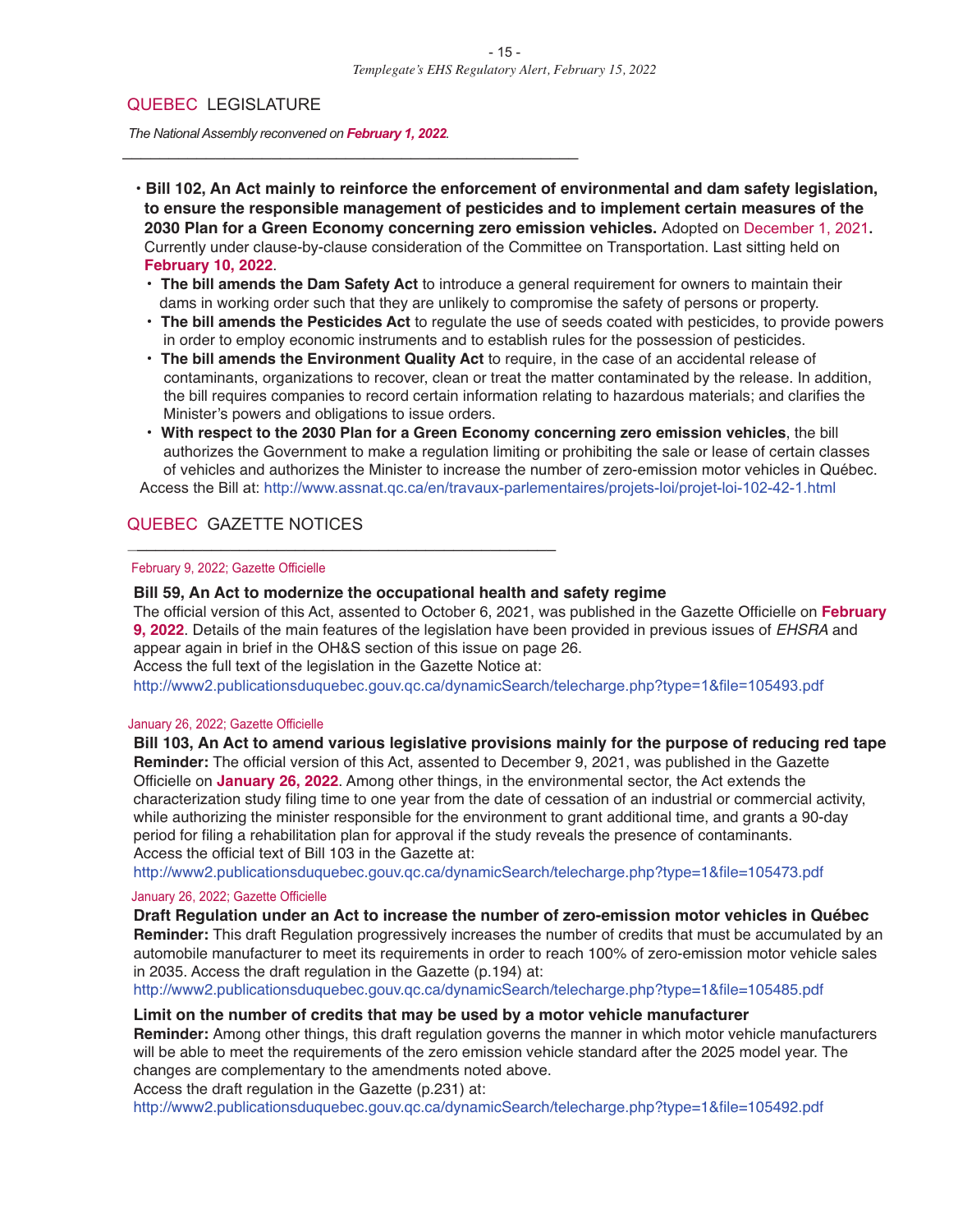#### QUEBEC GAZETTE NOTICES (continued)

\_\_\_\_\_\_\_\_\_\_\_\_\_\_\_\_\_\_\_\_\_\_\_\_\_\_\_\_\_\_\_\_\_\_\_\_\_\_\_\_

#### January 26, 2022; Gazette Officielle

#### **Draft Regulation re: deposit system for certain containers**

**Reminder:** The draft Regulation requires certain persons to develop, implement and contribute financially to <sup>a</sup> deposit system for certain containers to allow them to be recovered and reclaimed. The draft Regulation determines the persons (referred to as "producers") required to fulfill those obligations and the types of containers on which <sup>a</sup> deposit must be paid.

Under the draft Regulation, the Société québécoise de récupération et de recyclage can, within the time specified, designate <sup>a</sup> management body to assume, in place of producers, their obligations under the Regulation.

The draft Regulation includes an obligation for retailers operating <sup>a</sup> retail establishment in which <sup>a</sup> product is offered for sale in <sup>a</sup> container on deposit, to accept containers on deposit that are returned to them, to refund the amount of the deposit and to establish return sites for that purpose.

Finally, the draft Regulation sets out the terms and conditions that apply to the transportation, sorting, conditioning and reclamation of containers on deposit and to the entering of the contracts needed to implement those terms and conditions. Access the text of the draft regulation in the Gazette (p.198) at: http://www2.publicationsduquebec.gouv.qc.ca/dynamicSearch/telecharge.php?type=1&file=105485.pdf

#### January 26, 2022; Gazette Officielle

#### **Draft Regulation re: the system for selective collection of certain residual materials**

**Reminder:** The object of the draft Regulation is to require certain persons ("producers") to develop, implement and contribute financially to <sup>a</sup> system of selective collection of certain residual materials (essentially an 'extended producer responsibility' [EPR] system).

The draft Regulation defines "producers" and identifies the containers, packaging and printed matter that must be collected, transported, sorted and reclaimed through the EPR system of selective collection.

The draft Regulation also outlines conditions that apply to the collection, transportation, sorting, conditioning and reclamation of targeted residual materials including, in particular, those applicable to:

- residual materials from the residential sector, institutions, businesses, industries and outdoor spaces; and
- measures to promote the eco-design of containers, packaging and printed matter, information, awareness and education activities.

Access the text of the draft regulation in the Gazette (p.232) at: http://www2.publicationsduquebec.gouv.qc.ca/dynamicSearch/telecharge.php?type=1&file=105485.pdf

#### SASKATCHEWAN COMPLIANCE REMINDER

\_\_\_\_\_\_\_\_\_\_\_\_\_\_\_\_\_\_\_\_\_\_\_\_\_\_\_\_\_\_\_\_\_\_\_\_\_\_\_\_\_

#### **Amendments to GHG Gases Standards and Compliance Regulations expand the threshold for participation in the provincial OBPS**

**\***

**Reminder:** The Management and Reduction of Greenhouse Gases (Standards and Compliance) Regulations are amended as of **January 1, <sup>2022</sup>**. Among the amendments is the addition of five sectors as regulated sectors: chemical manufacturing; wood product manufacturing; mineral product manufacturing; agricultural and industrial equipment manufacturing, and food and beverage processing. For details, access the Saskatchewan Gazette Part I, December 24, 2021, (p. 3904) via: https://publications.saskatchewan.ca/#/products/115781. Access related January 19 news release at:

https://www.saskatchewan.ca/government/news-and-media/2022/january/19/saskatchewan-expands-obps-to-protect-additional-sectors-from-the-federally-imposed-carbon-tax

**\***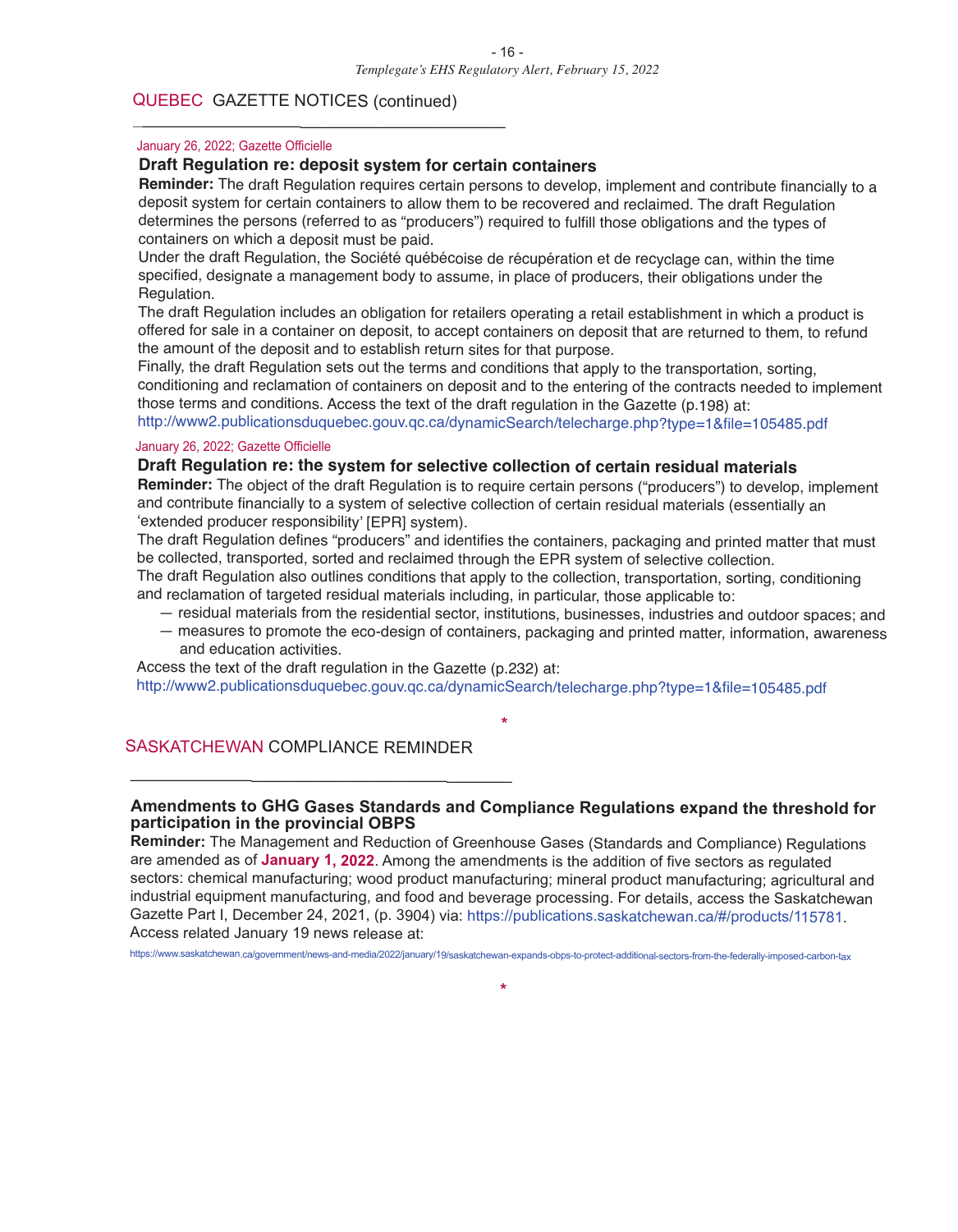#### THE TERRITORIES REMINDERS

\_\_\_\_\_\_\_\_\_\_\_\_\_\_\_\_\_\_\_\_\_\_\_\_\_\_\_\_\_\_\_\_\_\_\_\_\_\_\_\_\_

#### NORTHWEST TERRITORIES

- **• Revised Guidelines for Closure and Reclamation Cost Estimates for Mines released**. The Guidelines are intended to replace the version published in 2017 and may be accessed at: https://mvlwb.com/release-updatedclosure-cost-guidelines.
- **• New Bathurst Caribou Management Plan released.** Access the Plan at: https://www.enr.gov.nt.ca/en/services/barren-ground-caribou/bathurstcaribou-management-plan.

#### NUNAVUT

**• Draft Land Use Plan.** The Nunavut Planning Commission announced it is rescheduling the public hearings on the 2021 Draft Land Use Plan to **March 2022**. Written submissions are requested by **February 18, 2022**. Additional information is available at: https://www.nunavut.ca/news.

#### YUKON

- **• Bill 5, an Act to Amend the Territorial Lands (Yukon) Act (2021).** Royal Assent: **December 2, 2021**. The Bill will "provide for the regulation of roads constructed or used to access resources such as mines and minerals and oil and gas (defined as "resource roads")". Access the Bill at: https://yukonassembly.ca/sites/default/files/inline-files/35-1-Bill005-Act-to-AmendTerritorial-Lands-Yukon-Act-2021.pdf.
- **• Guide for Developing Water Quality Objectives for Quartz Mining Projects released.** Access the Guide at: https://yukon.ca/sites/yukon.ca/files/env/env-yukon-guide-developing-waterquality-objectives-effluent-quality-standards-quartz-minig-projects.pdf.
- **• Consultation on Draft Policy for the Stewardship of Yukon's Wetlands**. Plans are to have a final wetlands policy by **May 2022**. A link to the draft policy is available at: https://yukon.ca/en/news/wetlands-policy-out-final-public-review. '

**\***

## Environment & Energy

CANADA ENERGY REGULATOR (CER) POSTS \_\_\_\_\_\_\_\_\_\_\_\_\_\_\_\_\_\_\_\_\_\_\_\_\_\_\_\_\_\_\_\_\_\_\_\_\_\_\_

#### **CER posts feedback on its proposal to implement new Cost Recovery Regulations**

This month the CER posted "letters of comment" received in response to its November 1, 2021 Regulatory Proposal seeking feedback on the proposed amendments for the cost recovery regulations under the Canadian Energy Regulator Act (CER Act).

The CER received 12 letters during the 30-day engagement period submitted by the following organizations: Many Islands Pipe lines (Canada) Limited; Enbridge Inc.; TC Energy; Canadian Association of Petroleum Producers; Alliance Pipeline; Canadian Natural Resources Limited; Montreal Pipe Line Limited; Cenovus Energy; LBX Pipeline Ltd.; Milk River Pipeline; Pembina Pipeline Corporation; and Campus Energy. The letters can be read by following the links at:

https://www.cer-rec.gc.ca/en/about/acts-regulations/cer-act-regulations-guidance-notes-related-documents/canada-energy-regulator-cost-recovery-regulations-regulatory-proposal/letters-of-comment/index.html

#### **CER alerts industry to Public Review of the CSA Z662 oil and gas pipeline systems safety standard**

**Reminder:** On **January 24, 2022**, the Canadian Energy Regulator (CER) gave notice that CSA Group is drafting their latest edition of the CSA Z662 oil and gas pipeline systems safety standard for public review. The Canadian Energy Regulator Onshore Pipeline Regulations include CSA Z662, which is updated regularly to assure the latest safety needs in the industry are being met. Comments on the latest edition of the standard will be accepted until **March 5, 2022**. Access the review draft of the document and provide comments at: https://publicreview.csa.ca/Home/Details/4450

Access the Canadian Energy Regulator Onshore Pipeline Regulations at: https://laws-lois.justice.gc.ca/eng/regulations/SOR-99-294/index.html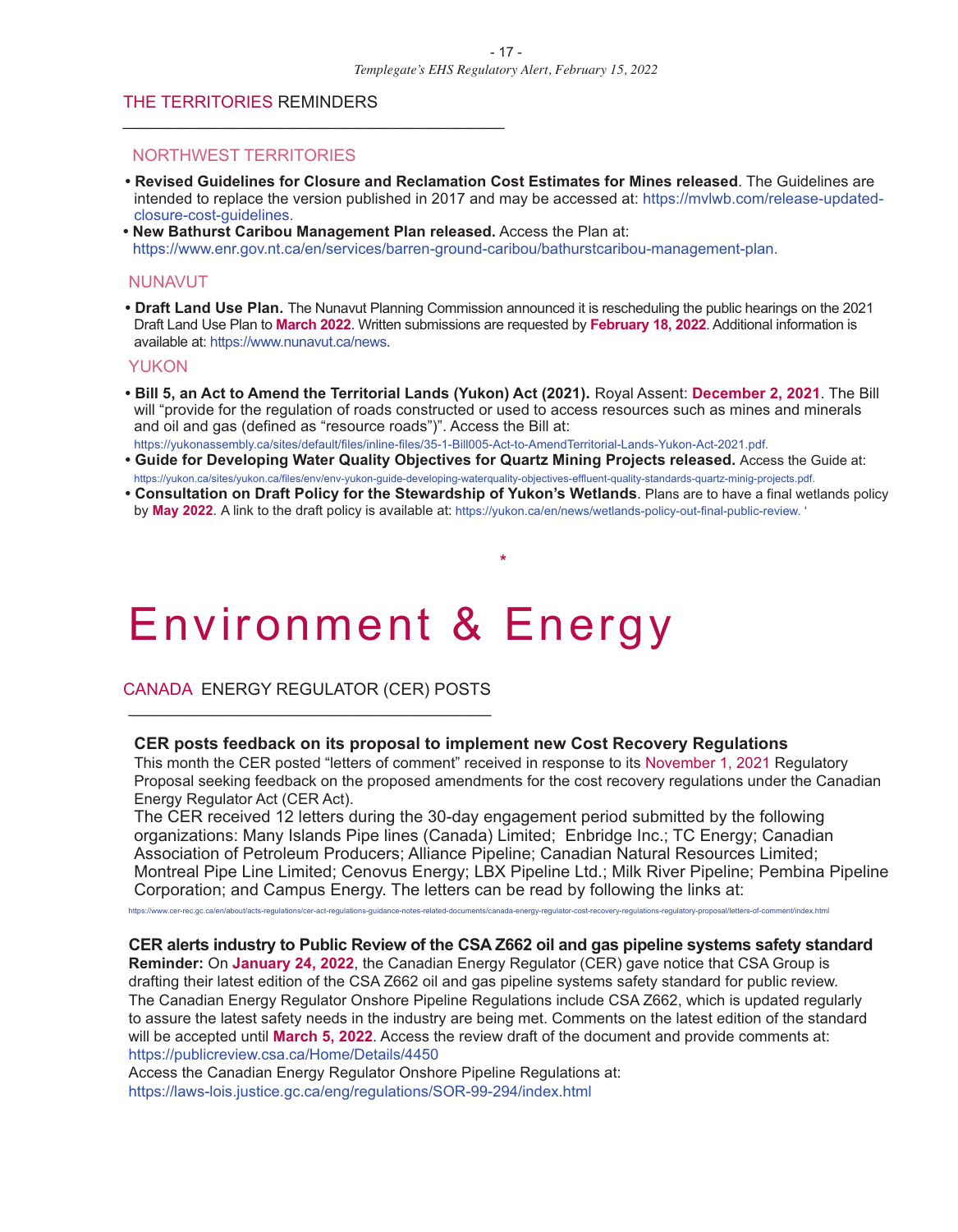#### CANADA REPORTS

#### **The International Energy Agency's "Canada 2022: Energy Policy Review"**

On **January 12, 2022**, the International Energy Agency (IEA) released a detailed 261-page report on Canada's energy resources and climate policies, entitled *Canada 2022 Energy Policy Review* (the 2022 Canada Report). The 2022 Canada Report provides a status report on Canada's path to energy system transformation and journey to net-zero by 2050. Among other things, the IEA recommends that Canada should:

- develop national emissions reduction strategies for key sectors such as transport, buildings and industry to meet the goals of a strengthened nationally determined contribution target by 2030 and net-zero by 2050;
- regularly update support for R&D and innovation of clean energy technologies to achieve 2050 targets; and • ensure the timely deployment of technologies that can decarbonize fossil fuel production.

Access the report at:

https://www.oecd.org/publications/canada-2022-energy-policy-review-a440d879-en.htm Access an analysis of the report by Michael Akins and Daisy Dai; Burnet, Duckworth & Palmer LLP at:

https://www.bdplaw.com/energy/publications/good-start-but-more-to-be-done-the-international-energy-agencys-canada-2022-energy-policy-review/

#### ALBERTA AER ENFORCEMENT ACTIONS

\_\_\_\_\_\_\_\_\_\_\_\_\_\_\_\_\_\_\_\_\_\_\_\_\_\_\_\_\_\_\_\_\_\_\_\_\_\_\_

The Alberta Energy Regulator (AER) recently posted the following on the Compliance Dashboard:

**i) An Administrative Penalty** of \$39,500 was issued to AlphaBow Energy Ltd. related to the failure to reduce battery gas volumes at three different batteries as required by section 2.11.1(1) of Directive 060: Upstream Petroleum Industry Flaring, Incinerating, and Venting.

**ii) Cancellations of four well licences** issued to Spartan Delta Corp. were posted related to failure to acquire signed approval granting a mineral lease continuation from Alberta Energy.

#### **iii) Notice of Noncompliance Pipeline** were issued to:

\_\_\_\_\_\_\_\_\_\_\_\_\_\_\_\_\_\_\_\_\_\_\_\_\_\_\_\_\_\_\_\_\_\_\_\_\_\_\_\_\_\_\_\_\_\_\_\_\_

• Coastal Resources Limited concerning improper installation and operation of pressure control systems.

• Razor Energy Corp. related to failure to monitor the effectiveness of internal corrosion control programs. For these Notices, operations are suspended and the Licensee is to correct the noncompliance and develop and implement a plan to do so and prevent future occurrences.

#### **iv) Orders:**

- 2022-006 to Strategic Oil and Gas Ltd. and Paramount Resources Ltd. concerning well and facility licences and related physical infrastructure for which an Abandonment Order has been issued and for which no reclamation certificates have been issued.
- 2022-005 to Direct Oil & Gas Inc. and working interest participants concerning a facility site. The Order requires confirmation of the working interests and that reasonable care and measures be taken to prevent impairment or damage at the site.
- 2022-004 to Direct Oil & Gas Inc. and working interest participants concerning five well licences. The Order requires confirmation of the working interest, that reasonable care and measures are being taken on the sites, that the sites be abandoned in accordance with the Regulator's requirements, and that the Lands be reclaimed, and reclamation certificates applied for.
- 2022-003 to Direct Oil & Gas Inc. concerning multiple well, facility, and pipeline licences as well as physical infrastructure in relation to them. The Order requires work to confirm reasonable care and measures are in place, that the sites are abandoned, and that work is required to conserve and reclaim the sites.
- '• 2022-002 to Strategic Oil & Gas Ltd. concerning a facility licence and site where work is required to conserve and reclaim land at the site. The Order requires submission of a reclamation plan, that the work be completed, and that a reclamation certificate be applied for once the site meets the criteria.

Access the AER Compliance Dashboard at: https://www1.aer.ca/compliancedashboard/index.html *Source/courtesy: ESAA Regulatory Review by McLennan Ross LLP.*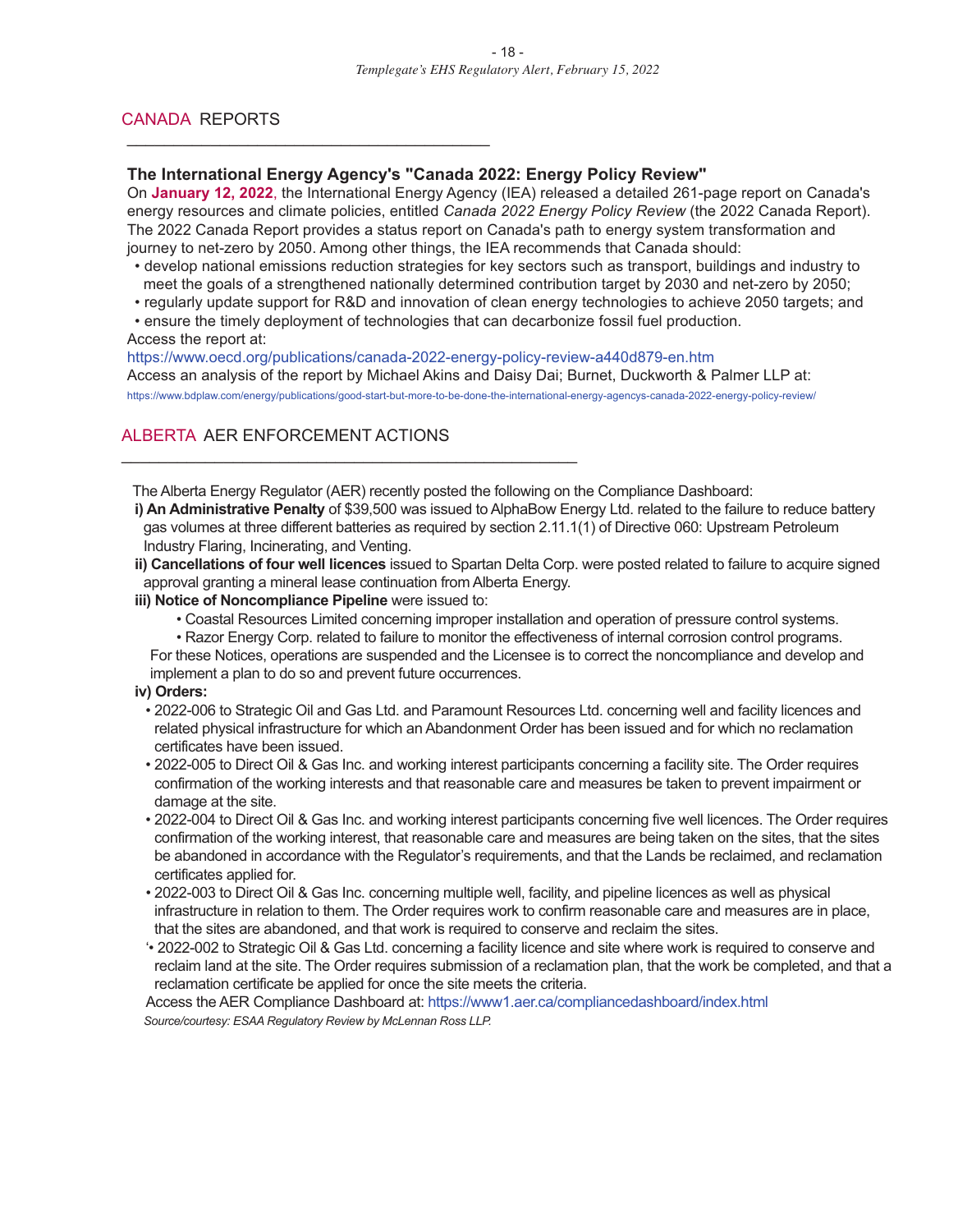#### ALBERTA ENERGY REGULATOR (AER) POSTS \_\_\_\_\_\_\_\_\_\_\_\_\_\_\_\_\_\_\_\_\_\_\_\_\_\_\_\_\_\_\_\_\_\_\_\_\_\_\_

**AER announces new industry levies to cover pipelines and larger facilities** [Bulletin 2022-01] **Reminder:** On **January 18, 2022**, the AER announced that, as a result of recent amendments to the province's Responsible Energy Development Act General Regulation which expanded the definition of "facility" to include pipelines and certain larger facilities, the Regulator will be making the following changes:

• A new levy on pipelines based on pipeline classes determined by pipe diameter will be phased in this spring.

• A new levy on certain larger facilities will be introduced. The levy would apply to 26 gas plants with approved inlet rates greater than 10 million m<sup>3</sup>/day and four stand-alone oil sands facilities. The levy will also be phased in for spring 2022.

Effective **April 1, 2022**, the AER will stop mailing paper copies of levy invoices to licensees and will send invoices by email only. Companies are requested to forward a preferred corporate email address or addresses to AdminLevyReview@aer.ca by **March 15, 2022**. A generic email address is preferred to avoid issues resulting from staff turnover. Access full text of this bulletin at:

https://www.aer.ca/regulating-development/rules-and-directives/bulletins/bulletin-2022-01

#### BRITISH COLUMBIA OIL & GAS COMMISSION (OGC) BULLETINS \_\_\_\_\_\_\_\_\_\_\_\_\_\_\_\_\_\_\_\_\_\_\_\_\_\_\_\_\_\_\_\_\_\_\_\_\_\_\_\_\_\_\_\_\_\_\_\_\_\_\_\_\_\_

#### **Disposal Well surveillance, compliance, and forecast tool now available** (INDB 2022-04)

On **February 8, 2022**, the BC Oil and Gas Commission (Commission) introduced a tool called the 'Disposal Well Dashboard' (Dashboard). This tool combines operational data and approval information into plots and data tables for wells approved and operating for disposal of produced water and non-hazardous waste.

Additionally, the Dashboard utilizes this data to estimate and display the remaining volume and date of disposal capacity fill-up.

The Dashboard and an Instructions and background document are available at: bcogc.ca in the Data Center as well as in the Reservoir Management, Subsurface Disposal section.

 $\mathsf{Access}$  at: https://app.powerbi.com/view?r=eyJrIjoiMWU1NzkyYmUtMWJmMS00MTg3LTg1MDEtMDEwOWNiNDRmMmE1IiwidCi6ijhhNTiwYzY4LWZiOTgtNDExYi04OTVhLTRkZGEyODk2Yjc0MiIsimMiOjZ9&pageName=ReportSectiond9c7dc2c7f153acb8ea2

Access bulletin at:

https://www.bcogc.ca/news/disposal-well-dashboard-surveillance-compliance-and-forecast-tool-now-available-indb-2022-04/

**Methane leak detection and repair (LDAR) reports requested by March 31, 2022** (INDB 2022-01) **Reminder:** The BC Oil and Gas Commission has moved up the date for the annual submission of methane leak detection and repair (LDAR) data pertaining to the 2021 reporting year to **March 31, 2022**. For information on the electronic submission of methane LDAR reports, refer to the eSubmission User Guide at: https://www.bcogc.ca/files/operations-documentation/eSubmission/eSubmission-User-Guide.pdf

**New Compliance Management Information System to launch on February 25, 2022** (INDB 2022-03) **Reminder:** Effective **February 25, 2022**, the BC OGC will be launching a new portal for managing industry compliance called the Compliance Management Information System (CM-IS). As a result, permit holders can expect to see changes to how they receive administrative non-compliance notices (also known as "administrative deficiencies") from the Commission. An online training session will be held on **February 8, 2022**, and a recording of the session will be made available on the Commission website. Register by email at: CMSFeedback@bcogc.ca. Access bulletin at:

https://www.bcogc.ca/news/launching-new-compliance-management-information-system-indb-2022-03/

**\***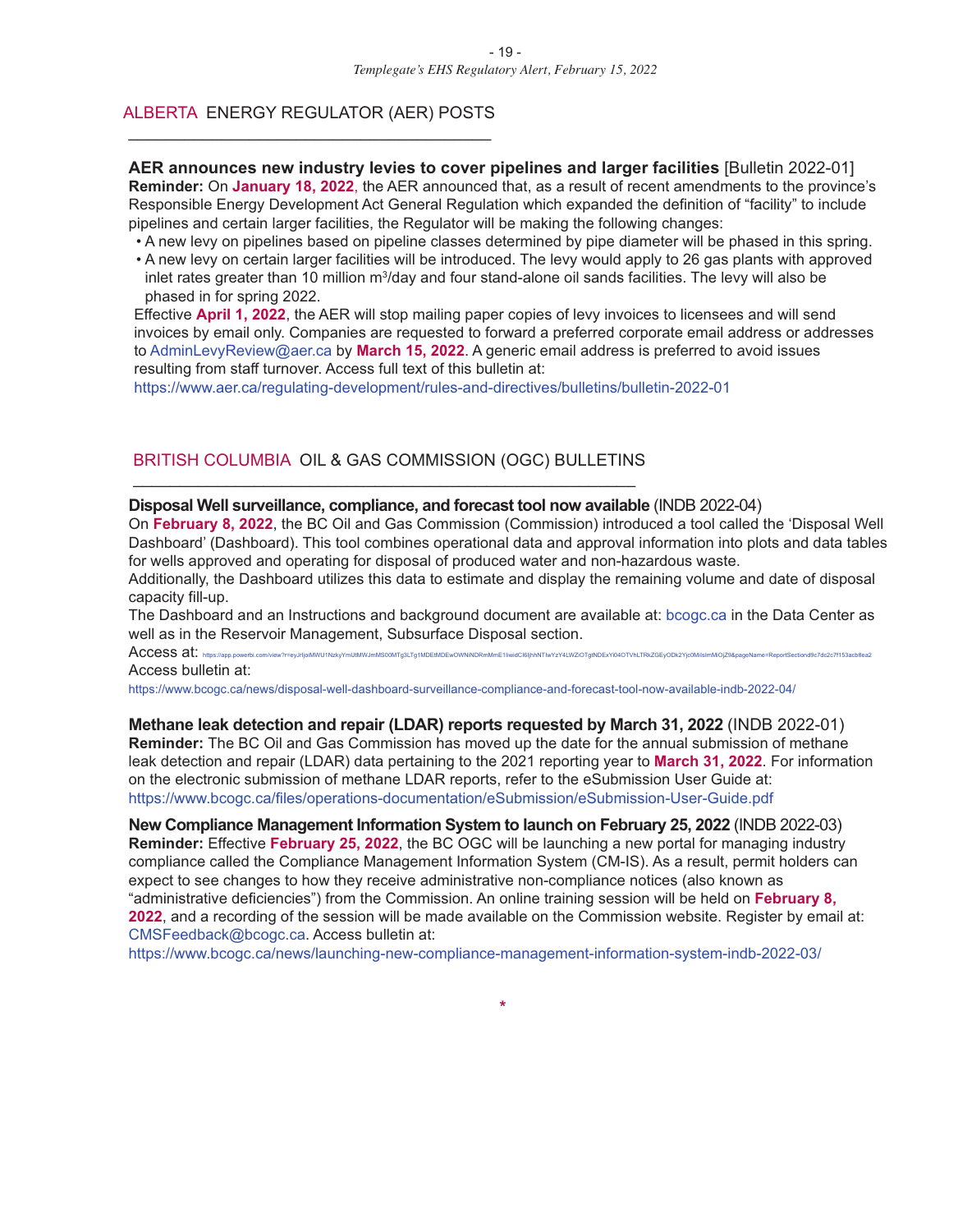## Workplace Health & Safety

CANADA GAZETTE NOTICES

#### February 12, 2022, Canada Gazette Part I

#### **Orders issued by the Public Health Agency of Canada related to COVID-19 travelrestrictions**

**•** *Minimizing the Risk of Exposure to COVID-19 in Canada Order(Prohibition of Entry into Canada).* The Order maintains Canada's focus on reducing the introduction and spread of COVID-19 by decreasing the risk of importing cases from outside the country. The Order continues to prohibit foreign nationals from entering Canada from any country if they fail to meet the pre-entry obligations under the Quarantine Order. This Order also continues to prohibit entry of foreign nationals arriving from any country if they have COVID-19, have reasonable grounds to suspect they have COVID-19 or are exhibiting signs and symptoms of COVID-19, subject to certain narrow exceptions. All changes under the Order are described under the "Implications" section.

The Order expires on **February 28, 2022**. Access Gazette Notice at: https://gazette.gc.ca/rp-pr/p1/2021/2021-12-04/html/order-decret-eng.html#dd1

**•** *Minimizing the Risk of Exposure to COVID-19 in Canada Order(Quarantine, Isolation and Other Obligations).*

This Order, like its predecessor, maintains Canada's focus on reducing the introduction and further spread of COVID-19 and new variants of the virus into Canada by decreasing the risk of importing cases from outside the country. This Order continues to require all persons who enter Canada, whether by air, land, or water, to provide accurate contact information for the first 14 days in Canada, and to answer questions to determine if they have signs or symptoms of COVID-19. The Order maintains all requirements for unvaccinated travellers, subject to limited exceptions, to have a negative COVID-19 molecular test result before entering Canada (or positive result in some cases), to undergo testing when entering and once again later in the 14-day post-entry period, and to quarantine upon entry into Canada. Under this Order, mandatory traveller declarations on vaccination status, proof of vaccination, symptom monitoring, and testing requirements for fully vaccinated persons remain.

All changes to the Order are described under the "Implications" section. The new Order extends the duration of the measures until February 28, 2022. Access the Gazette Notice at:

https://gazette.gc.ca/rp-pr/p1/2022/2022-02-12/html/order-decret-eng.html#db1

#### February 5, 2022, Canada Gazette Part I

#### **Notice of intent forthe implementation of enhanced train control standard in Canada**

As noted in the *'Environment and Climate Change'* section of this issue of *EHSRA*, Transport Canada has posted notice that it intends to move forward with amendments to the regulatory framework to ensure the safety benefits of "enhanced train control" (ETC) are realized in Canada.

As a starting point, Transport Canada has entered a Memorandum of Understanding with the Standards Council of Canada to develop a national technical specification on "interoperability". This technical specification will be an essential first step for ETC implementation, ensuring that critical information, such as train position and train speed, can be communicated reliably and securely between railways, notwithstanding the chosen train control technology.

The core objectives of ETC systems in Canada will be to prevent:

- train-to-train collisions;
- derailments caused by excessive train speed;
- unauthorized entry of a train into a work zone; and
- train movement through a misaligned track switch leading a train to be on the wrong track.

The Canadian rail industry is already supporting ETC by progressing risk-prioritization criteria and a methodology to rank corridors with respect to risk.

Risk assessments would consider both the likelihood of preventable derailments and collisions in each corridor (frequency of occurrence), as well as the potential consequences of such occurrences, with consideration of factors such as the corridor characteristics, passenger and freight traffic, dangerous goods. Questions and comments regarding this notice of intent can be submitted **until April 30, 2022**, and may be directed to the Director, Regulatory Affairs, Rail Safety, Transport Canada, ASRR, Enterprise Building, 427 Laurier Avenue West, 14th Floor, Ottawa, Ontario K1A 0N5, TC.RailSafetyConsultations-

ConsultationSecuriteFerroviaire.TC@tc.gc.ca. Access Gazette Notice at:

https://gazette.gc.ca/rp-pr/p1/2022/2022-02-05/html/notice-avis-eng.html#nc2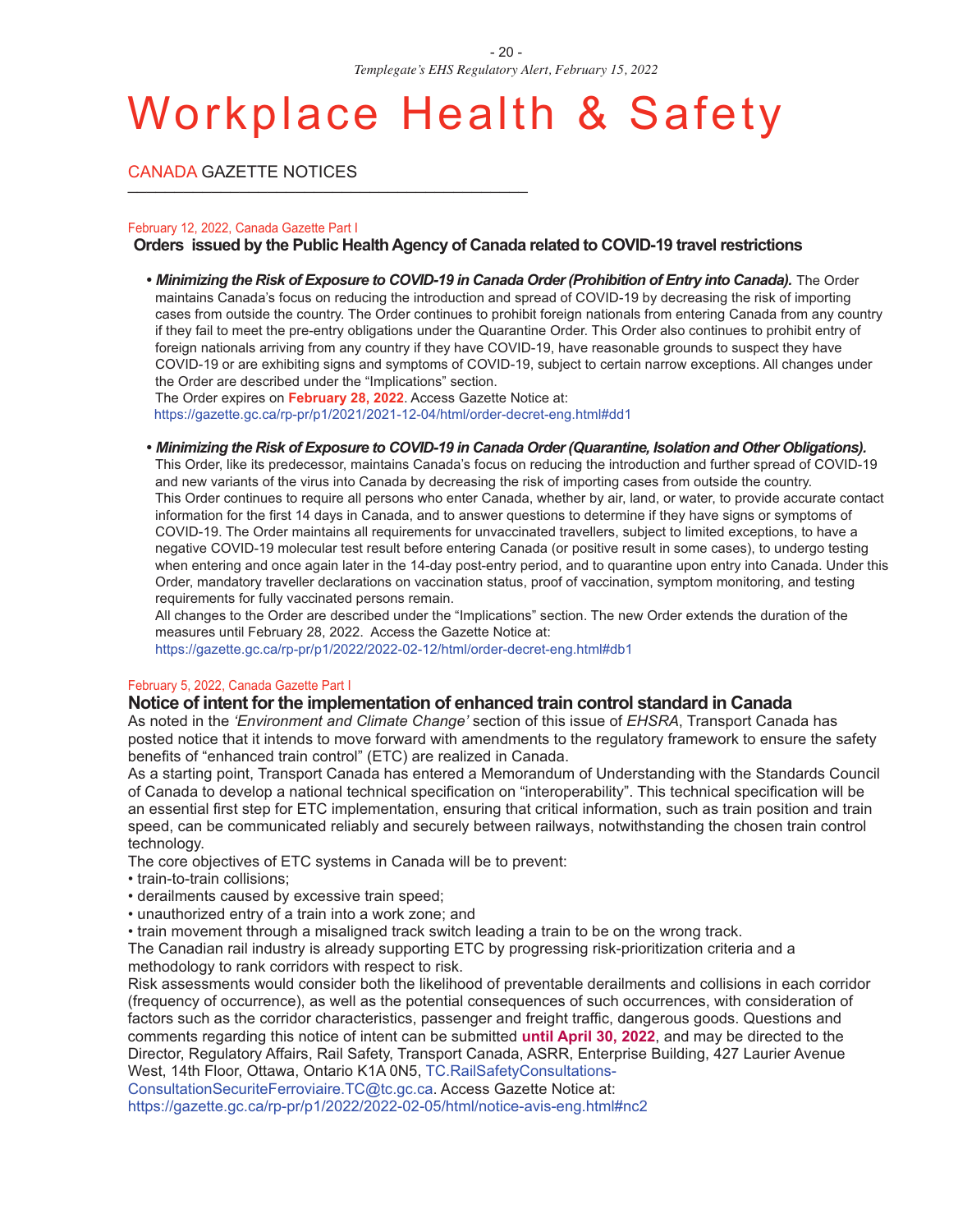#### CANADA GAZETTE NOTICES

#### January 29, 2022, Canada Gazette Part I

#### **Interim Order Respecting Certain Requirements for Civil Aviation Due to COVID-19, No. 52**

The Order, under the Aeronautics Act, updates rules governing prohibitions and preventative measures including notifications, health checks, temperature screening, face masks for crew and passengers, etc. With this notice, the Interim Order Respecting Certain Requirements for Civil Aviation Due to COVID-19, No. 51, made on January 2, 2022, is repealed. Access order at:

https://gazette.gc.ca/rp-pr/p1/2022/2022-01-15/html/notice-avis-eng.html#na4

#### CANADA COMPLIANCE REMINDERS

#### **New Canada Labour Code Regulations exempt certain transport drivers from Hours Of Work and scheduling rules**

Effective **February 1, 2022**, new regulations made under the Canada Labour Code exempt specific classes of federally-regulated employees, including some transport drivers, from certain provisions concerning hours of work and scheduling. Access a summary of the regulatory exemptions from, and modifications to, the hours of work provisions that will apply to specific classes of employees at:

https://www.millerthomson.com/wp-content/uploads/2022/01/Employee-Class\_chart.pdf

#### **Accessible Canada Regulations now in force**

\_\_\_\_\_\_\_\_\_\_\_\_\_\_\_\_\_\_\_\_\_\_\_\_\_\_\_\_\_\_\_\_\_\_\_\_\_\_\_\_

\_\_\_\_\_\_\_\_\_\_\_\_\_\_\_\_\_\_\_\_\_\_\_\_\_\_\_\_\_\_\_\_\_\_\_\_\_\_\_

Accessible Canada Regulations, SOR/2021-241 came into force on **December 13, 2021** and outline many of the initial obligations applicable to federally-regulated employers under the Accessible Canada Act, including best practices with regard to accessibility plans and progress reports; requirements for document retention; and timelines for compliance. Federal government departments, the Canadian Forces, agencies and Crown corporations must publish their initial accessibility plans by **December 31, 2022**. Access the Accessible Canada Regulations at: https://laws-lois.justice.gc.ca/eng/regulations/SOR-2021-241/index.html

#### CANADA MANAGEMENT RESOURCES

#### **Weekly summary of COVID-19 and re-opening requirements across Canada** *Ongoing reminder re: An efficient method of tracking fast-changing COVID-19 rules*

"*2021 COVID-19 and Re-Opening Requirements across Canada*" is a concise tracking sheet, updated weekly by the Canadian Centre for Occupational Health and Safety (CCOHS). The resource summarizes the status of business and community restoration plans across all Canadian jurisdictions and documents the local state of emergency orders and what phase of recovery each jurisdiction is in.

Access 2021 COVID-19 and Re-Opening Requirements across Canada at: http://ccinfoweb2.ccohs.ca/legislation/documents/notes/oshleg/2020\_COVID-19\_Re-opening\_Tracker.pdf

#### **Step-by-Step guide for implementing a driver Fatigue Management Program**

On **February 24, 2022**, the Commercial Vehicle Safety Alliance will conduct a webinar on the North American Fatigue Management Program (NAFMP) aimed at reducing fatigue-related crashes and improving commercial motor vehicle driver alertness, wellness and productivity. Among other things, CVSA Hazardous Materials Specialist Katie Morton, a subject matter expert on electronic logging devices and hours-of-service rules, will present a guide for motor carriers to develop, implement and evaluate a fatigue management program. Access more information at: https://us02web.zoom.us/webinar/register/WN\_0MvqpxusSKKXYPzmrhqK3Q

#### **Guide for reporting dangerous goods incidents**

**Reminder:** On **January 6, 2022,** Transport Canada posted a revised guide for reporting dangerous goods incidents. The guide is for any person involved in any way with the transport of dangerous goods. Access the guide at: https://tc.canada.ca/en/dangerous-goods/canutec/reporting-requirements/guide-reporting-dangerous-goods-incidents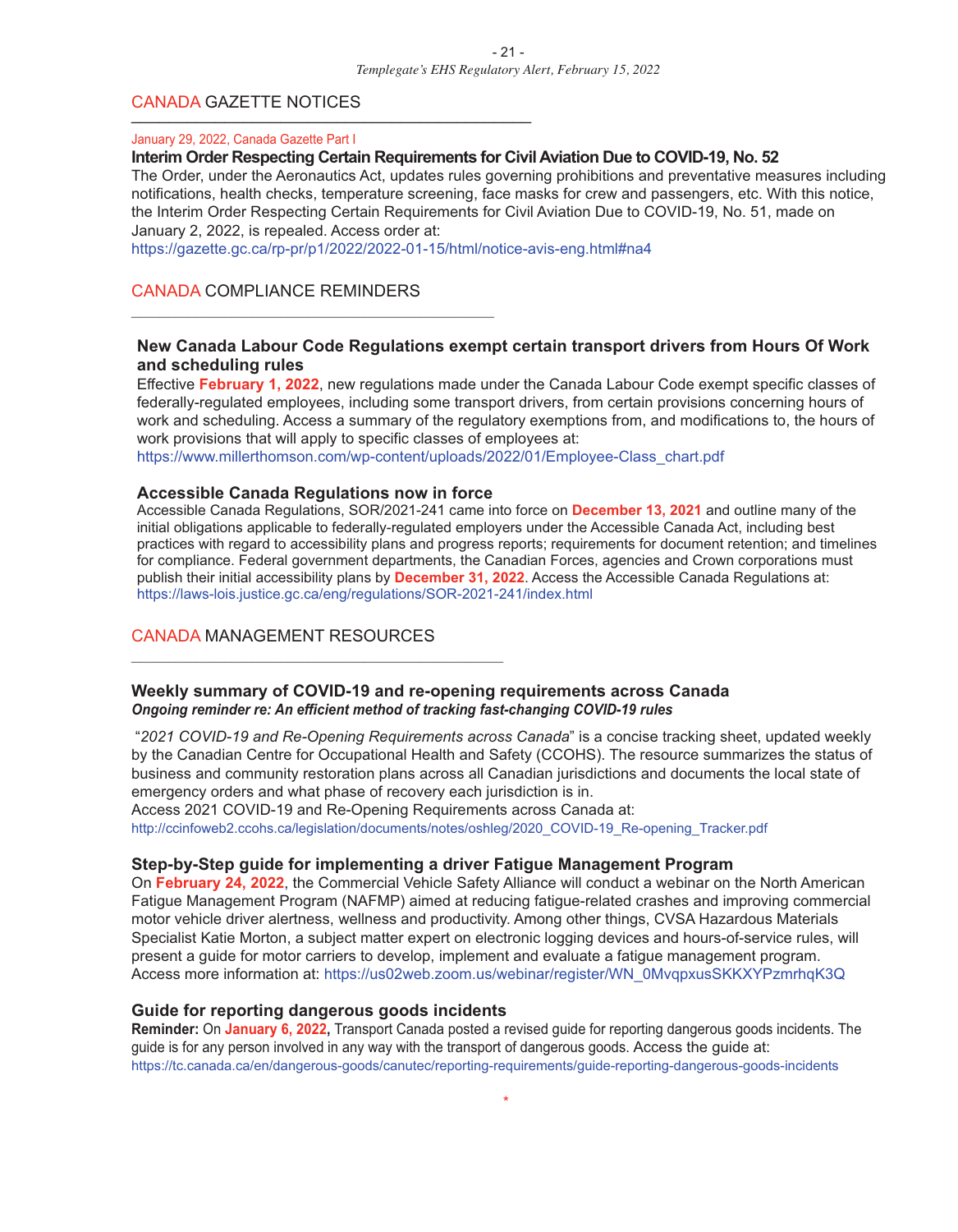#### ALBERTA ANNOUNCEMENTS

#### **Province announces it is spending \$1.48 million on first responders' mental health initiatives**

To support first responders and emergency health-care workers living with or at risk of developing Post-Traumatic Stress Injuries (PTSI), the Alberta government announced on **February 2, 2022**, that they are providing four non-profit organizations and seven researchers a total of \$1.48 million worth of grant funding under the province's relatively new Supporting Psychological Health in First Responders grant program. From 2015 to 2019, there were 685 Workers' Compensation Board (WCB) claims for first responders related to PTSI, totaling \$104 million worth of related treatment and compensation, according to the province. Apply for funding to provide or improve services for first responders living with, or at risk from, post-traumatic stress injuries at:

https://www.alberta.ca/first-responders-mental-health-grants.aspx#:~:text=The%20Supporting%20Psychological%20Health%20in,or%20at%20risk%20for%20PTSI%20.

#### ALBERTA COMPLIANCE REMINDERS

\_\_\_\_\_\_\_\_\_\_\_\_\_\_\_\_\_\_\_\_\_\_\_\_\_\_\_\_\_\_\_\_\_\_\_\_\_\_\_\_

\_\_\_\_\_\_\_\_\_\_\_\_\_\_\_\_\_\_\_\_\_\_\_\_\_\_\_\_\_\_\_\_\_\_\_\_\_\_\_\_

#### **New administrative penalties under the Traffic Safety Act now in effect**

**Reminder:** A series of (mainly minor) amendments updating contraventions and administrative penalties levied under the province's Traffic Safety Act took effect on **February 1, 2022**. Ten specific amendments were included in the December 15, 2021 edition of the Alberta Gazette. These were listed, along with their links in the January 15, 2022 edition of *EHSRA* on page 24.

#### ALBERTA MANAGEMENT RESOURCES

\_\_\_\_\_\_\_\_\_\_\_\_\_\_\_\_\_\_\_\_\_\_\_\_\_\_\_\_\_\_\_\_\_\_\_\_\_\_\_\_

**• Potentially serious incidents program guide and 2020 reports.** The OHS Surveillance program has published the Potentially Serious Incidents (PSI) surveillance program guide. The guide outlines Alberta's PSI surveillance program and explains how to submit a PSI investigation report. As well, the program has published its 2020 PSI reports. Information includes incident types and sources, injury types, and injured worker occupations. Access at:

https://open.alberta.ca/publications/potentially-serious-incidents-surveillance-program-guide?\_ccCt=cflw-2hkz49-sz1bg1-fpkgqhw3

**• Human-induced intentional acts: Response and recovery plan.** Updated on **January 27, 2022**. **Reminder:** In Alberta, a human-induced intentional act (HIIA) occurs when one or more persons use force or violence against persons or property and the responses to that act requires coordination of action between civil government and law enforcement to protect the safety, health, or welfare of people or to limit damage to property or the environment. A fuller description appears on page 8 of this issue of *EHSRA*. Access at: https://open.alberta.ca/dataset/25a22f59-315c-489a-bb4a-b7d847f6e37c/resource/7d324c9f-4373-4cf7-8745-a9162fa5e3aa/download/jsg-human-induced-intentional-acts-response-and-recovery-plan-2022.pdf

#### BRITISH COLUMBIA CONSULTATIONS

\_\_\_\_\_\_\_\_\_\_\_\_\_\_\_\_\_\_\_\_\_\_\_\_\_\_\_\_\_\_\_\_\_\_\_\_\_\_\_\_\_\_

**Proposed policy amendments regarding permanent psychological disability benefits Reminder:** On **January 24, 2022,** WorkSafeBC released a discussion paper, with options and draft policy, on permanent psychological disability benefits. Comment deadline: **March 7, 2022**. The discussion paper as well as information on how to provide feedback can be found at:

\*

https://www.worksafebc.com/en/law-policy/public-hearings-consultations/current-public-hearings-and-consultations/proposed-policy-amendments-regarding-permanent-psychological-disability-benefits

#### **WorkSafeBC seeking input on proposed policy amendments regarding suitable occupation for loss of earnings assessment**

**Reminder:** On December 6, 2021**,** WorkSafeBC released a discussion paper, with options and draft policy, on *suitable occupation for loss of earnings assessment*. The definition of *suitable occupation* in WorkSafe BC's permanent partial disability policy sets out the factors to consider when estimating what a worker is capable of earning after a workplace injury results in a permanent partial disability (PPD). Comment deadline: **March 4, 2022**. Access the proposed policy amendments regarding suitable occupation for loss of earnings assessment discussion document at:

https://www.worksafebc.com/en/law-policy/public-hearings-consultations/current-public-hearings-and-consultations/proposed-policy-amendments-regarding-suitable-occupation-for-loss-of-earnings-assessment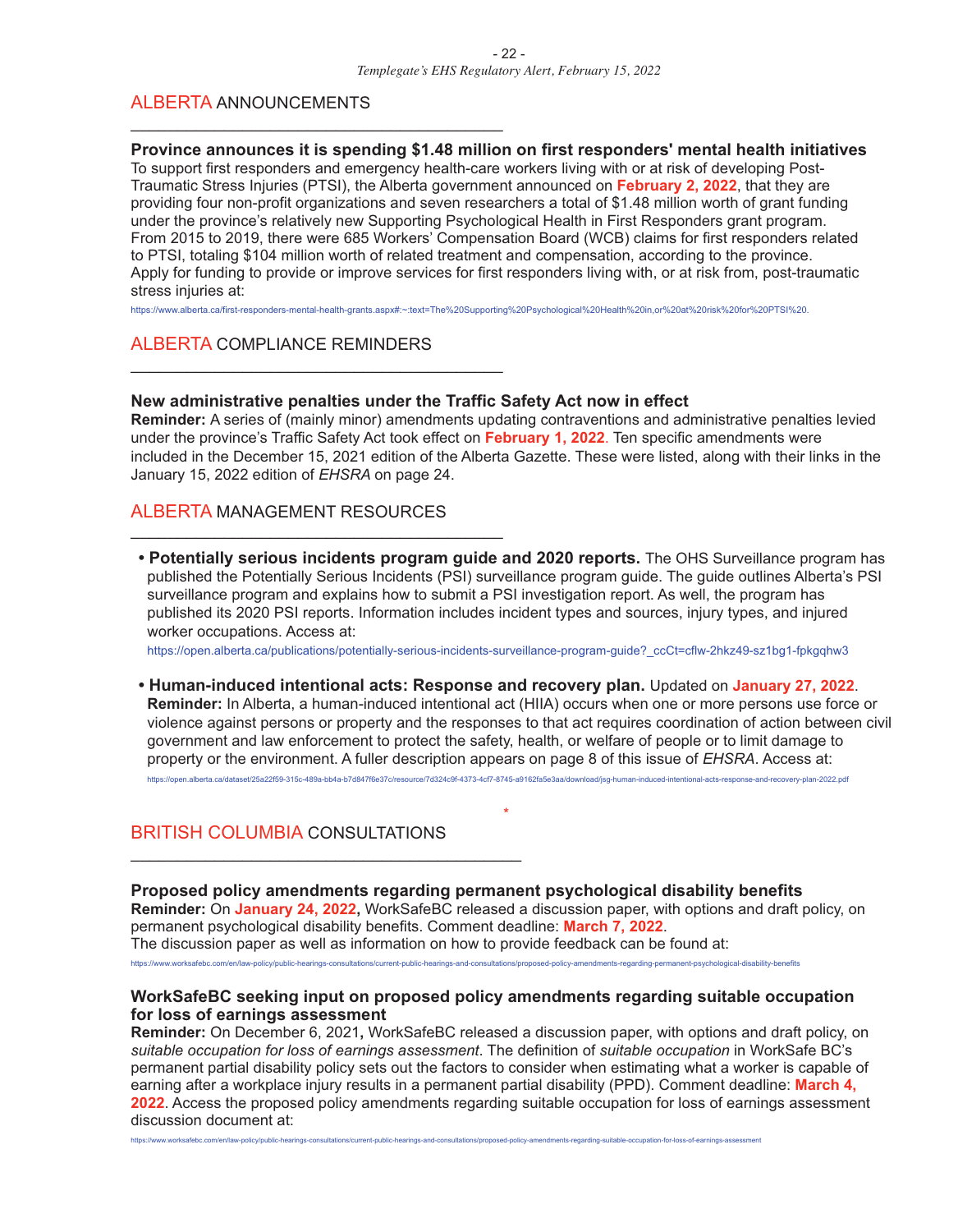#### BRITISH COLUMBIA CONSULTATIONS

\_\_\_\_\_\_\_\_\_\_\_\_\_\_\_\_\_\_\_\_\_\_\_\_\_\_\_\_\_\_\_\_\_\_\_\_\_\_\_\_\_\_\_

#### **WorkSafeBC seeking input on proposed policy amendments regarding suitable occupation for loss of earnings assessment**

On December 6, 2021**,** WorkSafeBC announced that its Policy, Regulation and Research Department had released a discussion paper, with options and draft policy, on *suitable occupation for loss of earnings assessment*. The definition of *suitable occupation* in WorkSafe BC's permanent partial disability policy sets out the factors to consider when estimating what a worker is capable of earning after a workplace injury results in a permanent partial disability (PPD). Comment deadline: **March 4, 2022**. Access the proposed policy amendments regarding suitable occupation for loss of earnings assessment discussion document at:

https://www.worksafebc.com/en/law-policy/public-hearings-consultations/current-public-hearings-and-consultations/proposed-policy-amendments-regarding-suitable-occupation-for-loss-of-earnings-assessment

#### BRITISH COLUMBIA ENFORCEMENT

#### **Recent work-related incidents reported to WorkSafeBC**

\_\_\_\_\_\_\_\_\_\_\_\_\_\_\_\_\_\_\_\_\_\_\_\_\_\_\_\_\_\_\_\_\_\_\_\_\_\_\_\_\_\_\_

\_\_\_\_\_\_\_\_\_\_\_\_\_\_\_\_\_\_\_\_\_\_\_\_\_\_\_\_\_\_\_\_\_\_\_\_\_\_\_\_

**Reminder:** On **January 25, 2022,** WorkSafeBC posted a series of recent incident summaries. Details of incidents, edited to protect workers' privacy, are categorized based on the following sectors: primary resources, manufacturing; construction; transportation and warehousing; and public sector; and service sectors. Access summaries at: https://www.worksafebcmedia.com/enews/nis/220125/220125.html

\*

#### MANITOBA ANNOUNCEMENTS

#### **\$280-million to strengthen fire safety measures at care homes and health care facilities**

On **February 1, 2022,** Health Minister Audrey Gordon and Seniors and Long-Term Care Minister Scott Johnston announced that the Manitoba government is making progress on a \$280-million initiative to enhance fire and life safety at personal care homes, hospitals and health-care facilities.

As part of the fire and life-safety project led by Shared Health, all hospitals, personal care homes and health centres in Manitoba will have full or partial sprinkler systems installed over the next six to eight years with work prioritized to facilities that benefit most from upgrades.

In December 2021, Shared Health signed a multi-year agreement with a group of engineering firms to help manage upgrades to ensure an appropriately high level of fire prevention and safety measures are in place at 193 health-care facilities across Manitoba.

The group, collectively known as Project Engineering and Management Services (PEMS), includes SMS Engineering along with other sub-specialty consultants. PEMS is tasked with ensuring work is completed in compliance with provincial standards set by Shared Health and in order of priority following the recommendations of RJ Bartlett Engineering, an independent third-party fire and life safety engineering firm.

**\***

Access the release at: https://news.gov.mb.ca/news/index.html?item=53255&posted=2022-02-01

#### NEW BRUNSWICK CONSULTATIONS

#### **WorkSafeNB launches 2022-24 Strategic Plan**

\_\_\_\_\_\_\_\_\_\_\_\_\_\_\_\_\_\_\_\_\_\_\_\_\_\_\_\_\_\_\_\_\_\_\_\_\_\_\_\_\_

People, prevention and integrity form the three foundational pillars of WorkSafeNB's new 2022-24 Strategic Plan. For more details, access the Plan at: https://people-prevention-integrity.ca/people/a

#### **WorkSafeNB seeks public's input on review of the OH&SAct General Regulation**

On January 17, 2022, WorkSafeNB launched consultations on proposed amendments to General Regulation 91-191 under the Occupational Health and Safety Act. The proposed amendments aim to enhance workplace safety, specifically relating to: logging and silviculture; construction; occupational hygiene; X-ray equipment; materials containing asbestos; and mining. Access details of the proposed changes at:

https://www2.gnb.ca/content/dam/gnb/Departments/eco-bce/pdf/pr/2022/01/20-143Bil.pdf Access release at:

https://www.worksafenb.ca/about-us/news-and-events/news/2022/worksafenb-seeks-public-s-input-on-regulatory-review/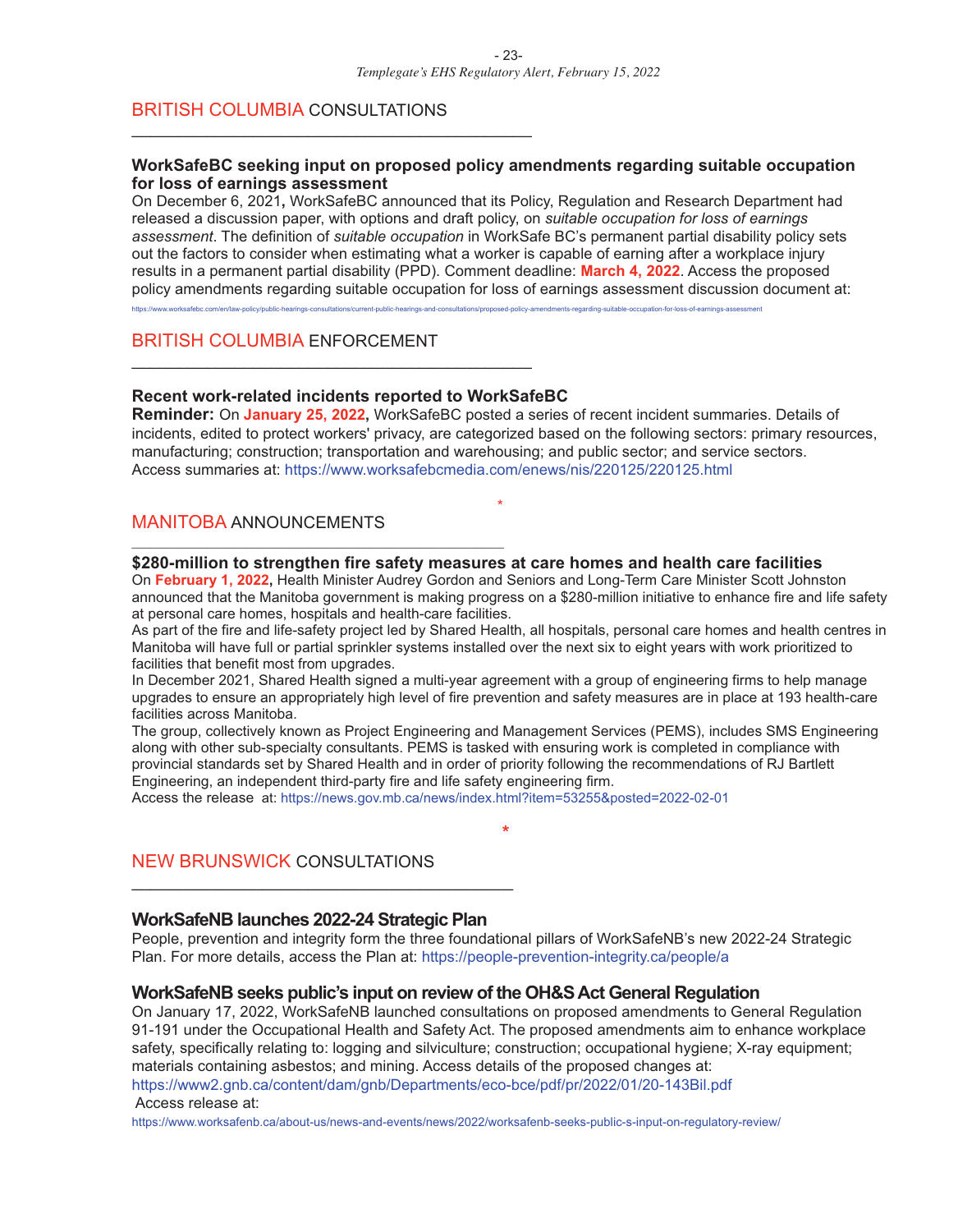#### NEW BRUNSWICK MANAGEMENT RESOURCES \_\_\_\_\_\_\_\_\_\_\_\_\_\_\_\_\_\_\_\_\_\_\_\_\_\_\_\_\_\_\_\_\_\_\_\_\_\_\_\_\_\_\_

#### **New mental health support offered to first responders**

As of **February 8, 2022**, public safety personnel now have access to a new online tool to help them manage and maintain their mental health and well-being.

The provincial government is providing first responders and other public safety personnel with access to PSPNET, an online cognitive behaviour therapy program offered through the Canadian Institute for Public Safety Research and Treatment at the University of Regina.

The departments of Health and Justice and Public Safety are providing a combined \$150,250 for the service during a two-year pilot project. Other contributors include Public Safety Canada and Medavie. The program is offered for free to current and former first responders and other public safety personnel,

including border services personnel, correctional workers, career and volunteer firefighters, operational and intelligence personnel, paramedics, police, public safety communicators such as dispatchers and 911 operators, and search and rescue personnel.

**\***

**\***

#### NEWFOUNDLAND & LABRADOR LEGISLATURE

*There are no new EHS-related developments to report for this issue.* \_\_\_\_\_\_\_\_\_\_\_\_\_\_\_\_\_\_\_\_\_\_\_\_\_\_\_\_\_\_\_\_\_\_\_\_\_\_\_\_\_\_\_\_\_\_\_\_ *\_\_*

#### NOVA SCOTIA LEGISLATURE

*There are no new EHS-related developments to report for this issue.* \_\_\_\_\_\_\_\_\_\_\_\_\_\_\_\_\_\_\_\_\_\_\_\_\_\_\_\_\_\_\_\_\_\_\_\_\_\_\_\_\_\_\_\_\_

\_\_\_\_\_\_\_\_\_\_\_\_\_\_\_\_\_\_\_\_\_\_\_\_\_\_\_\_\_\_\_\_\_\_\_\_\_\_\_\_\_

\_\_\_\_\_\_\_\_\_\_\_\_\_\_\_\_\_\_\_\_\_\_\_\_\_\_\_\_\_\_\_\_\_\_\_\_\_\_\_\_\_\_

#### ONTARIO LEGISLATURE

**• Bill 27, Working for Workers Act, 2021.** Royal Assent: **December 2, 2021. Reminder:** Among other things, the Bill amends the Employment Standards Act, 2000 to impose a requirement on employers that employ 25 or more employees to have a written policy with respect to disconnecting from work.

**\***

The term "disconnecting from work" is defined to mean not engaging in work-related communications, including emails, telephone calls, video calls or the sending or reviewing of other messages, so as to be free from the performance of work. Access Bill 27 at:

https://www.ola.org/sites/default/files/node-files/bill/document/pdf/2021/2021-12/b027ra\_e.pdf

#### ONTARIO GAZETTE NOTICES

#### February 12, 2022, The Ontario Gazette

**WSIAGeneralregulation amended to include compensation for Parkinson's disease resulting from exposures to McIntyre Powderin the Mining industry**

Miners who became ill after inhaling an aluminum-based powder mistakenly believed to protect them from exposure to silica dust can now make compensation claims to the province's Workplace Safety and Insurance Board (WSIB).

O. Reg.28/22 made under the province's Workplace Safety and Insurance Act, amends Schedule 3 to Ontario Regulation 175/98 by adding the following item:

"31. Neurological Diseases — Parkinson's disease [related to] any process involving exposure to McIntyre Powder in the mining industry".

According to the Ministry of Labour, in March of 2020 it received a report from a cancer specialist who "found a statistically significant increased risk of Parkinson's disease in miners exposed to McIntyre Powder." The regulation was filed on January 27, 2022.

Access the Ontario Gazette posting at: https://www.ontario.ca/laws/regulation/r22028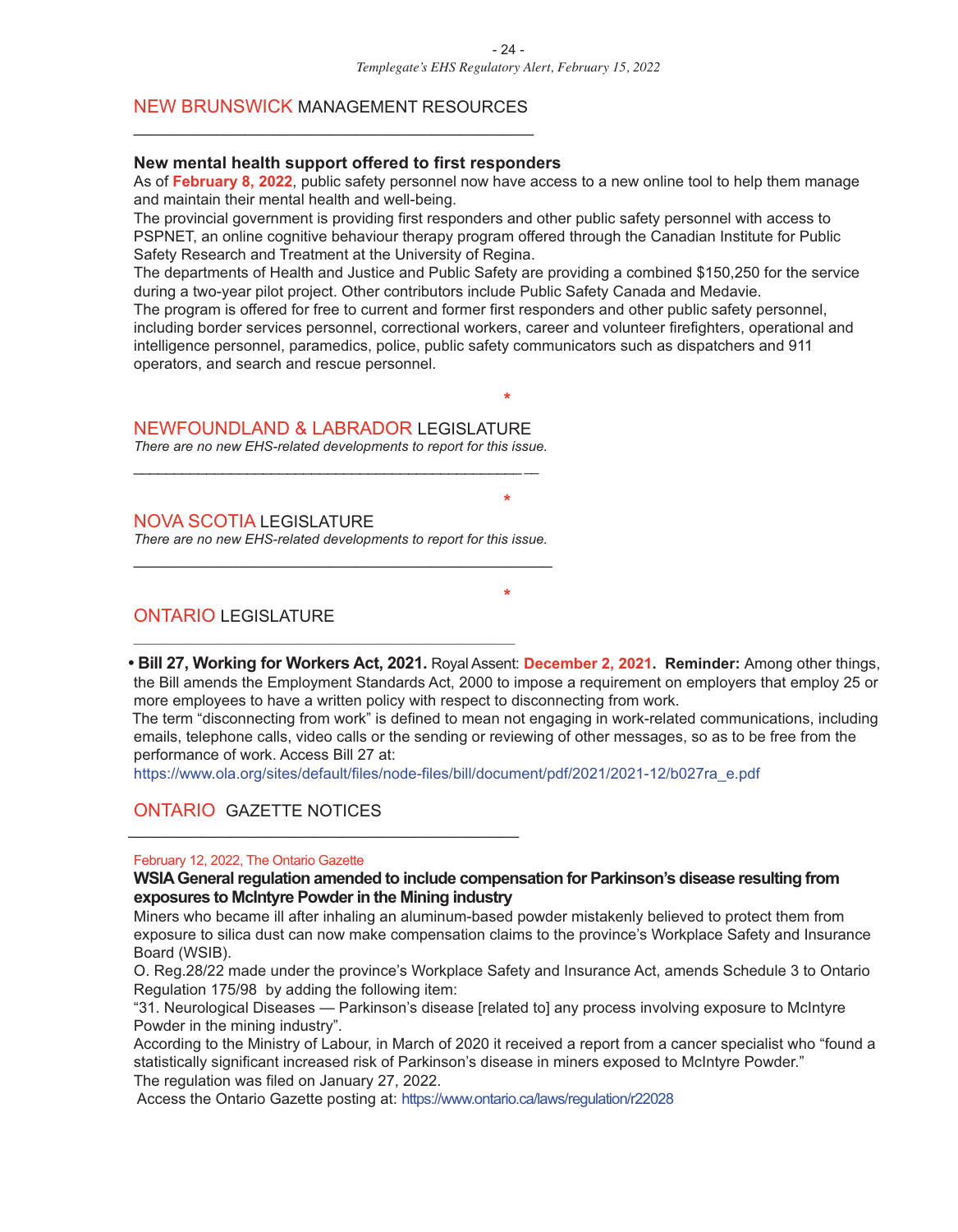#### ONTARIO CONSULTATIONS

#### **Consultations on regulating Firefighter Certification now underway**

\_\_\_\_\_\_\_\_\_\_\_\_\_\_\_\_\_\_\_\_\_\_\_\_\_\_\_\_\_\_\_\_\_\_\_\_\_\_\_\_\_

On **January 28, 2022**, the Ministry of the Solicitor General launched consultations on a proposal for a firefighter certification model that outlines the mandatory minimum standard and corresponding job performance requirements of firefighters delivering specific fire protection services. Comment deadline: **February 28, 2022.** Access regulatory register posting at:

https://www.ontariocanada.com/registry/view\_posting.jsp;jsessionid=49P4OhPjU5Q0LHiUexHF7Q8?postingId=40668&language=en

#### **Consultation on an Administrative Monetary Penalties regime for the Electrical Safety Authority**

On **January 10, 2022,** the Ministry of Government and Consumer Services posted a proposal to enable the Electrical Safety Authority to issue monetary fines to prevent illegal electrical installations. Comment deadline: **February 24, 2022.** Access details at:

https://www.ontariocanada.com/registry/view\_posting.jsp;jsessionid=SSKm5GGKOu3ZUlWTKthpBpz?postingId=40388&language=en

#### **Employment Standards Act, 2000 (ESA) proposed policies on disconnecting from work**

On **October 29, 2021,** the Ontario Ministry of Labour, Training and Skills Development (MLTSD) posted a proposal on the Regulatory Register to amend the ESA to require employers that employ 25 or more employees on January 1 of any year to have a written "disconnecting from work" policy in place by **March 1, 2022.** Access details at: https://www.ontariocanada.com/registry/view\_posting.jsp;jsessionid=oA7w9xEHbtd3x-fPlfNhXPR?language=en&postingId=39527

#### **Consultation on Occupational Disease Strategy extended**

Also, as part of the WSIB's Occupational Disease strategy, the Workplace Safety & Insurance Board (WSIB) has extended the consultation period to seek stakeholder feedback on its draft Occupational Disease Policy Framework to **February 28, 2022**.

Access the strategy at: https://www.wsib.ca/en/wsib-occupational-disease-moving-forward Access the draft Occupational Disease Framework at:

https://www.wsib.ca/en/draft-occupational-disease-policy-framework-consultation-purposes

Related item: Groups working together to create Occupational Disease Reform Alliance. Reminder: On January 11, 2022, CBC News reported that members of eight occupational disease clusters in Ontario that focus on workplace safety are joining together to form an Occupational Disease Reform Alliance to make changes to the Workplace Safety and Insurance Board (WSIB) system. The circumstances and claims resulting from these clusters are detailed at: https://ofl.ca/advocacy-groups-odra/

#### ONTARIO ANNOUNCEMENTS

#### **WSIB posts most recent changes to its operational manual**

On **January 21, 2022**, the following changes to the Workplace Safety & Insurance Board (WSIB) policy manual were posted on wsib.ca on the policy updates/clarifications page at:

https://www.wsib.ca/en/policy/policy-updates-clarifications:

\_\_\_\_\_\_\_\_\_\_\_\_\_\_\_\_\_\_\_\_\_\_\_\_\_\_\_\_\_\_\_\_\_\_\_\_\_\_\_

- Effective **February 8, 2022**, a minor clarification has been made to Operational Policy Manual (OPM) document 17-01-10, Cannabis for Medical Purposes. For more information on the independent scientific review and/or information on medical cannabis treatment for work-related injuries and illnesses, visit the WSIB's medical cannabis webpage at: https://www.wsib.ca/en/medical-cannabis.
- Effective **February 8, 2022**, revisions to Operational Policy Manual document 12-04-07, Pupils in Work Education Programs. Access a comparison document of the revised and prior version at: https://www.wsib.ca/sites/default/files/2022-02/120407comparisondoc20220128.pdf

#### **New HEPA filters for congregate living settings will help keep agri-food workers safe**

On **February 3, 2022**, the Ontario government announced that it is distributing up to 5,500 free HEPA filters to improve ventilation in agri-food congregate living settings. HEPA filter units, in conjunction with other prevention and control strategies, can help control and remove harmful airborne pathogens and improve air quality. The units will be deployed in partnership with the Ministry of Government and Consumer Services at no cost to employers through the voluntary Registry of Employers International Agri-food Workers. Access announcement at: https://news.ontario.ca/en/release/1001528/ontario-continues-to-protect-agri-food-workers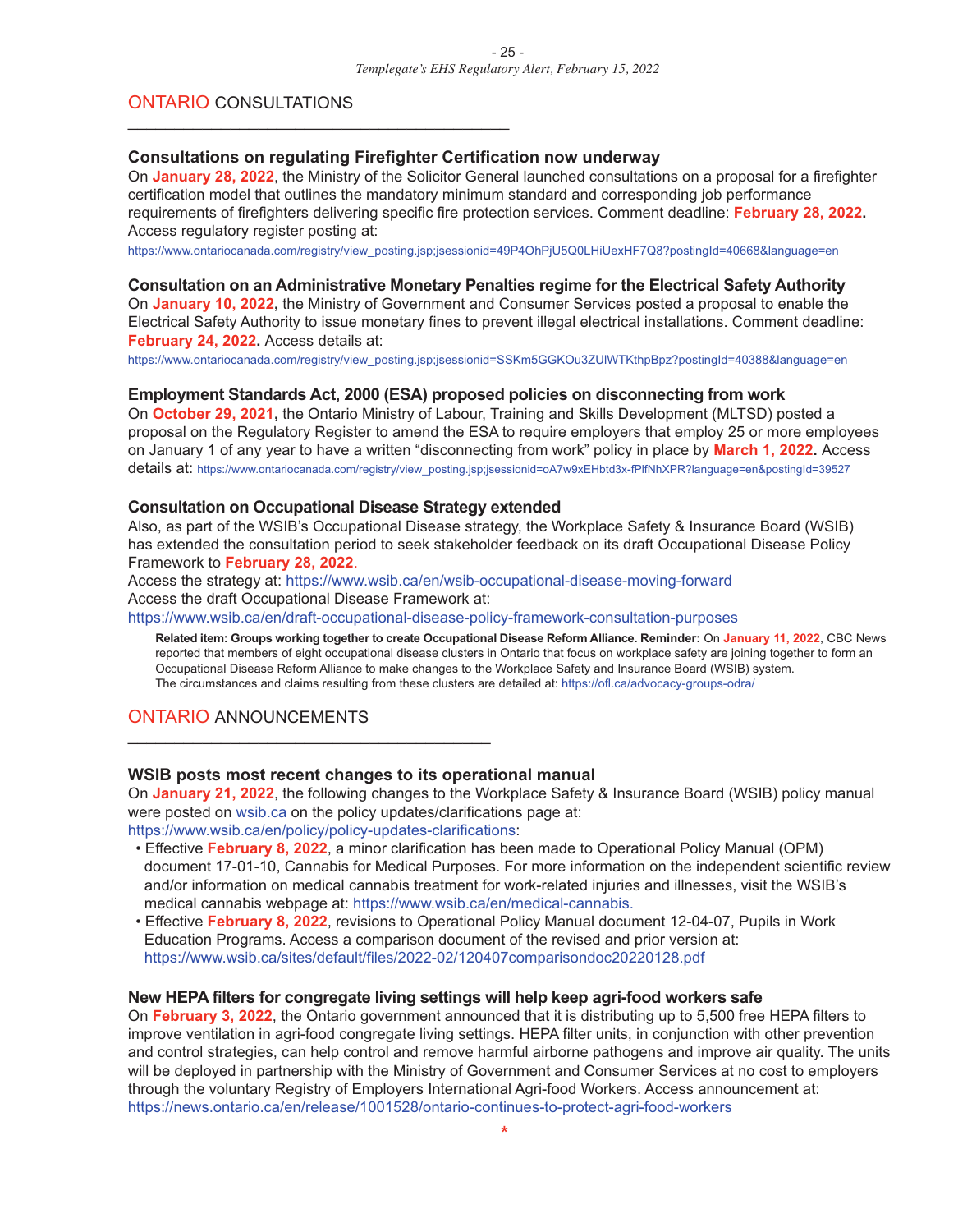#### PRINCE EDWARD ISLAND COMPLIANCE REMINDER \_\_\_\_\_\_\_\_\_\_\_\_\_\_\_\_\_\_\_\_\_\_\_\_\_\_\_\_\_\_\_\_\_\_\_\_\_\_\_\_\_\_\_\_\_\_\_

#### **Employers should be aware that workplace harassment policies may be impacted by new New Non-Disclosure Agreements Act**

On **May 17, 2022**, the PEI Non-Disclosure Agreements Act (Bill 118) will take effect, significantly restricting the use of non-disclosure agreements (NDAs) in PEI harassment cases.

In a recent article, Ryan McCarville of the Labour & Employment Law Team at McInnes Cooper, warns that the NDA provisions of the Act, coupled with the recently effected Workplace Harassment Regulations under the PEI Occupational Health& Safety Act, leaves no doubt that the Act targets workplace harassment – and by implication, employers.

McCarville recommends that "employers with PEI employees are wise to review their processes, procedures, and documentation related to harassment investigations and settlements, including any standard form of settlement agreement and release, to ensure they are consistent with the Act".

The issue is explored in more depth in the article titled *"P.E.I. Non-Disclosure Agreements Act: 3 Key Facts for Employers"* at:

**\***

https://www.mcinnescooper.com/publications/p-e-i-non-disclosure-agreements-act-3-key-facts-for-employers/ Access Bill 118, the PEI Non-Disclosure Agreements Act at:

https://docs.assembly.pe.ca/download/dms?objectId=d5010bfc-c1bf-400f-a3fc-15fccdad87aa&fileName=chapter-51.pdf

#### QUEBEC LEGISLATURE

- **• Bill 14, An Act to ensure the protection of trainees in the workplace.** Adopted in principle on **February 8, 2022.** Access via: http://www.assnat.qc.ca/en/travaux-parlementaires/projets-loi/projet-loi-14-42-2.html
- **• Bill 96, An Act respecting French, the official and common language of Québec.** Adopted in principle. Last Sitting held on **February 10, 2022.** The bill introduces various measures to, among other things, extend "francization" to enterprises employing 25 or more persons. The bill also strengthens provisions relating to the use of French as the language of commerce and business - in particular regarding signs and posters and the drafting of certain documents, such as contracts relating to certain sales of immovable property. Access Bill 96 at: http://www.assnat.qc.ca/en/travaux-parlementaires/projets-loi/projet-loi-96-42-1.html

#### QUEBEC GAZETTE NOTICES

#### February 9, 2022; Gazette Officielle

#### **Bill 59, An Act to modernize the occupational health and safety regime**

The official version of this Act, assented to October 6, 2021, was published in the Gazette on **February 9, 2022**. Among other things, the Bill amends the Act respecting industrial accidents and occupational diseases in order to:

• create a scientific committee on occupational diseases;

\_\_\_\_\_\_\_\_\_\_\_\_\_\_\_\_\_\_\_\_\_\_\_\_\_\_\_\_\_\_\_\_\_\_\_\_\_\_\_\_\_

\_\_\_\_\_\_\_\_\_\_\_\_\_\_\_\_\_\_\_\_\_\_\_\_\_\_\_\_\_\_\_\_\_\_\_\_\_\_\_\_\_\_

- allow the Commission to grant rehabilitation measures before the consolidation of an employment injury, and expand measures to favour workers' reinstatement;
- revise the powers of the Bureau d'évaluation médicale with respect to employment injuries;
- establish an authorization and inspection regime with respect to suppliers of goods or services; and
- allow a person who is the subject of a decision of the Commission to elect to apply for a review of the decision before the Administrative Labour Tribunal.

As of **April 6, 2022,** employers will be required to do the following: (i) implement an OH&S prevention program, (ii) form a health and safety committee; and (iii) elect a health and safety representative. Additionally, Bill 59 now sets out an obligation for the employer to take the necessary measures in the workplace to ensure the protection of a worker exposed to physical or psychological violence, and explicitly states that the AOHS applies to teleworking. Other provisions of Bill 59 will gradually enter into force between 2022 and January 1, 2024. Access the full text of a related analysis at:

https://mcmillan.ca/insights/bill-95-the-act-to-modernize-the-occupational-health-and-safety-regime/ Access the full text of the legislation in the Gazette Notice at:

http://www2.publicationsduquebec.gouv.qc.ca/dynamicSearch/telecharge.php?type=1&file=105493.pdf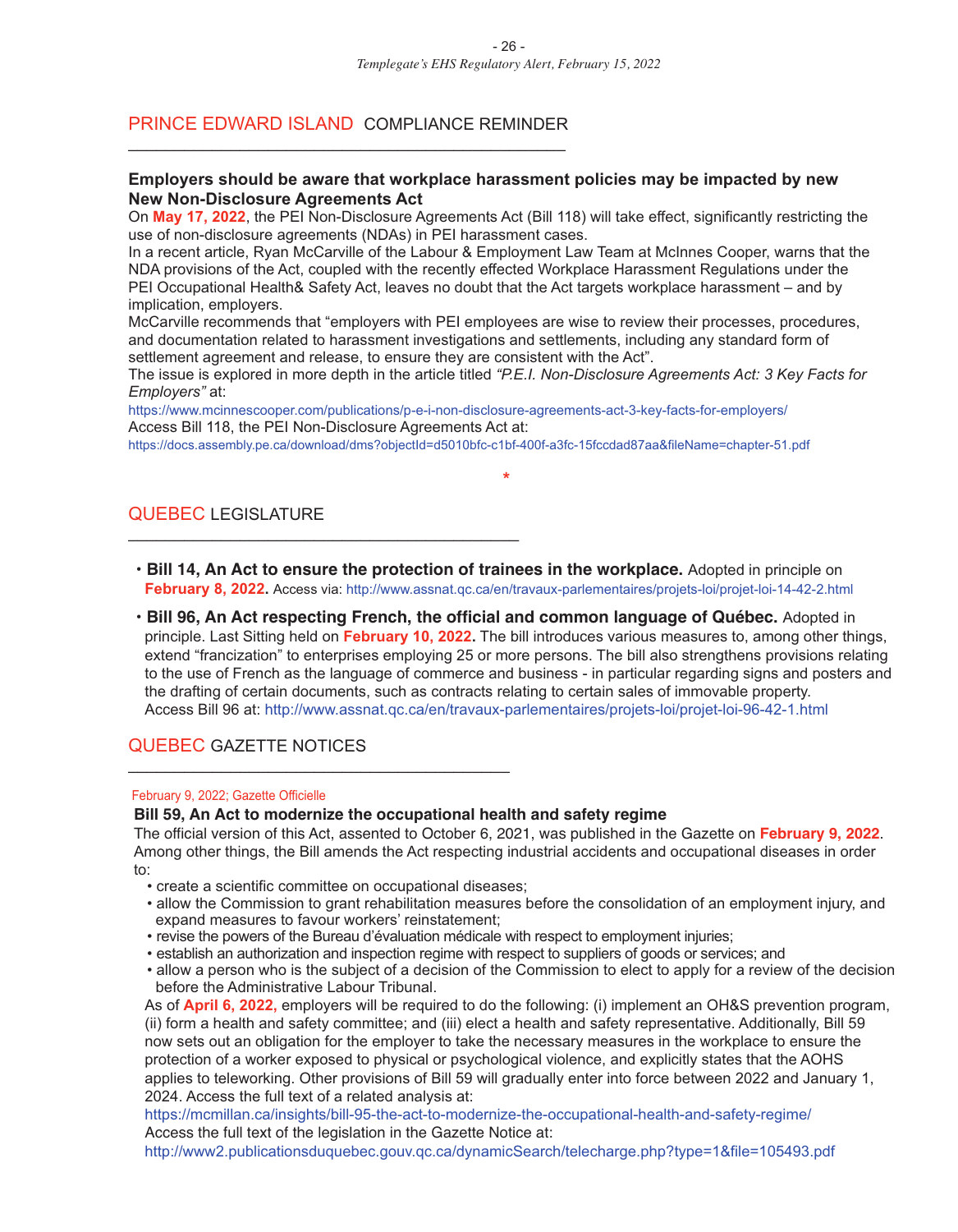#### QUEBEC GAZETTE NOTICES (continued)

\_\_\_\_\_\_\_\_\_\_\_\_\_\_\_\_\_\_\_\_\_\_\_\_\_\_\_\_\_\_\_\_\_\_\_\_\_\_\_\_\_

#### January 26, 2022; Gazette Officielle

#### **Occupational health and safety - Amendment (O.C. 49-2022) deals primarily with asbestos exposures**

**Reminder:** The amendment comprises miscellaneous changes to the Regulation re: Occupational Health and Safety under the Act. Amendments cover such things as: prohibitions on the use of crocidolite, amosite or a product containing either of these substances; concentrations of airborne oxygen below 19.5%; and exposures to gases, fumes, vapours, dusts or mists including exposures in a work station located in a vehicle, wherever situated.

For more details, access Gazette Notice (p.189) at:

http://www2.publicationsduquebec.gouv.qc.ca/dynamicSearch/telecharge.php?type=5&file=2021C22A.PDF

**Safety Code for the construction industry - Amendment (O.C. 48-2022) deals with asbestos exposures Reminder:** The amendment deals primarily with the provision of appropriate respiratory protections for construction workers exposed to various types of hazardous gases, fumes, vapours, dusts or mists - in particular those associated with asbestos. For more details, access Gazette Notice (p.187) at: http://www2.publicationsduquebec.gouv.qc.ca/dynamicSearch/telecharge.php?type=5&file=2021C22A.PDF

#### January 5, 2022, Gazette Officielle

**Proposed amendments stipulate new requirements for 'enclosed areas' (confined spaces) Reminder:** The draft Regulation replaces the definition of "enclosed area" under the Regulation respecting Occupational Health & Safety by a definition with a greater focus on "atmospheric hazards". The draft Regulation also updates certain provisions re: best practices. Access the Gazette Notice [p.43] at: http://www2.publicationsduquebec.gouv.qc.ca/dynamicSearch/telecharge.php?type=1&file=105457.pdf

\*

#### SASKATCHEWAN LEGISLATURE

\_\_\_\_\_\_\_\_\_\_\_\_\_\_\_\_\_\_\_\_\_\_\_\_\_\_\_\_\_\_\_\_\_\_\_\_\_\_\_

*The Fall sitting ended on December 9, 2021.*

**• Bill 60, the Saskatchewan Employment Amendment Act, 2021.** Royal Assent: **November 30, 2021.** Among other things, the Bill redefines 'harassment' as "any inappropriate conduct, comment, display, action or gesture by a person towards a worker that adversely affects the worker's psychological or physical well-being and that the person knows or ought reasonably to know would cause the worker to be humiliated or intimidated; that constitutes a threat to the health or safety of the worker; or any conduct, comment, display, action or gesture by a person towards a worker that is of a sexual nature; and that the person knows or ought reasonably to know is unwelcome".

Access Bill 60 via: https://www.legassembly.sk.ca/media/1398/progress-of-bills.pdf (Click #60 in the left hand column).

**• Bill 4, the Construction Codes Act.** The Bill aims to better align construction codes with accessibility standards to ensure that people with disabilities can better access and use buildings in Saskatchewan. The new Construction Codes Act (CCA) took effect on **January 1, 2022**. Access Bill 4 via:

https://www.legassembly.sk.ca/media/1398/progress-of-bills.pdf (Click #4 in the left hand column).

#### SASKATCHEWAN MANAGEMENT RESOURCES \_\_\_\_\_\_\_\_\_\_\_\_\_\_\_\_\_\_\_\_\_\_\_\_\_\_\_\_\_\_\_\_\_\_\_\_\_\_\_\_\_\_\_

**WorkSafe Sask. announces new video training series to help support the prevention of firefighter cancer** On **January 31, 2022,** WorkSafe Sask announced it is launching a new video resource series to help firefighters better protect themselves from incidents and exposures on the job. To view the safe work practices video series and for more information on firefighter cancer prevention, visit: worksafesask.ca/firefighter-cancer-prevention.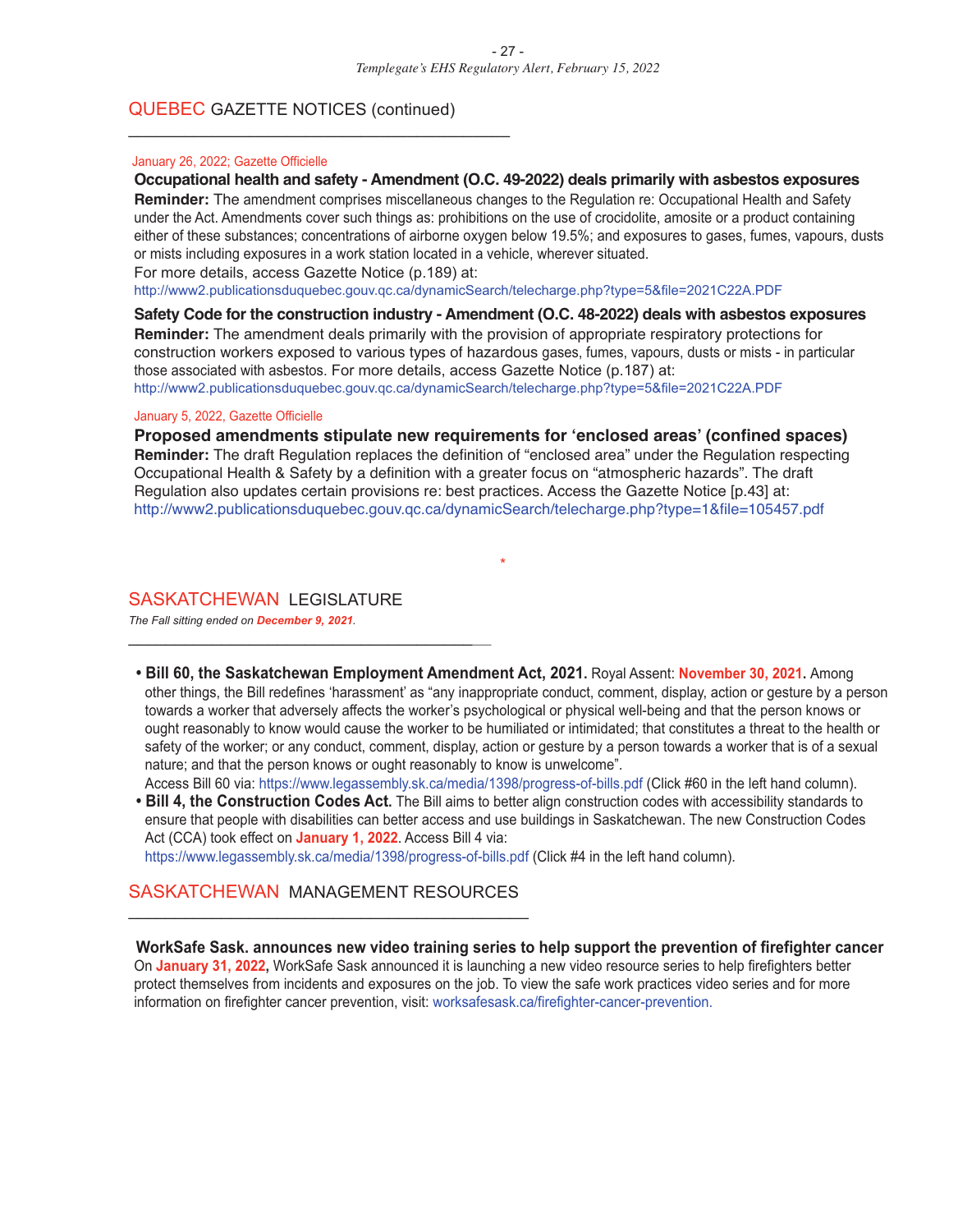#### SASKATCHEWAN ENFORCEMENT

\_\_\_\_\_\_\_\_\_\_\_\_\_\_\_\_\_\_\_\_\_\_\_\_\_\_\_\_\_\_\_\_\_\_\_\_\_\_\_

#### **Company Fined \$100,000 for OHS Violation Resulting in Serious Workplace Injury**

On **February 2, 2022**, Labour Relations and Workplace Safety posted notice that, on November 30, 2021, Premium Brands Operating GP Inc. pleaded guilty to one violation of the Occupational Health and Safety Regulations, 1996.

The company was charged with contravening clause  $140(2)(b)$  of the regulations after a worker was seriously injured while attempting to clean a piece of equipment while it was in motion or under power. The worker had not received adequate training in the appropriate work practices and procedures before being assigned the task.

Three other charges were stayed.

As a result of this violation, on January 24, 2022, the Court imposed a fine of \$71,429 along with a \$28,571 surcharge, for a total fine of \$100,000.

#### Access release at:

https://www.saskatchewan.ca/government/news-and-media/2022/february/02/company-fined-100000-for-ohs-violation-resulting-in-serious-workplace-injury

\*

#### THE TERRITORIES \_\_\_\_\_\_\_\_\_\_\_\_\_\_\_\_\_\_\_\_\_\_\_\_\_\_\_\_\_\_\_\_\_\_\_\_

#### YUKON

• **Bill 8, Workers'Safety and Compensation Act.** Royal Assent: **December 2, 2021. [**reminder].The Act amalgamates the current Workers' Compensation Act and Occupational Health and Safety Act under a new Workers' Safety and Compensation Act. Notable elements include requiring hazard assessments in all workplaces, requiring health and safety management systems in larger workplaces and setting minimum requirements for such systems. Access Bill No.8 at:

https://yukonassembly.ca/sites/default/files/inline-files/35-1-Bill008-Workers-Safety-Compensation-Act.pdf

#### NWT

#### **WSCC announces new Safe Workplace program**

On **February 8, 2022,** the Workers' Safety and Compensation Commission (WSCC) launched Safe Workplace, a new health and safety program that recognizes employers for their safety performance. Registered WSCC employers can check their program status after handing in their annual payroll report (APR) for 2022, which is due by February 28, 2022.

Employers who qualify and are recognized by a third party occupational health and safety program in the NWT or Nunavut are deemed an "advanced safe workplace" and considered leaders in the safety field. WSCC can assist those unqualified by identifying areas that the employer needs to look at and pointing them in the right direction.

Access release at: https://www.nnsl.com/news/wscc-announces-new-safe-workplace-program/

#### **Entry Level Training Becomes Mandatory for Individuals seeking a Class 1 Driver's Licence**

**Reminder:** On **January 17, 2022,** the Government of the Northwest Territories (GNWT) introduced mandatory entry level training for commercial truck drivers obtaining a Class 1 licence. The move aligns the NWT with other jurisdictions in Canada who have also implemented entry level training for Class 1 truck drivers. Drivers who already have a Class 1 licence are not required to take mandatory entry level training. Access release at: https://www.gov.nt.ca/en/newsroom/entry-level-training-becomes-mandatory-individuals-seeking-class-1-drivers-licence

\*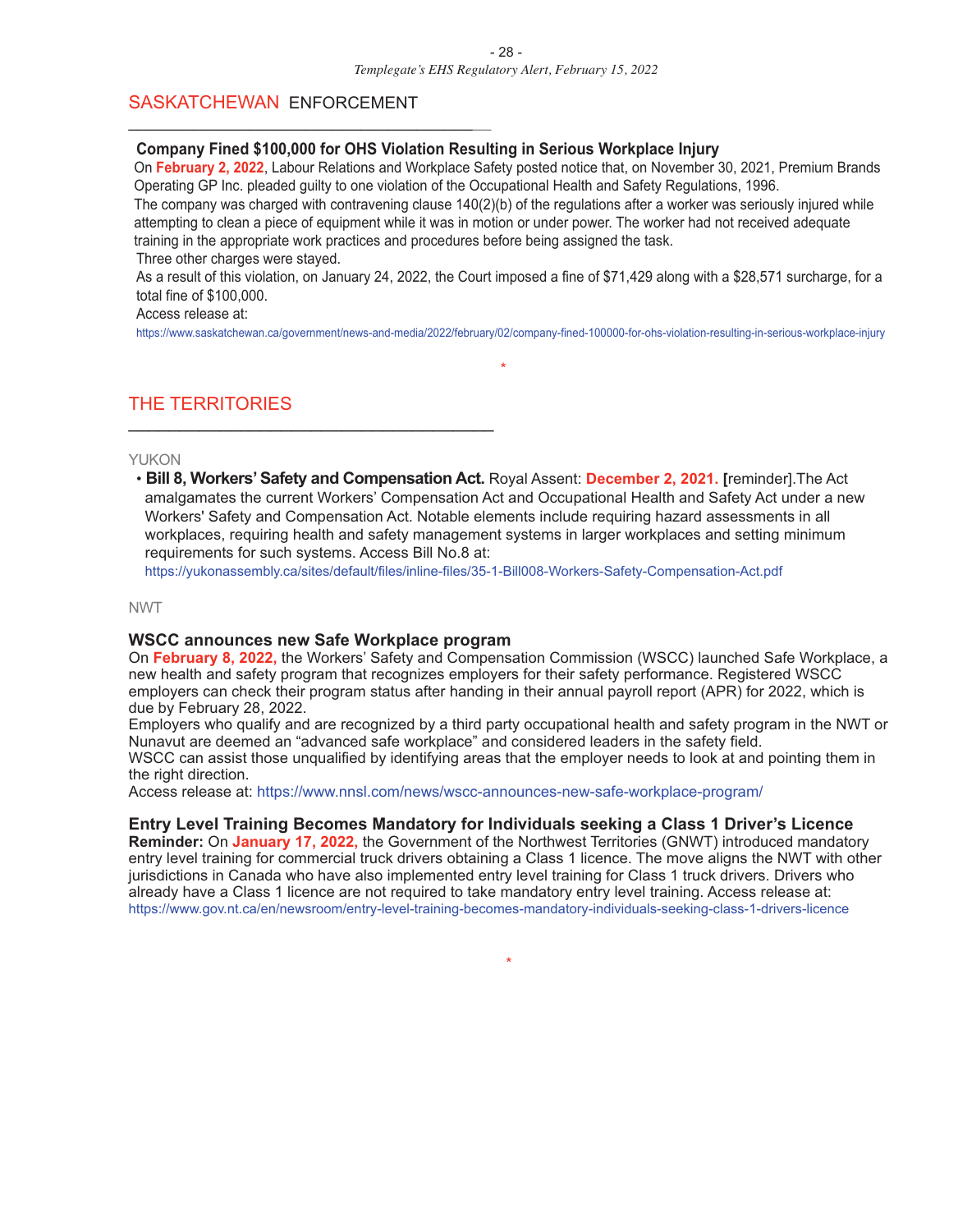## Standards, codes and guidelines

**Canadian Drinking Water standards**

#### January 29, 2022, Canada Gazette Part I

#### **• Withdrawal of select guidelines for Canadian drinking water quality**

Health Canada, in collaboration with the Federal-Provincial-Territorial Committee on Drinking Water, recently posted notice that it is withdrawing the existing Guidelines for Canadian Drinking Water Quality (GCDWQ) for 17 chemical substances, including 13 pesticides. It was determined that the GCDWQ are no longer required since these contaminants are unlikely to be found in Canadian drinking water at levels that may pose a risk to human health. Access the supporting document on the Water Quality website at:

https://www.canada.ca/en/health-canada/services/environmental-workplace-health/reports-publications/water-quality.html Access the Gazette Notice at: https://gazette.gc.ca/rp-pr/p1/2022/2022-01-29/html/notice-avis-eng.html#n12

#### January 22, 2022, Canada Gazette Part I

#### **• Final guidelines for Canadian drinking water quality for diquat**

**Reminder:**The maximum acceptable concentration (MAC) for diquat in drinking water is 0.05 mg/L (50 µg/L). Diquat is an herbicide that is deliberately applied to food crops and to water sources for weed control. Access the Gazette Notice at: https://gazette.gc.ca/rp-pr/p1/2022/2022-01-22/html/notice-avis-eng.html#ne2

January 15, 2022, Canada Gazette Part I

#### **• Final guidelines for Canadian drinking water quality for dicamba**

**Reminder:** The maximum acceptable concentration (MAC) for dicamba in drinking water is 0.11 mg/L (110 μg/L). Dicamba is a selective systemic herbicide registered for use on lawn and turf, as well as on industrial and agricultural sites. Access the Gazette Notice at:

https://gazette.gc.ca/rp-pr/p1/2022/2022-01-15/html/notice-avis-eng.html#na3

**Standards for public review**

#### **• CSA Z662:23 - Oil and gas pipeline systems**

This Standard covers the design, construction, operation, maintenance, deactivation, and abandonment of oil and gas industry pipeline systems. Contact: sue.capper@csagroup.org (Sue Capper). Review end date: **March 5, 2022**. Review draft standard (free log-in required) at: https://publicreview.csa.ca/Home/Details/4450

#### **• ISO 27916 - Carbon dioxide capture, transportation and geological storage - Carbon dioxide storage using enhanced oil recovery (CO2-EOR) (New Standard)**

This document applies to carbon dioxide (CO2) that is injected in enhanced recovery operations for oil and other hydrocarbons (CO2-EOR) for which quantification of CO2 that is safely stored long-term in association with the CO2- EOR project is sought. Contact: Contact:lynn.barber@csagroup.org. Review end date: **April 1, 2022**. Review draft standard (free log-in required) at: https://publicreview.csa.ca/Home/Details/4494

#### **• Z1009 - Management of Work at Heights**

This Standard, following the principles set out in CSA Z45001, specifies requirements for establishing and maintaining a Working at Heights management system in accordance with OHSMS principles. The standard recognizes that a fall from any height may cause physical injury to a worker and applies to the management of all work at heights in the workplace. Contact: andrea.holbeche@csagroup.org.

Review end date: **February 21, 2022.** Review draft standard (free log-in required) at: https://publicreview.csa.ca/Home/Details/4445

#### **• New edition of CAN/CGSB 43.125 addresses safe packaging for medical waste**

**Reminder:** A new edition of *CAN/CGSB 43.125 "Packaging of Category A and Category B infectious substances (Class 6, Division 6.2) and clinical, (bio) medical or regulated medical waste"* is now available. Among other things, the standard includes packaging instructions for a new classification related to medical waste. Access a summary of changes between CAN/CGSB-43.125-2016 and the updated 2021 Standard at: https://tc.canada.ca/en/dangerous-goods/notification-standard-update-significant-changes-can-cgsb-43125-2016-can-cgsb-43125-2021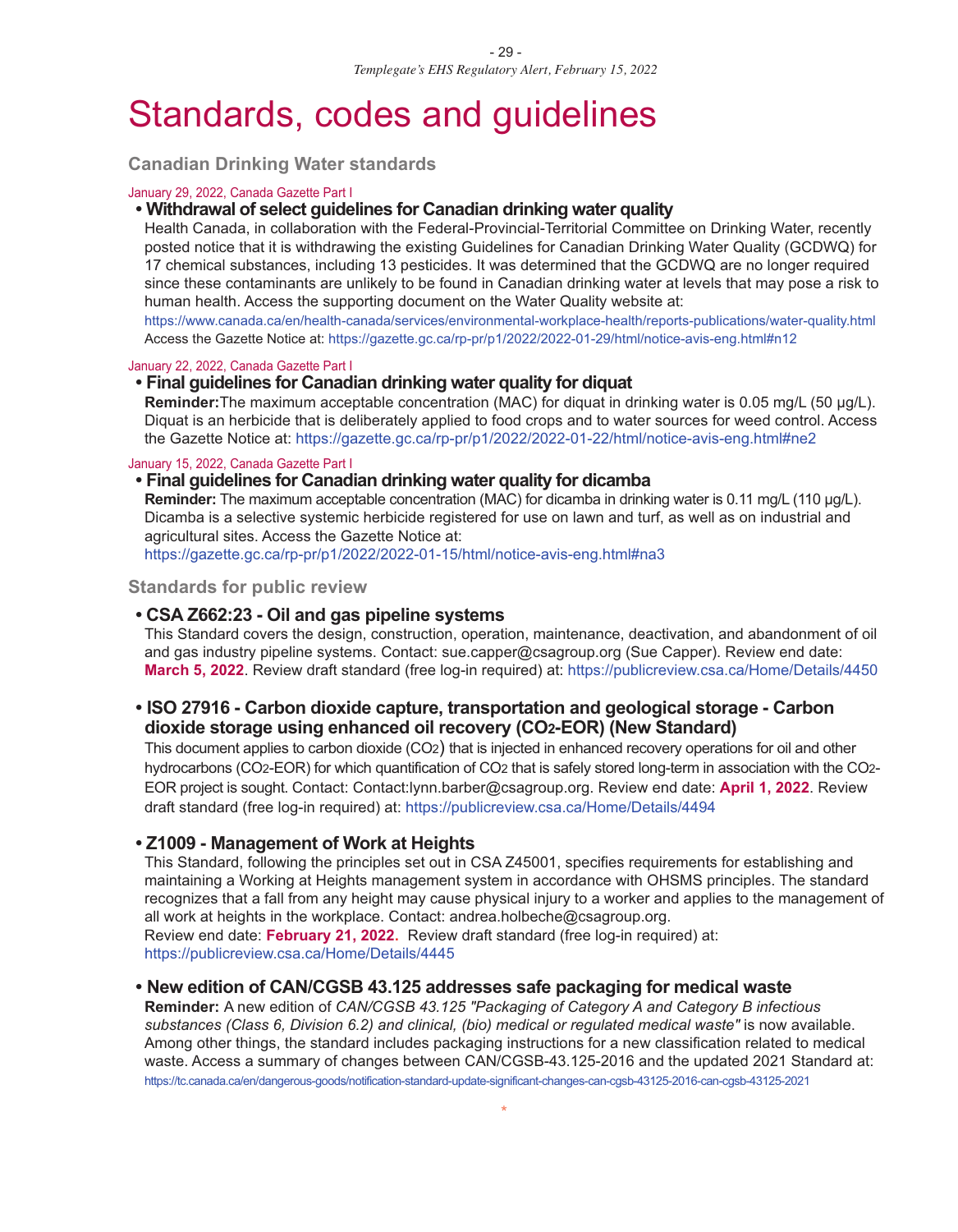## EHS law and due diligence

\_\_\_\_\_\_\_\_\_\_\_\_\_\_\_\_\_\_\_\_\_\_\_\_\_\_\_\_\_\_\_\_\_\_\_\_\_\_\_\_\_\_\_\_\_

IN THE COURTS

#### **Inquest jury makes recommendations re: 2009 Metron Construction scaffolding collapse**

On **February 4, 2022**, an inquest jury returned identical verdicts in the deaths of four workers in a 2009 scaffolding collapse and made seven recommendations to the Ontario Ministry of Labour, Skills and Development to prevent similar deaths in the future:

#### **Background:**

There was an agreed statement of facts in the inquest.

On Christmas Eve, 2009, seven workers boarded a swing stage to conduct balcony repairs on a high-rise apartment in Toronto. The employer, Metron Construction Corporation ("Metron"), employed a 'fall arrest system' to protect workers from the danger of a fall. The system requires every worker on a swing stage to be attached to a lifeline in case of a fall. On that day, there were only two lifelines in place for the seven workers. After completing their work, the workers, including Vadim Kazenelson, the project manager, boarded the swing stage to reach the ground level. Only one of the workers attached himself to one of the two lifelines. When the stage began to descend, the stage collapsed, and five of the workers plunged 100 feet to the ground. One of the workers survived the fall, although he suffered severe injuries. The worker who was tied off to a lifeline also survived. Mr. Kazenelson held on to a balcony when the collapse occurred.

#### **Charges under the Criminal Code and the Occupational Health and Safety Act**

On January 11, 2016, following a criminal trial, Mr. Kazenelson was convicted of four counts of criminal negligence causing death and one count of causing bodily harm. He was sentenced to three and a half years in prison. The Court held that Mr. Kazenelson's failure to take any steps to prevent the workers from using the swing stage constituted a clear breach of his duty under section 217.1 of the Code. This conduct amounted to a marked and substantial departure from what a reasonable supervisor would have done.

Mr. Kazenelson's conviction and sentence were upheld by the Ontario Court of Appeal on January 30, 2018. Metron also pled guilty to one count of criminal negligence under the Code. The Court imposed a \$200,000 fine on the company. However, the Court of Appeal increased the fine to \$750,000 on appeal.

Joel Swartz, Metron's President and Director, was also charged under the Code. The charges were withdrawn. However, he pled guilty to four charges under the OHSA. He was fined \$90,000 for failing to ensure, among other things, that Metron's non-English speaking workers received written material in their native languages and for failing to ensure that the swing stage was not overloaded.

#### **The inquest jury recommendations**

To avoid a repeat of similar tragedy the inquest jury recommended the following:

- Amend the construction regulations to include a mandatory requirement for training health and safety representatives who work on construction projects.
- Amend the notification requirements under construction regulations to include a signed and dated attestation that the work platform will be installed, inspected, tested and maintained in accordance with the applicable regulations.
- Conduct scans of other jurisdictions' use of emerging technologies and partnerships in the proactive reduction of workplace injuries and fatalities.
- Add a requirement under Ontario regulations for any supervisor of workers working at heights, and/or using a suspended work platform, to take the working at heights training.
- Chief prevention officer to track effectiveness of the working at heights training program through regular evaluations and public-facing reporting to demonstrate the relationship between the program and falls from heights data generated through the prevention division. Make adjustments to program curriculum and delivery methods, according to gaps in opportunities identified.
- Consider additional fines/penalties for supervisors who are violating the regulations.
- Consider reviewing the mandatory frequency of refresher courses for suspended access equipment training.

Source/courtesy: Legal analysis: "Inquest Into The 2009 Metron Scaffolding Tragedy Begins" by Daniel Wong, Megan Mah and Alfred *Pepushaj (Student-At-Law); WeirFoulds LLP; Feb. 4, 2022. Access the full text of this article at: https://www.weirfoulds.com/employer-alert-inquest-into-the-2009-metron-scaffolding-tragedy-begins Additional files courtesy:The Toronto Star, Feb. 4, 2022, at:*

https://www.thestar.com/local-toronto-etobicoke/news/2022/02/04/inquest-jury-makes-recommendations-in-2009-scaffolding-collapse-deaths-at-etobicoke-highrise.html?rf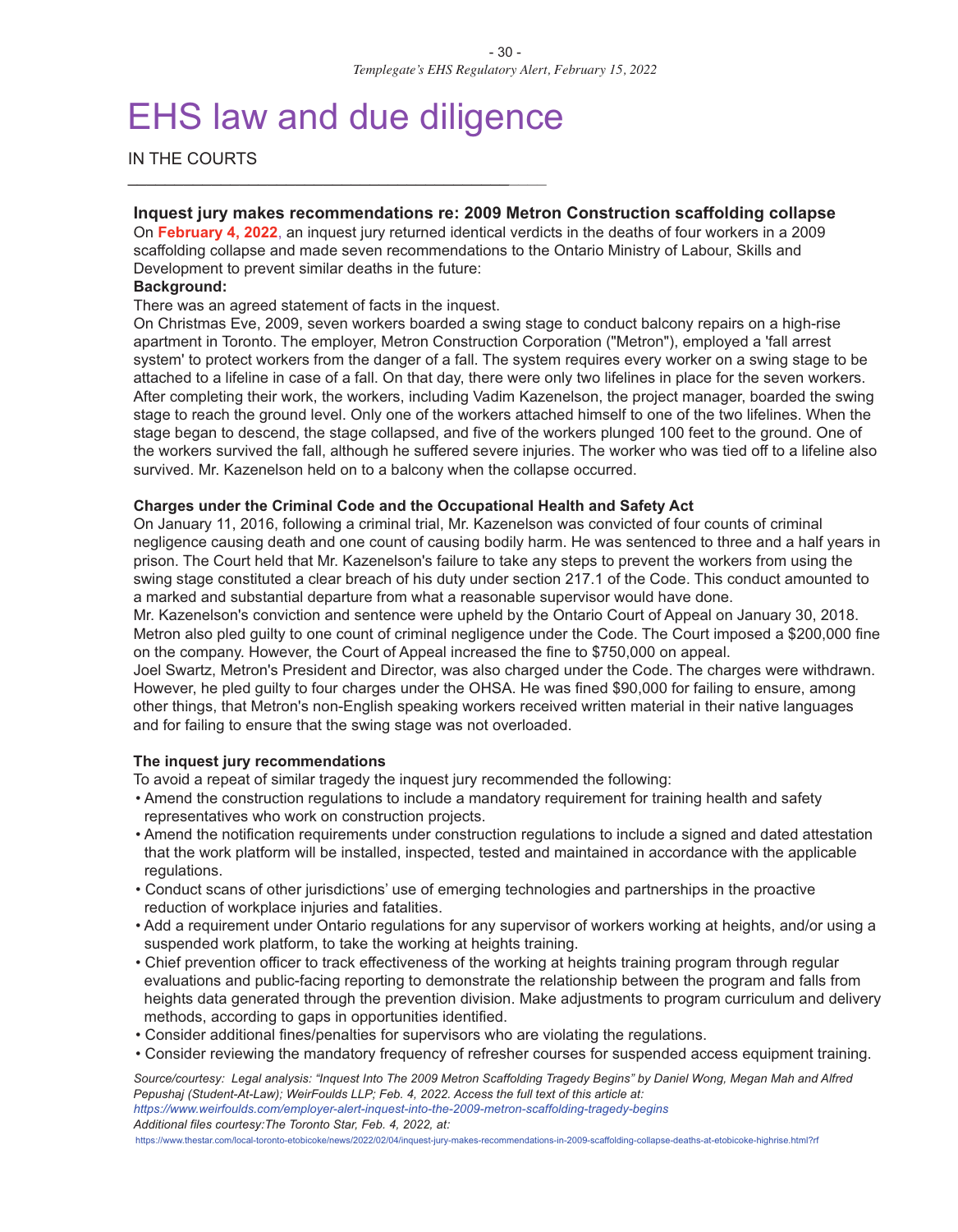#### IN THE COURTS (continued)

EHSRA readers - who have been prompted by recent blockades of cities and border crossings across Canada to examine possible legal instruments - will find the following report of a decision to extend an injunction restraining *interference by protesters demonstrating against logging operations in the Fairy Creek watershed instructive.*

#### **• BC's Court Of Appeal Wades Into Fairy Creek**

\_\_\_\_\_\_\_\_\_\_\_\_\_\_\_\_\_\_\_\_\_\_\_\_\_\_\_\_\_\_\_\_\_\_\_\_\_\_\_\_\_\_\_\_\_

*by Melanie J. Harmer, Komal Jatoi and Mala Milanese; McMillan LLP; February 3, 2022*

**Abstract:** A unanimous decision from British Columbia's Court of Appeal has extended an injunction restraining unlawful interference by protesters demonstrating against logging operations in BC's Fairy Creek watershed.

This is the latest occasion where British Columbia's courts have been called upon to issue an injunction to respond to civil disobedience affecting a private entity. Though the dispute over logging in the Fairy Creek watershed on southern Vancouver Island has attracted significant national and international attention [...], there is a long history in British Columbia of civil courts being called upon to provide relief where protests against natural resource extraction cross the line from peaceful protest to unlawful conduct.

As said by the Supreme Court of Canada in upholding an injunction arising from the historically significant protests in Clayoquot Sound in the early-1990s, "the task of the courts is to find a way to protect the legitimate exercise of lawful private rights while preserving maximum scope for the lawful exercise of the right of expression and protest".

**Comment:** "In this latest ruling, British Columbia's Court of Appeal emphasizes that the court's role in issuing injunctions is not about the wisdom of governmental forest policy nor its own views on old-growth logging. Those are matters for elected governments. Nevertheless, the court's involvement in enjoining unlawful conduct is a necessary and fundamental aspect both of civil society and of the rule of law. In the case of the Fairy Creek watershed, the public interest in having the court uphold the rule of law resoundingly tipped the scales in favour of extending the injunction".

Access the full text of this article at:

https://mcmillan.ca/insights/bcs-court-of-appeal-wades-into-fairy-creek/#:~:text=A%20unanimous%20decision%20from%20British,in%20the%20Fairy%20Creek%20watershed.

#### **• Frost on the Constitutional Windshield: Challenge to Critical Infrastructure Defence Act Struck by Alberta Court of Appeal**

*by Jennifer Koshan, Lisa Silver and Jonnette Watson Hamilton; ABLAWG; February 8, 2022*

Case Commented on: Alberta Union of Public Employees v Her Majesty the Queen (Alberta), 2021 ABCA 416 (CanLII) (AUPE (ABCA)) **Abstract:** Alberta's Critical Infrastructure Defence Act, SA 2020, c C-32.7 (CIDA) has been in the news recently, with the truckers' blockade at Coutts, Alberta causing some to question the lack of enforcement of available legal sanctions. CIDA prohibits entering on to, damaging, or obstructing essential infrastructure in the province, amongst other activities. Essential infrastructure is broadly defined and includes highways and – as of October 2021– health care facilities (see Critical Infrastructure Defence Regulation, Alta Reg 169/2021). However, it appears that no charges have been laid under CIDA to date despite several disruptive COVID-19 related protests and blockades of essential infrastructure.

Only a few days after CIDA took effect, the Alberta Union of Public Employees (AUPE) brought a challenge alleging that the Act infringed multiple Charter rights, several sections of the Alberta Bill of Rights, and the constitutional division of powers between the federal and provincial governments. […] However, in December 2021, the Alberta Court of Appeal allowed the government's appeal and struck AUPE's claim. Among other things, this article analyzes the Court of Appeal's unanimous reasons for its decision.

Access the full text of this article at:

https://ablawg.ca/2022/02/08/frost-on-the-constitutional-windshield-challenge-to-critical-infrastructure-defence-act-struck-by-alberta-court-of-appeal/

#### **BC Supreme Court decides that company was not liable in action brought by the First Nations**

The Supreme Court of British Columbia recently released its decision in *Thomas and Saik'uz First Nation v. Rio Tinto Alcan Inc., 2022 BCSC 15*, where a First Nation group brought a tort action seeking to have Rio Tinto Alcan directed to re-align the Nechako River in order to rehabilitate the fishery that was adversely impacted from the Kenney Dam built in the 1950s as part of an aluminum smelting project.

The Court recognized the First Nation's Aboriginal rights relating to the fishery that had been impacted, and obligations owed by the Crown in that regard, but ultimately declined the bid to have Rio Tinto Alcan re-align the river. The Court accepted Rio Tinto Alcan's defence of statutory authorization - essentially accepting that the company was authorized to impact the environment and fishery based on the governmental authorizations that they had operated under.

*Source/courtesy: ESAA Regulatory Review by McLennan Ross LLP.*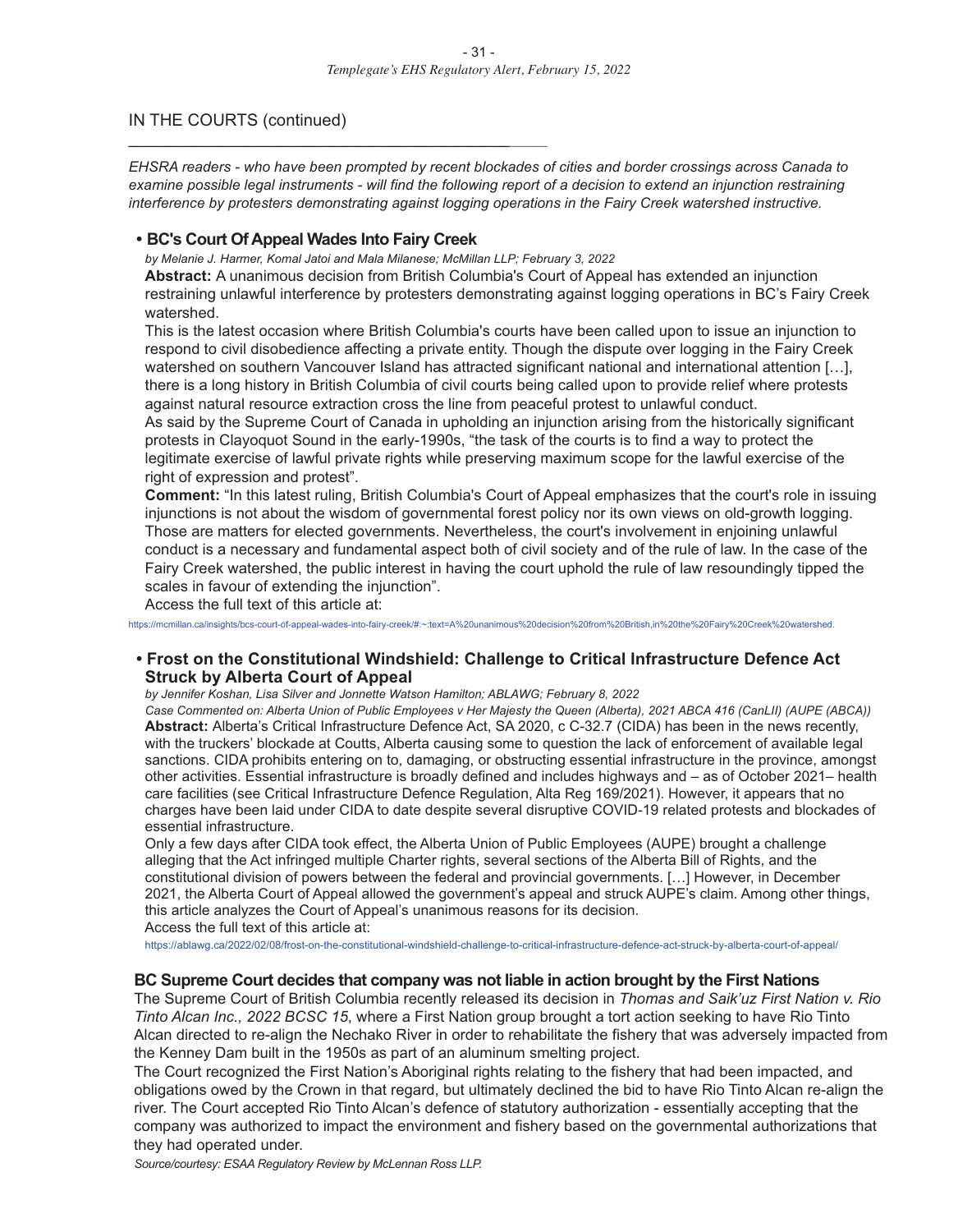## Chemical compliance

 $\overline{a_1}$  ,  $\overline{a_2}$  ,  $\overline{a_3}$  ,  $\overline{a_4}$  ,  $\overline{a_5}$  ,  $\overline{a_6}$  ,  $\overline{a_7}$  ,  $\overline{a_8}$  ,  $\overline{a_9}$  ,  $\overline{a_9}$  ,  $\overline{a_9}$  ,  $\overline{a_9}$  ,  $\overline{a_9}$  ,  $\overline{a_9}$  ,  $\overline{a_9}$  ,  $\overline{a_9}$  ,  $\overline{a_9}$  ,

Canada Gazette Notices and screening assessments

#### February 12, 2022, Canada Gazette Part I

#### **Order 2022-87-01-02 Amending the Non-domestic Substances List**

Part I of the Non-domestic Substances List footnote1 is amended by deleting the following: 870-08-6 1889-67-4 10101-50-5 1684433-82-6 Access the Gazette Notice at: https://gazette.gc.ca/rp-pr/p1/2022/2022-02-12/html/notice-avis-eng.html#ne1

#### February 5, 2022, Canada Gazette Part I

#### **Final decision after screening assessment of a substance - fluorescent brightener 367**

Following a screening assessment, the government has concluded that fluorescent brightener 367, CAS RN 5089-22-5, does not meet any of the criteria for toxicity set out in section 64 of the Canadian Environmental Protection Act, 1999 (CEPA 1999). Among other things, fluorescent brightener 367 is present in certain nail polishes. Access the Gazette Notice at:

https://gazette.gc.ca/rp-pr/p1/2022/2022-02-05/html/notice-avis-eng.html#nb1

#### **Final decision after screening assessment of a substance - heptamethylnonane (HMN)**

Following a screening assessment, the government has concluded that heptamethylnonane (HMN) CAS RN 4390-04-9 , does not meet any of the criteria for toxicity set out in section 64 of the Canadian Environmental Protection Act, 1999. The substance is primarily used as a skin conditioning agent, emollient, or solvent in selfcare products. Access the Gazette Notice at:

https://gazette.gc.ca/rp-pr/p1/2022/2022-02-05/html/notice-avis-eng.html#nb2

#### **Results of investigations and recommendations for a substance - 1-nitropropane**

Following a screening assessment conducted on 1-nitropropane, it is concluded that the substance does not meet any of the toxicity criteria set out in section 64 of CEPA 1999. Reported uses of the substance in Canada include use in paints and coatings. It is also a solvent in markers and cosmetic nail brush cleaners. Access the Gazette Notice at: https://gazette.gc.ca/rp-pr/p1/2022/2022-02-05/html/notice-avis-eng.html#nb2

#### **Notices amending the Domestic Substances List:**

- **• Notice of intent to amend the SNAc provisions covering 10 substances**. For details, access the Gazette Notice listing the substances at: https://gazette.gc.ca/rp-pr/p1/2022/2022-02-05/html/notice-avis-eng.html#na1
- **• Notice of intent to amend the SNAc provisions covering 46 substances.** For details, access the Gazette Notice listing the substances at:

https://gazette.gc.ca/rp-pr/p1/2022/2022-02-05/html/notice-avis-eng.html#na2

#### **Government seeking more information with respect to substances containing bisphenol A**

**Reminder:** On November 13, 2021, the Minister of the Environment gave notice that the government requires industry to provide information to help assess whether 188 substances, including bisphenol A (BPA) and BPA structural analogues or functional alternatives, are toxic or are capable of becoming toxic. Responses to this notice shall be submitted to the Minister of the Environment, no later than **March 16, 2022**. Access the Gazette Notice at: https://gazette.gc.ca/rp-pr/p1/2021/2021-11-13/html/notice-avis-eng.html#na2

- end -

**Copyright Notice:** EHS Regulatory Alert © 2022 Templegate Information Services Inc. All rights reserved. No part of this e-mail publication may be reproduced or transmitted, in any form or by any means (electronic or otherwise), outside the bounds of subscribing organizations. EHS Regulatory Alert is supplied to subscribing organizations solely for their own internal use. Unauthorized distribution to outside organizations, companies, associations or individuals is prohibited.